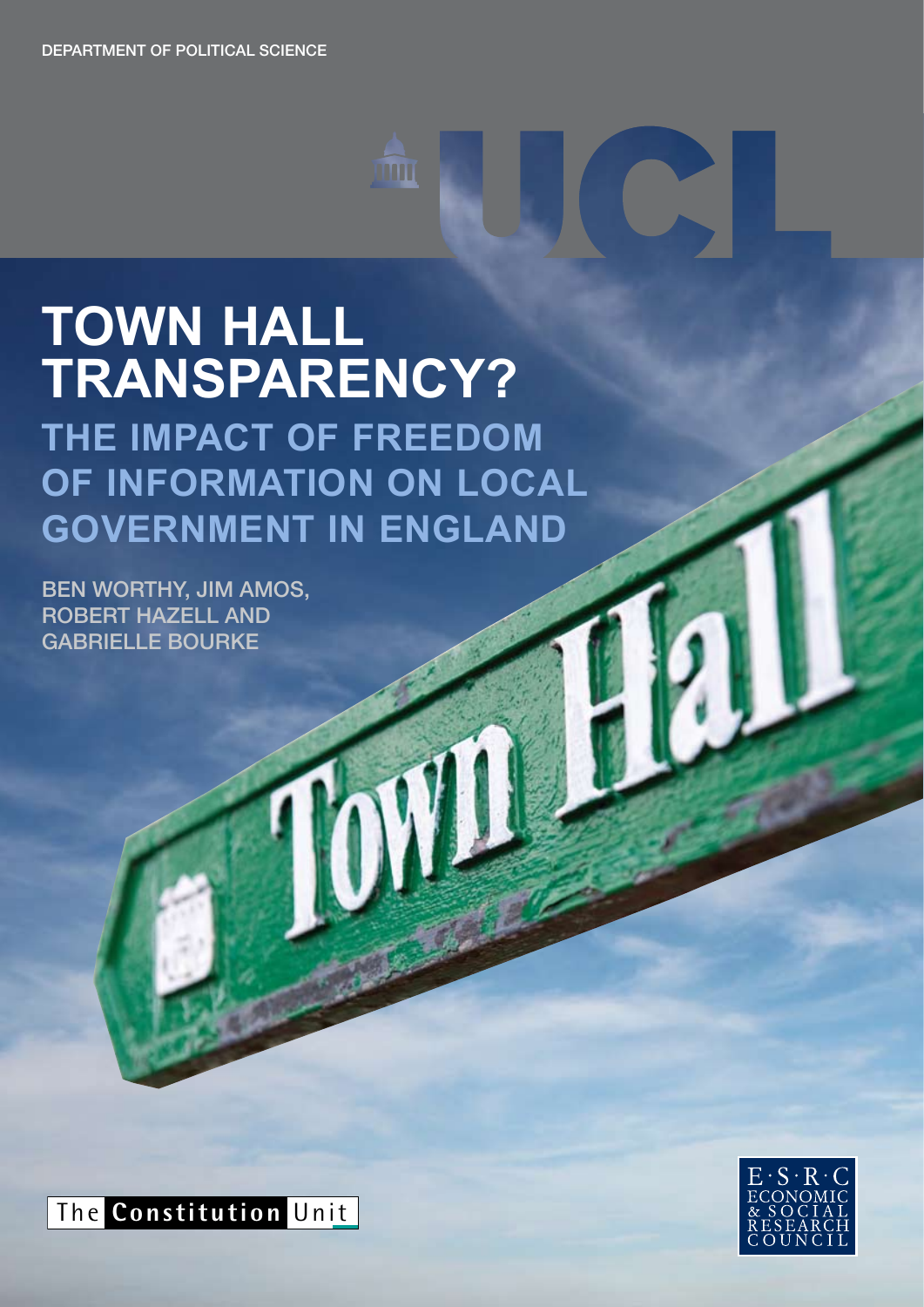# **Town Hall Transparency? The Impact of the Freedom of Information Act 2000 on Local Government in England**

**Ben Worthy, Jim Amos, Robert Hazell and Gabrielle Bourke**

**Constitution Unit December 2011**



The Constitution Unit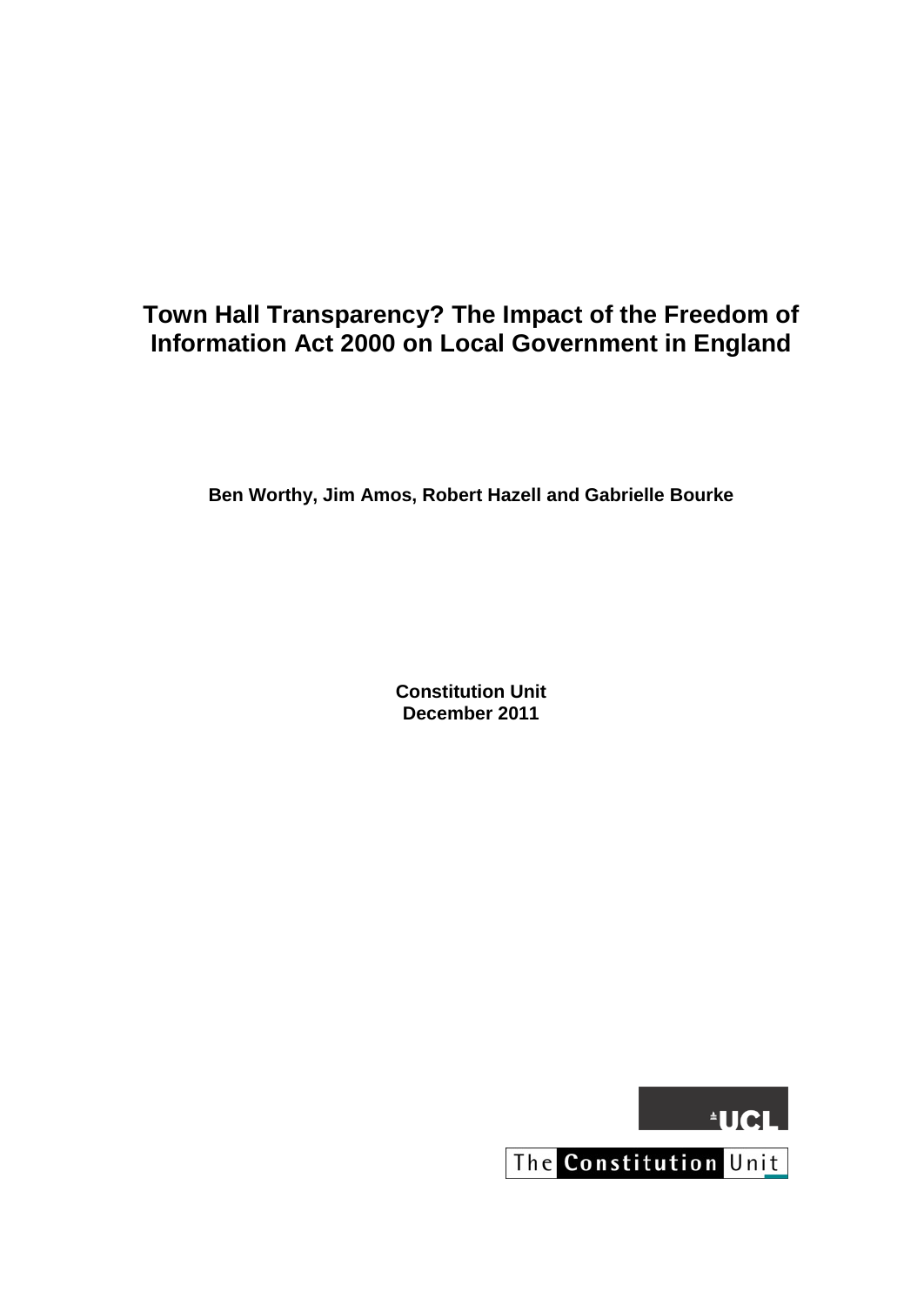ISBN: 978-1-903903-62-9 Published by The Constitution Unit Department of Political Science UCL (University College London) 29-30 Tavistock Square London WC1H 9QU Tel: 020 7679 4977 Fax: 020 7679 4978 Email: constitution@ucl.ac.uk Web: [www.ucl.ac.uk/constitution-unit/](http://www.ucl.ac.uk/constitution-unit/)

© The Constitution Unit, UCL 2011

This report is sold subject to the condition that it shall not, by way of trade or otherwise, be lent, hired out or otherwise circulated without the publisher's prior consent in any form of binding or cover other than that in which it is published and without a similar condition including this condition being imposed on the subsequent purchaser.

First published December 2011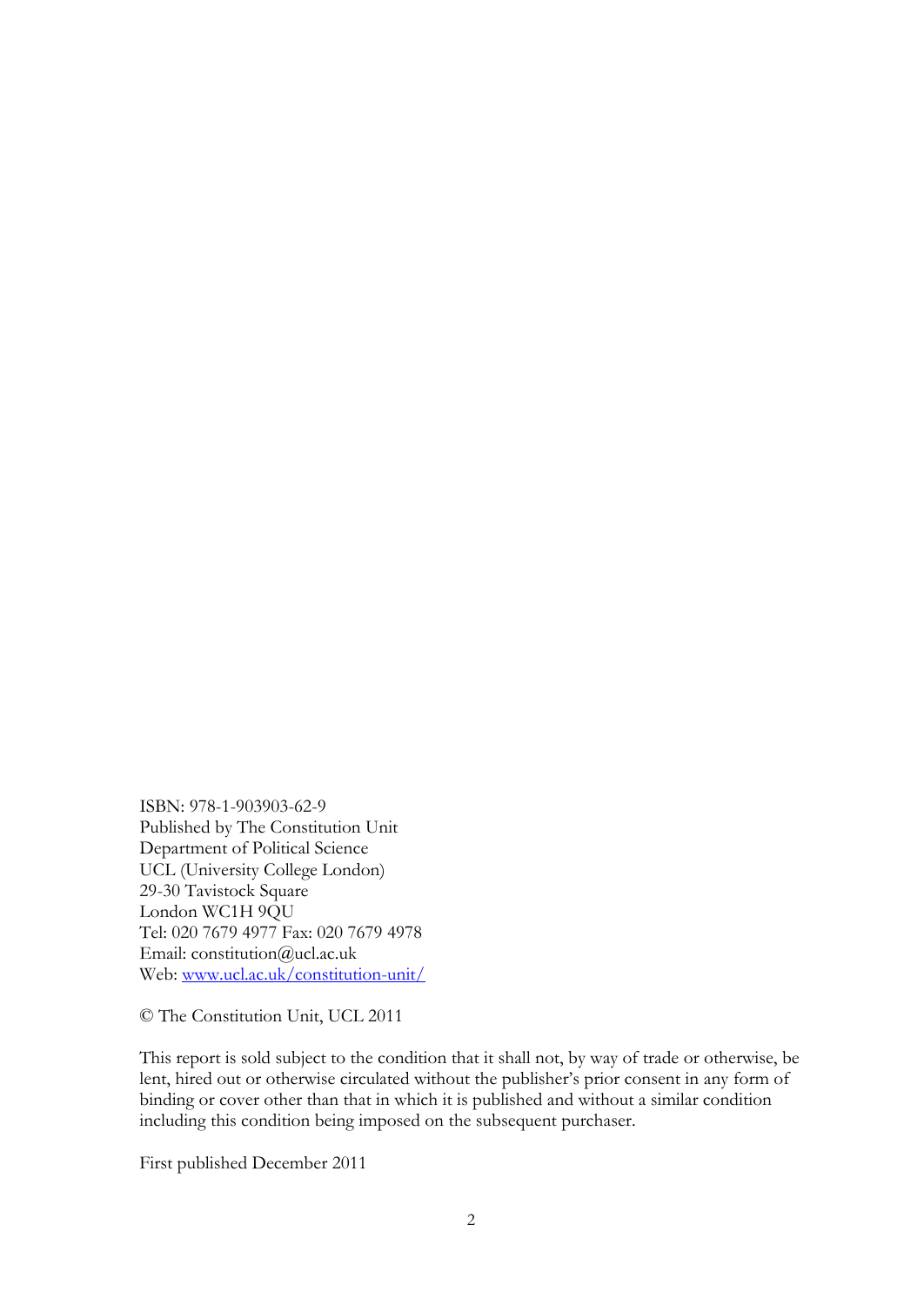# **Contents**

| 3.4 Has FOI Increased Public Understanding of Decision-making? 18   |  |
|---------------------------------------------------------------------|--|
| 3.5 Does FOI Increase Public Participation in Local Government?  19 |  |
|                                                                     |  |
|                                                                     |  |
|                                                                     |  |
| 4.3 Two Areas of Tension: Private Companies and the Media 24        |  |
|                                                                     |  |
|                                                                     |  |
|                                                                     |  |
|                                                                     |  |
|                                                                     |  |
|                                                                     |  |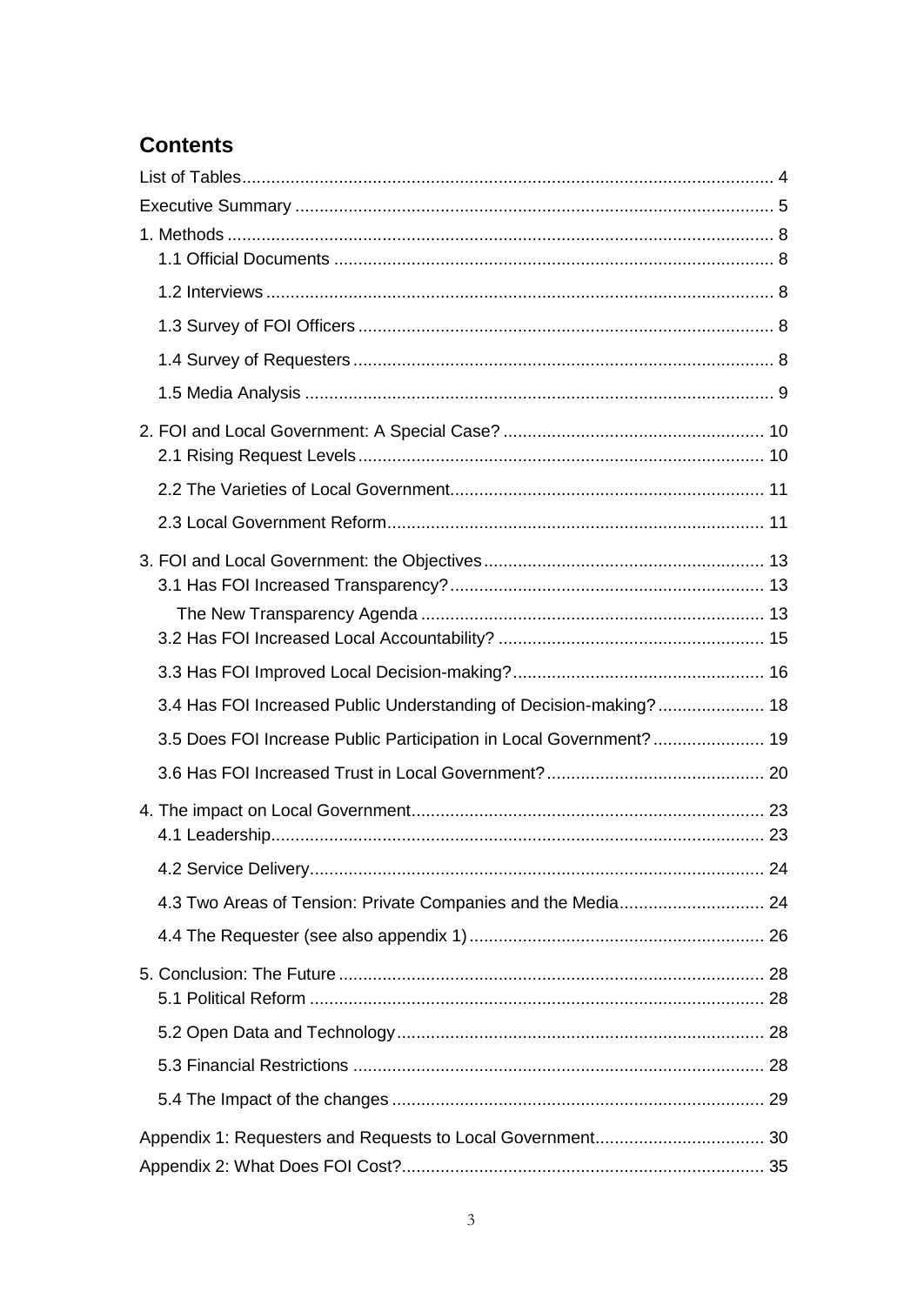# <span id="page-4-0"></span>**List of Tables**

<span id="page-4-1"></span>

| Table 1: Numbers of requests to central and local government in the UK 2005-2009 10 |  |
|-------------------------------------------------------------------------------------|--|
| Table 2 and 3: Requester type to English local government 2005-2009 compared with   |  |
| Table A1.6: Have the objectives of FOI been achieved based on the most recent       |  |
| Table A1.7: Sample of FOI Requests Analysed by Level of Specificity 33              |  |
|                                                                                     |  |
|                                                                                     |  |
| Table A3.1: Level of FOI requests made to Irish local authorities  37               |  |
| Table A3.2: Benefits of FOI for Irish local government (suggested answers) 38       |  |
| Table A3.4: Benefits of FOI for Irish local government (open-ended answers)  38     |  |
| Table A3.5: Challenges of FOI for Irish local government (suggested answers)  38    |  |
| Table A3.6: Challenges of FOI for Irish local government (open-ended answers)  38   |  |
|                                                                                     |  |
| Table A3.8: Has FOI led people to seek information for themselves? 39               |  |
| Table A3.9: Has FOI had a positive effect on your organisation?  39                 |  |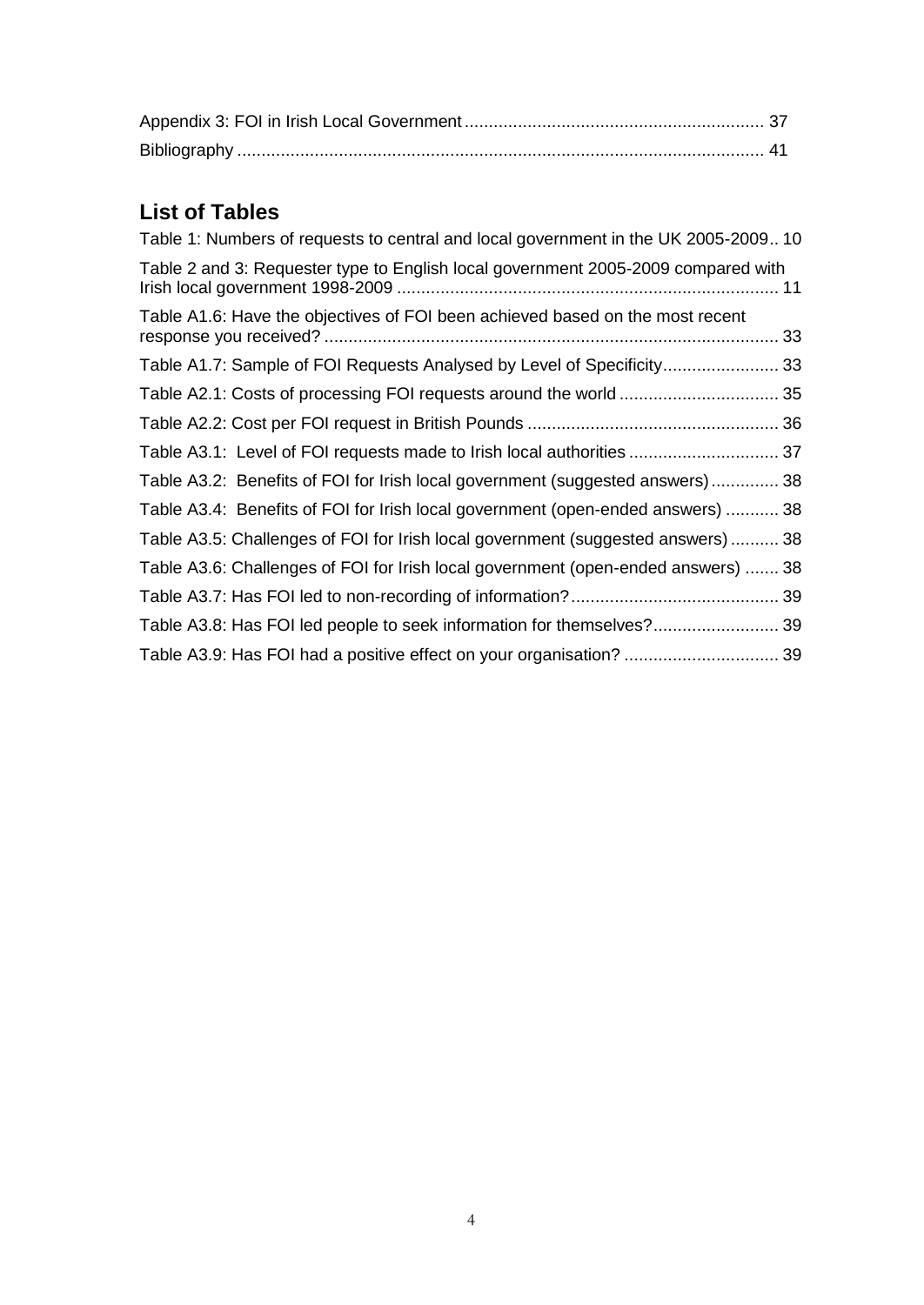# **Executive Summary**

#### **Transparency**

- Local government was already very open. FOI has further increased transparency but as an 'add on' to existing mechanisms.
- As with central government, FOI has increased proactive disclosure, despite the failure of the Act's publication schemes, and helped a more open culture to develop.
- FOI works with the continuing development of new websites and applications such as Openly Local or hyper local sites.
- Use of the £500 spending data to date has been uneven. Some authorities have had a great deal of interest from the local press and some virtually none. It does not appear to have had an impact on FOI request numbers.

#### **Accountability**

 FOI has increased accountability at local level but in ways officials and politicians don't always see, either as part of building up a 'bigger picture' (e.g. a jigsaw effect) or alongside other mechanisms, especially the local media, consultations, and campaigns by NGOs.

#### **Decision-making, Public Understanding and Participation**

- FOI has not improved the quality of decision-making but a chilling effect can be seen in a few politically sensitive cases.
- FOI has increased public understanding of decision-making in a 'picture building' way at a very low level such as a decision around the granting of a licence for one particular shop. Generally, few people are interested in local government except for when there is a controversy e.g. a local leisure centre or amenity is closed.
- FOI has been used by NGOs and for particular campaigns but has had little general impact on public participation because few participate.

#### **Trust**

- FOI has not increased or decreased trust in local government. National media reporting of FOI stories has been largely negative (e.g. on salaries, wasting money). The local and regional press is variable in terms of use, angle and topic.
- Assessing the impact for local government is different because not all FOI information from the council is actually about the council e.g. some information is about schools, others about local restaurants.
- A number of officials felt local government trust was influenced by authority performance and 'community visibility' rather than openness.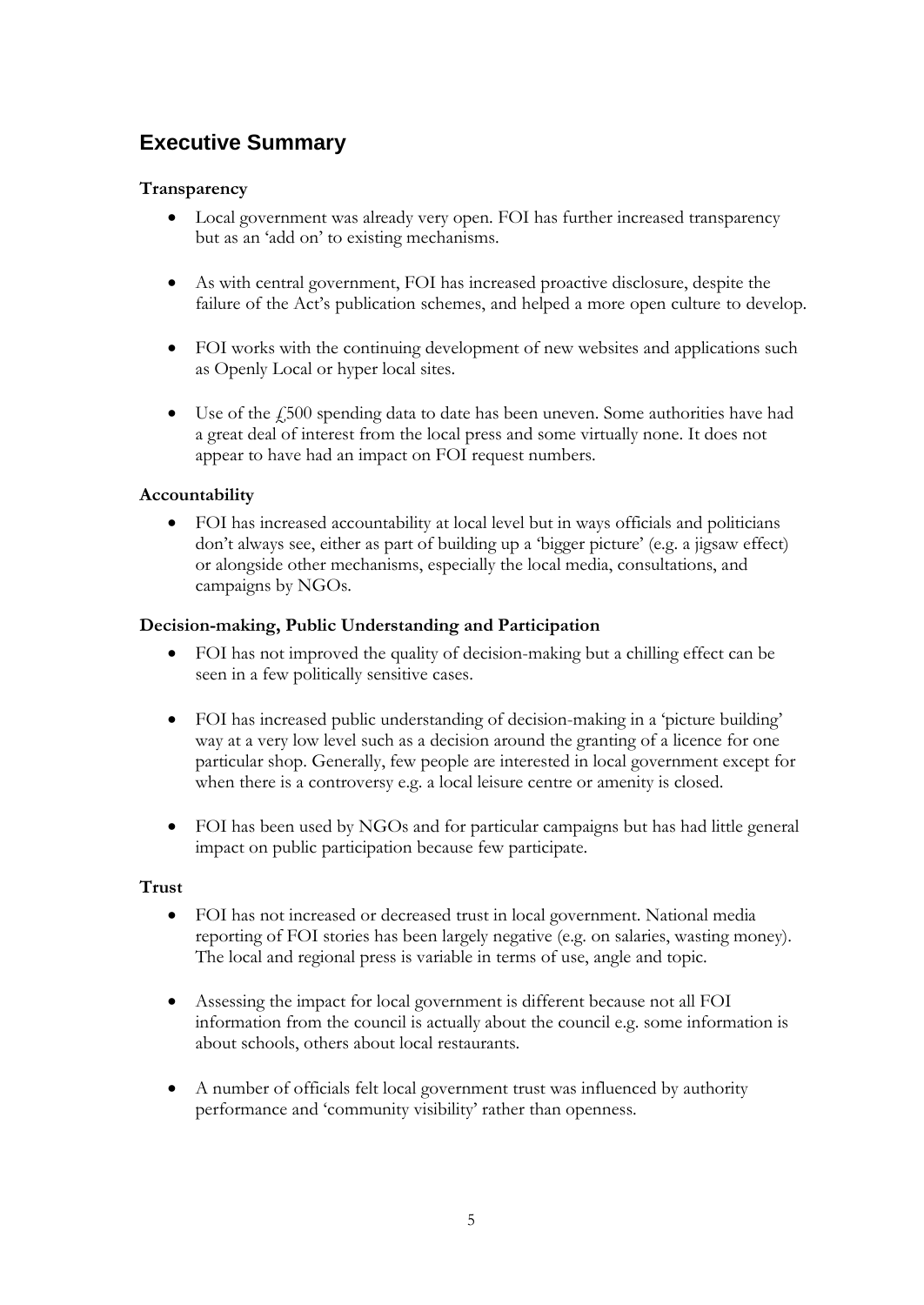#### **Leadership, Service Delivery and Partnership**

- FOI has not impacted upon how local government works. Despite the focus on senior salaries local leadership has not changed due to FOI
- Service delivery has been largely unaffected as requests are rarely made about it.
- The two areas of tension are media use and reporting of FOI and partnership with private companies.
- Analysis of media use shows that a small proportion of requests cause most of the problems, i.e. those that get into newspapers and make headlines.
- Authorities have had varied experiences with the private bodies they work with passing information in response to requests. Some of the more 'public facing' ones are happy to share information whilst others are nervous and resistant.

#### **Requests and Requesters**

- There is heavy use of FOI by a wide range of businesses at local level
- Rising request levels appear to be driven by increased awareness of FOI and media stories in the national press (especially MPs' expenses) but also local stories. Requests can also come in waves around a particular issue (e.g. RIPA).
- Requests from the public are often niche and of private interest to the person, which makes proactive disclosure ineffective as a means of reducing the number of FOI requests.
- Finally, high profile cases aside, FOI rarely obtains a 'smoking gun' and requests are often used as part of a wider information gathering campaign, like a jigsaw, or as a lever to obtain influence in a campaign.

#### **Why Does Local Government Vary?**

 Local authorities are all open but to different degrees. Political support, resources and the pre-existing interaction between the local authority and the media can all shape how FOI impacts.

# **Leadership**

- Leadership is crucial to FOI. FOI is dependent on senior relationships, such as those between the Chief Executive and political leader.
- Support for openness from senior figures allows FOI officers to improve internal co-operation, to innovate and mitigate internal resistance. By contrast, nervousness or misunderstanding may lead to defensiveness and a lack of internal cooperation.
- The leadership issue also feeds into the administrative culture. In general, authorities spoke of how they had moved towards more openness with publication, consultation and open meetings. Although the starting point was the same, different authorities felt they had always been open or others felt they were improving from a low base.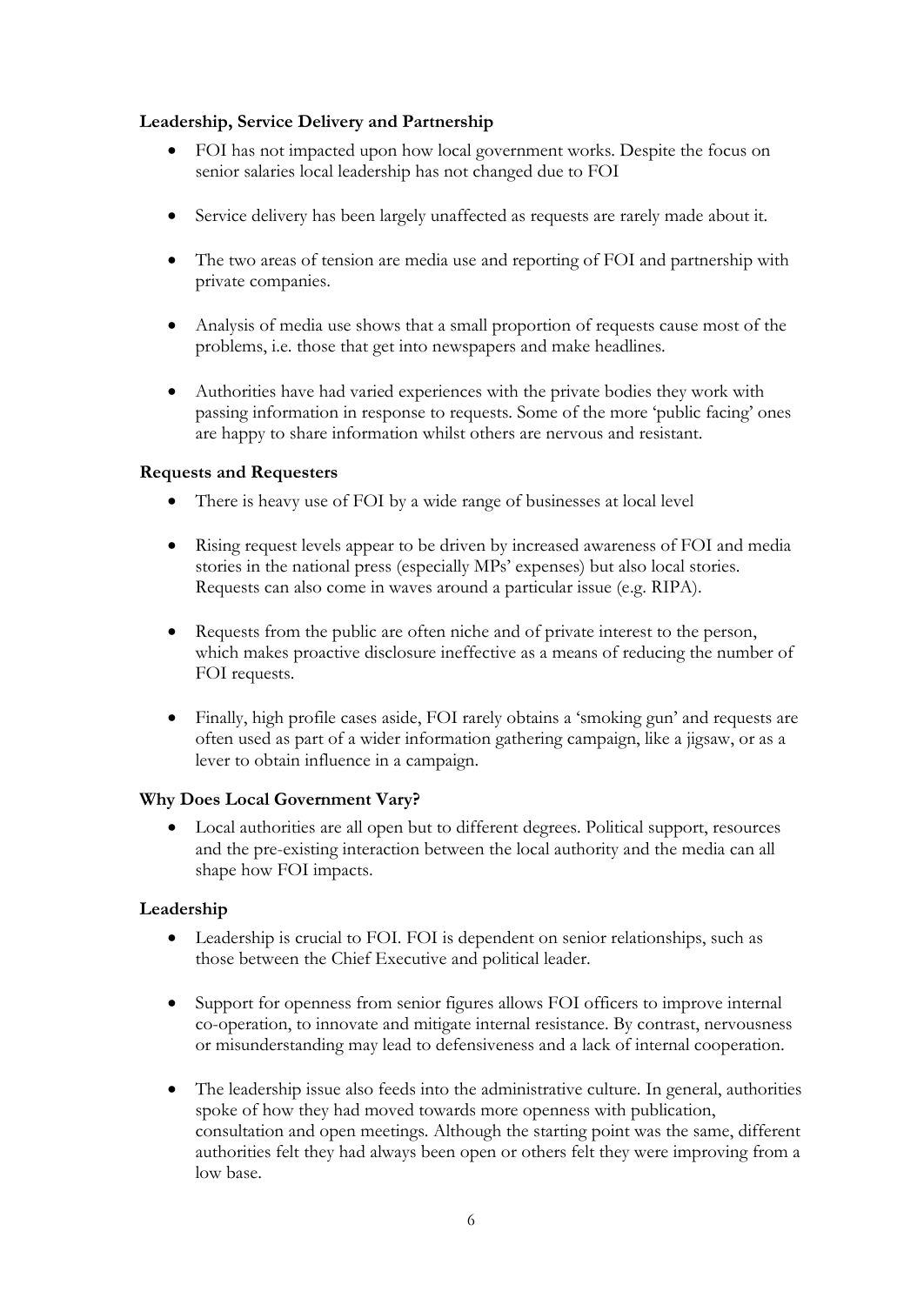#### **Resources**

- How much FOI 'costs' is a difficult issue, with competing methodologies offering competing answers. There may also be bias in measuring cost as the benefits are more difficult to measure.
- The combination of cuts and rising FOI request numbers may leave FOI officers unable to cope as many feel they are now at capacity or over-capacity.

#### **Politics**

- Political balance can be crucial. A 'one party state' with a large majority can survive a damaging FOI request in a way that a party with a small majority cannot.
- The local politics of an area may also determine how FOI works. High levels of activism from local groups or long running controversial issues over, for example, parking or particular planning issues, would often involve FOI.
- Other environmental factors could also make an impact: naming contractors or salaries in a small rural area where 'everyone knew each other' could have a direct impact unlikely in a big city.
- The media are a further crucial influence both in their use and reporting of stories. Pre-existing relations seemed to shape how they worked. Some authorities experienced heavy and aggressive use of FOI while others experienced none.

#### **The Unpredictability of FOI**

- FOI introduces two levels of unpredictability. The first is what may be asked. As one interviewee said 'it's strange the things you get pulled up about'.
- The second element is how authorities react. A number of interviewees pointed out that 'it takes something to wake up' senior officials and politicians to FOI (Interview). An FOI scandal can lead to politicians and officials embracing openness or resisting with a bunker mentality developing.

#### **The Future**

- All authorities are open but some are more open than others. The future of transparency may depend on how political, financial and technological factors interact.
- Politically, the new localism agenda offers the possibility of more power and increased participation that could involve increased FOI use. The Big Society, and increased interest in service performance, could also drive up use.
- For technology, it is not yet clear who is using the new information published online. Although it may take time and is likely to focus on 'micro-political' use the new innovations will undoubtedly help to further develop transparency.
- However, spending cuts will have a severe impact on FOI, which is likely to suffer. Increased use of contracting out could also increase problems of information sharing with private organisations working on behalf of local authorities.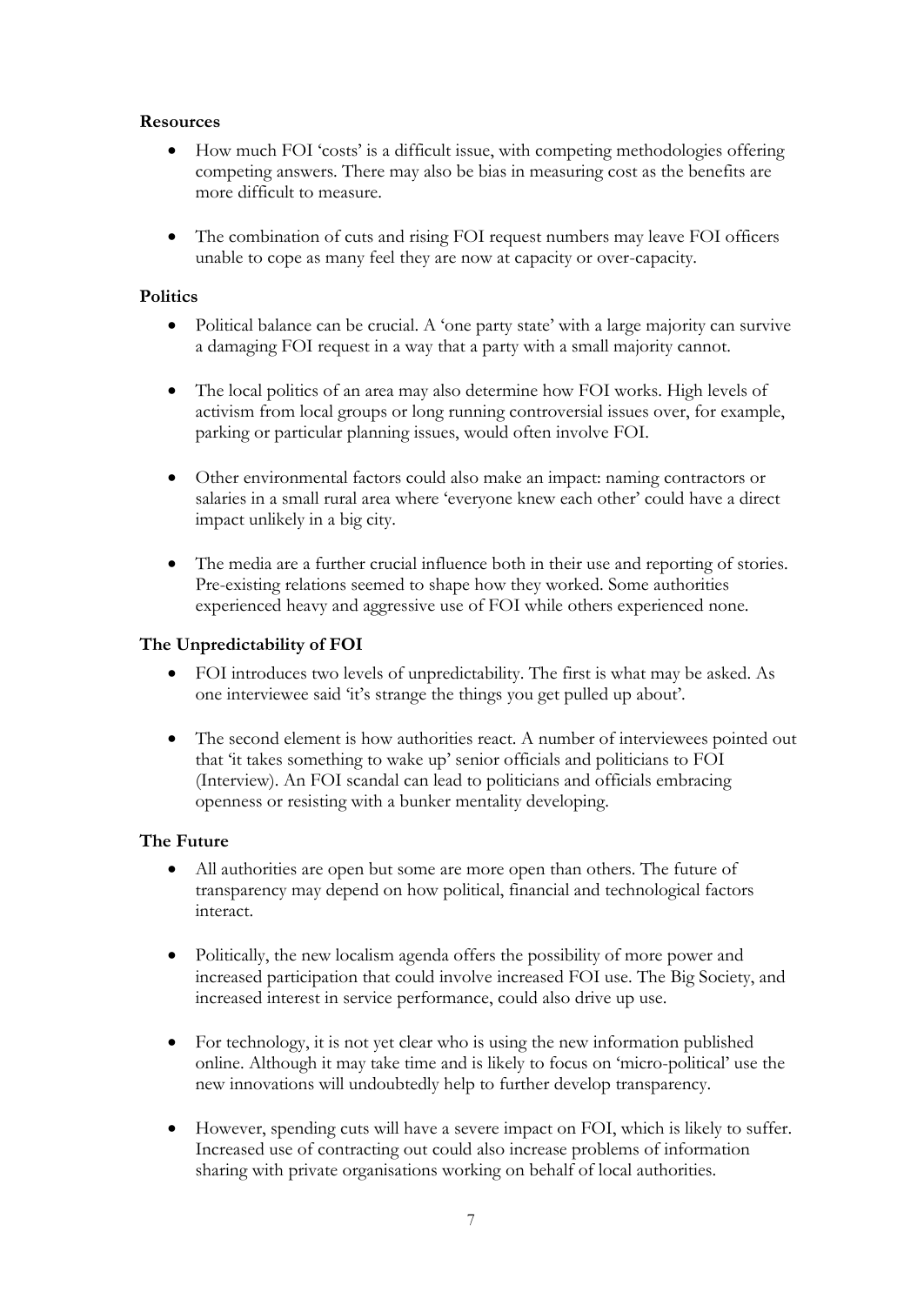# <span id="page-8-0"></span>**1. Methods**

Measuring the impact of FOI is challenging. The objectives of FOI are themselves complex and multi-faceted and academics are not agreed on how to define or measure, for example, levels of transparency or trust.

The Constitution Unit's previous work on measuring FOI in a range of settings (central government and the UK Parliament) has looked at FOI's ability to improve not only transparency and accountability, but improve decision-making, increase public participation in decision-making, public understanding of decision-making and increase public trust. These two 'core' and four 'secondary' objectives of FOI are attempting to tackle difficult and complex democratic deficits. It also looked at the possible impact of FOI on some of the 'core' functions of local government namely local leadership, service delivery (by the authority or others) and partnership work (see Stoker 2007, Jones 2008).

The present study used a range of methods suitable for measuring different objectives, but each has limitations. The findings below need to be viewed with these limits in mind.

# <span id="page-8-1"></span>**1.1 Official Documents**

Compared with central government, there is very little data on FOI and local government. The government does not collect statistics on levels of use. The analysis drew upon the Unit's own surveys of FOI and local government, data published by councils themselves, ICO case law and official statistics.

# <span id="page-8-2"></span>**1.2 Interviews**

Given the complexity and diversity of types of authority in England, a total of 17 case study local authorities were interviewed of varying size, location and political make up. Parish councils were excluded as previous research pointed to no use of FOI (Hunt 2010). Numbers interviewed in each authority varied between four and 12 and included FOI officers, senior officials and politicians.

The interviews were semi-structured and examined individual experiences and wider impressions of FOI. They may have been influenced by bias and subjective views depending on the experiences of different authorities.

# <span id="page-8-3"></span>**1.3 Survey of FOI Officers**

An annual survey of FOI officers across local government has been undertaken since 2005, gathering information about request numbers, requesters and topics. In 2009 additional questions were asked about the objectives of FOI and in 2010 about why the number of requests was increasing. Each survey obtained views from around 30 per cent of local authorities, offering a good insight but one that may be missing more rounded views.

# <span id="page-8-4"></span>**1.4 Survey of Requesters**

The members of the public directly involved with FOI are the requesters. There were around 165,000 FOI requests in 2009 to local government. We collated responses through online survey software linked to authorities' websites and on FOI responses and correspondence, as well as on a number of non-government websites.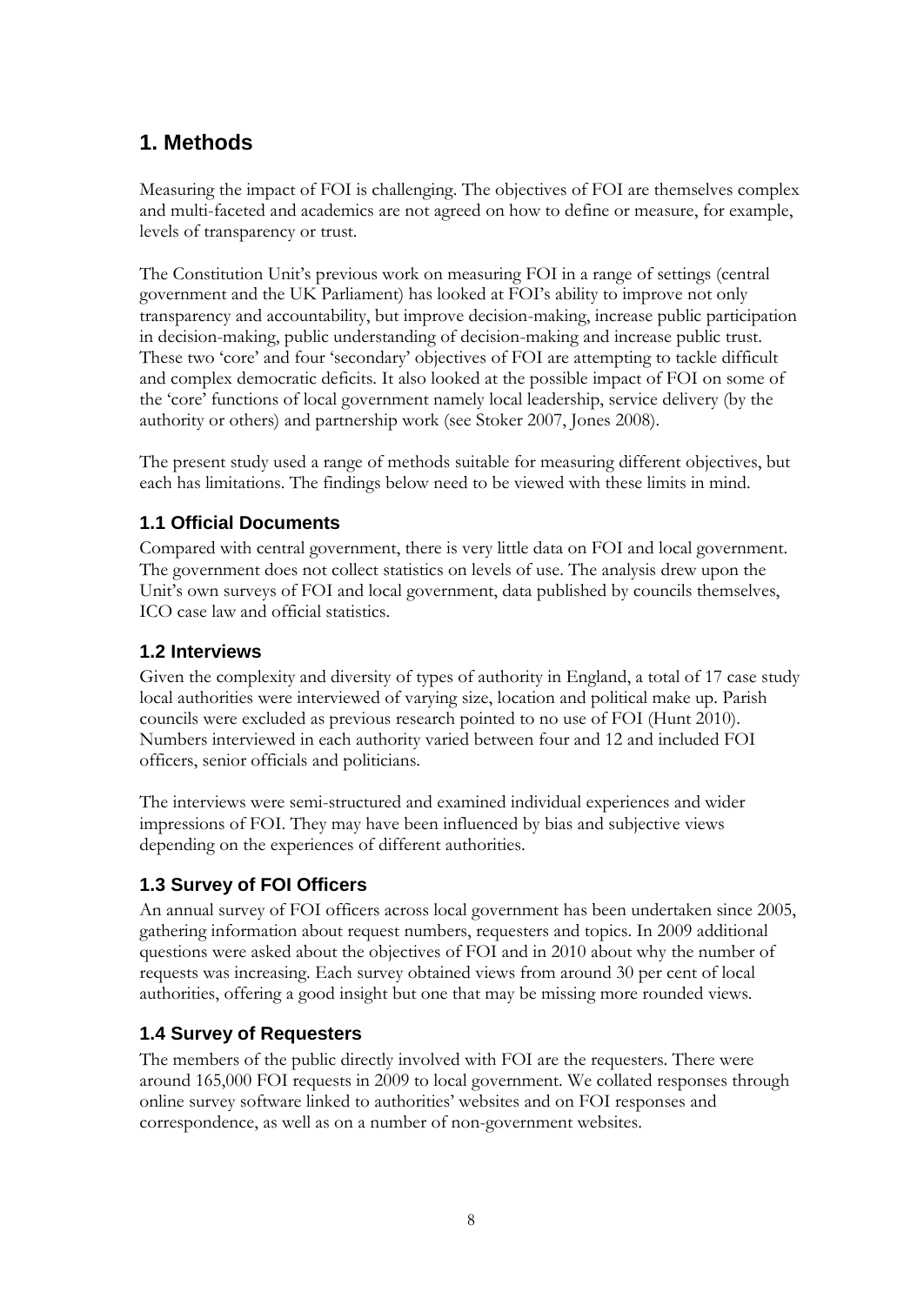- The response rate was low, with 60 completed surveys. While this has provided a unique insight, the survey is not statistically significant nor, indeed, representative and should not be regarded as such. To reflect this, the figures given are rounded up or down and figures and views given are intended for illustration only. The survey was supported by selected interviews of around 15–20 minutes with selected requesters.
- To gain a further idea of requests, local authority disclosure logs and records of requests were coded. The sites chosen were three that attempted to identify 'type' of requester. The requests were analysed for subject, topic and on a five point scale to measure the extent to which the information was 'specialised' or wide or 'niche'. Though crude, it offers a first insight into the specificity of requests.

# <span id="page-9-0"></span>**1.5 Media Analysis**

The media plays a key role in FOI as user and defender (see Hazell, Worthy and Glover 2010). More importantly, as less than one in a thousand members of the public ever makes an FOI request, the media is also the primary means through which the public perceives FOI and information disclosed by it. There exists a filter whereby the small percentage of requests that become stories are thus given a disproportionate prominence: what a study of FOI in New Zealand called the 'iceberg' effect (White 2007, Hazell et al 2010). Our study examined a range of articles that either used information gained through FOI or reported about the operation of FOI in the national, regional and local press between 2005 and 2010.

- Each article was coded according to a set range of questions. When coding for impressionistic attributes such as trust, the key concern was that of bias. To mitigate this, a tight set of guidelines were created, coders were asked to give a 'gut' instinct and code on 'first impression' and were cross-checked for inter-coder reliability.
- The media analysis was supplemented with a short survey with open ended questions for journalists about their views and experiences. Twenty local journalists filled out the survey in the week it was posted. We also interviewed three journalists.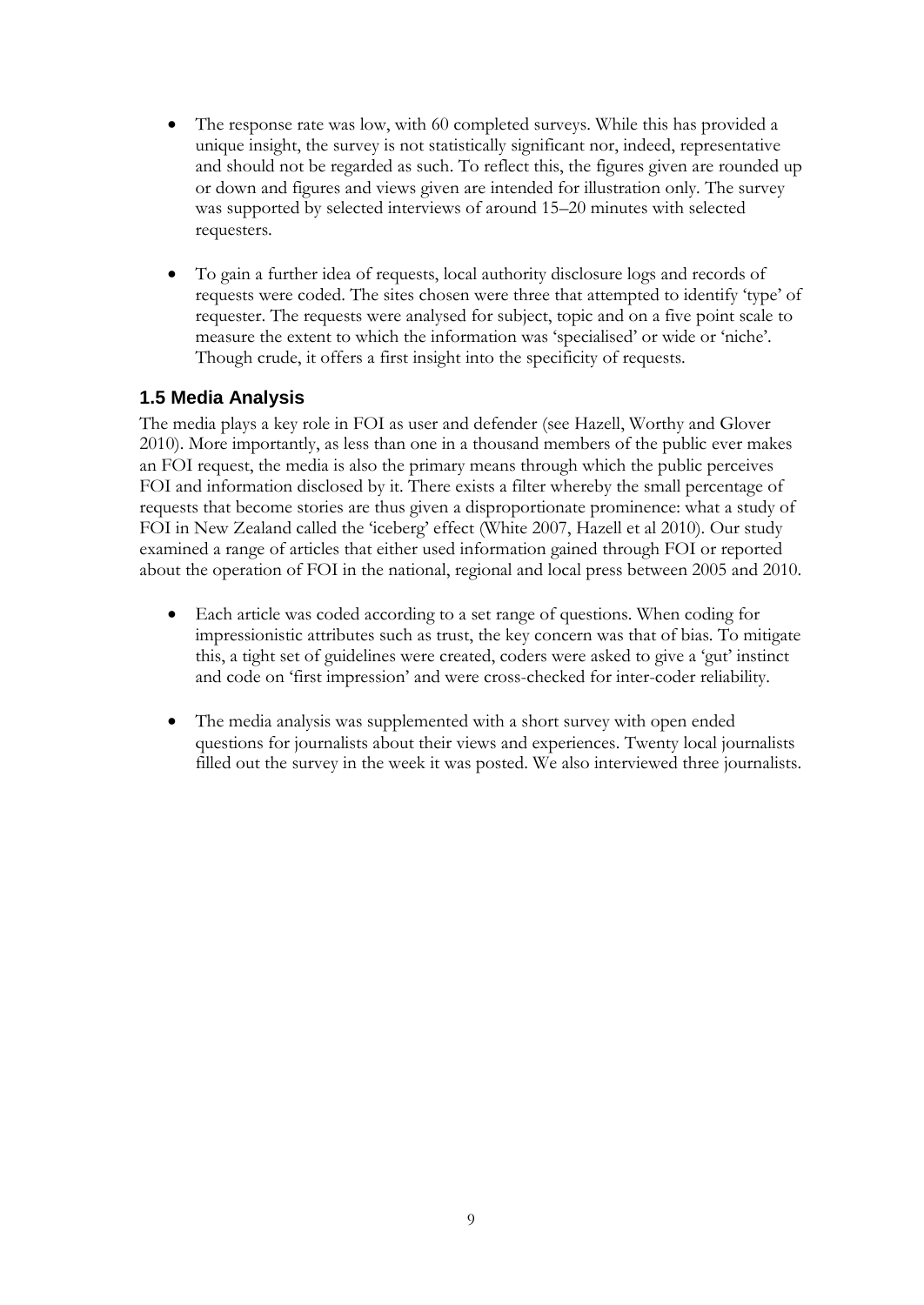# <span id="page-10-0"></span>**2. FOI and Local Government: A Special Case?**

Three factors particular to English local government are important in understanding FOI: rising request levels, variability across local authorities and past reforms, both generally and relating to openness.

# <span id="page-10-1"></span>**2.1 Rising Request Levels**

FOI requests have been climbing steeply compared with central government (see Table 1). This raises issues about resources and the benefits and costs of FOI. Requests have also become more complex over time, with requesters 'asking for detailed breakdowns, cross directorate information or for answers in a particular way, such as in tables' (Interview). Scottish and Irish local government appears to show a broadly similar rise (Dunion 2010, McDonagh 2010a: 82).

<span id="page-10-2"></span>

| TWON T. TWO OUT OF PURSES TO WILL WE WILL FOUND ZOUTHING TO THE THE ZOOD ZOOD |                              |                               |  |  |  |
|-------------------------------------------------------------------------------|------------------------------|-------------------------------|--|--|--|
| Year                                                                          | Requests to local government | Request to central government |  |  |  |
| 2005                                                                          | 60,000                       | 25,000                        |  |  |  |
| 2006                                                                          | 72,000                       | 30,000                        |  |  |  |
| 2007                                                                          | 80,000                       | 33,000                        |  |  |  |
| 2008                                                                          | 118,000                      | 35,000                        |  |  |  |
| 2009                                                                          | 165,000                      | 40,000                        |  |  |  |

*Table 1: Numbers of requests to central and local government in the UK 2005-2009*

(Source MOJ 2007, 2010 and Constitution Unit 2010)

Our interviews and survey of officers asked why request volume had increased. Respondents answered as follows

- Increased awareness and interest in FOI (35 per cent).
- Professional FOI requests (journalists, businesses, researchers) (31 per cent).
- Media coverage/publicity of FOI (16 per cent).
- Interest in local government proceedings (nine per cent).
- Other (nine per cent).

A majority of interviewees argued that the rise was not due to any particular group. Some officials felt that journalists and businesses had driven up the numbers. One particular source of frustration was 'round robins' from the media or NGOs, which ask all authorities the same question to obtain a national overview. Many officials resented the work as they felt that only a small proportion of the information was ever used.

Others made the point that FOI requests arrive in 'waves' around a particular issue or controversy in the media, from local authorities' surveillance powers to officials' salaries. Many felt the MPs' expenses controversy had raised awareness of FOI generally.

Business use of FOI features very little in requests to central government but was a significant presence at local level, with one authority claiming businesses accounted for 70 per cent of all requests. Users included multi-national organisations, 'single person businesses' or lawyers. They sought information about computer systems, and frequently,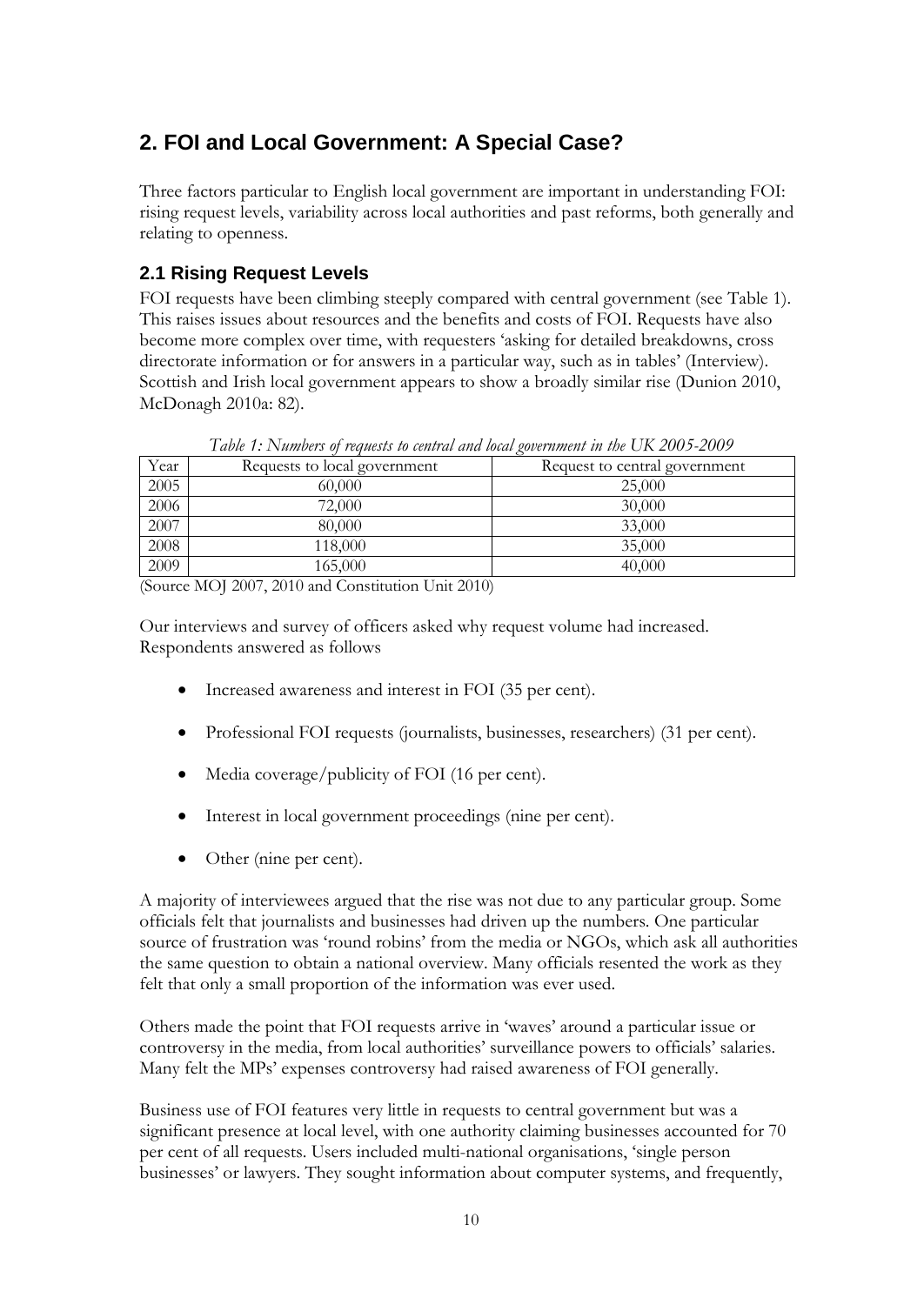details about potential or past tenders as well as more unusual information such as, in the case of lawyers, details of those dying without traceable heirs. Use by business has even forced policy change, leading to a revision of local government policy over charging for information about land. Officials felt that use by business of FOI for commercial advantage constituted a breach of the 'spirit' of the Act.

Also notable was lack of use by local opposition politicians. One opposition member read the log of new FOI requests each week to get an overview of matters of public interest or pertinent local issues that they had not noticed. However, most authorities reported very low use, with members only using FOI to obtain something they knew already existed (Interview).

<span id="page-11-2"></span>

| $\chi$ 0001101110111 1770-4007 |                    |                  |               |  |  |  |
|--------------------------------|--------------------|------------------|---------------|--|--|--|
| Year                           | Individuals $(\%)$ | Business $(\% )$ | Media $(\% )$ |  |  |  |
| 2005                           |                    | 29               |               |  |  |  |
| 2006                           | 46                 |                  |               |  |  |  |
| 2007                           |                    | 25               |               |  |  |  |
| 2008                           |                    |                  |               |  |  |  |
| 2009                           |                    |                  | n n           |  |  |  |

*Table 2 and 3: Requester type to English local government 2005-2009 compared with Irish local government 1998-2009*

(Constitution Unit 2010)

| $\sqrt{0}$ |
|------------|
| 62.        |
| 16         |
|            |
|            |
|            |
|            |
|            |

<span id="page-11-0"></span>(McDonagh 2010a)

# **2.2 The Varieties of Local Government**

Local government in Britain is traditionally viewed as one of the most centrally controlled and hence uniform local government systems, subject to stringent fiscal constraints and legal limitations. Yet control does not equal uniformity. Traditionally the UK local government system has consisted of county, district and (sometimes) town or parish level councils with independent authorities for cities and particular towns. Successive waves of unfinished reforms have left Britain with a hybrid model. Scotland now has a separate Parliament and Wales an assembly, which is why they were excluded from the study.

Within this structural variety are a plurality of political groups, power relations and arrangements for governing. These 'widely varying characteristics' are exacerbated by geographic, social, spatial and political differences, creating a 'microcosmos' (Wilson and Game 2011: 8). This variety may mean that FOI works very differently in different authorities.

# <span id="page-11-1"></span>**2.3 Local Government Reform**

Local government has been in a constant state of reform and upheaval for the past 30 years. The 13 year LGMA (Local Government Modernisation Agenda) of the Labour governments was one of the most radical, moving local government from committee based decision-making, whereby all parties and politicians took part, to one where a small group of elected executive councillors led by a Mayor or Cabinet Leader made decisions (John and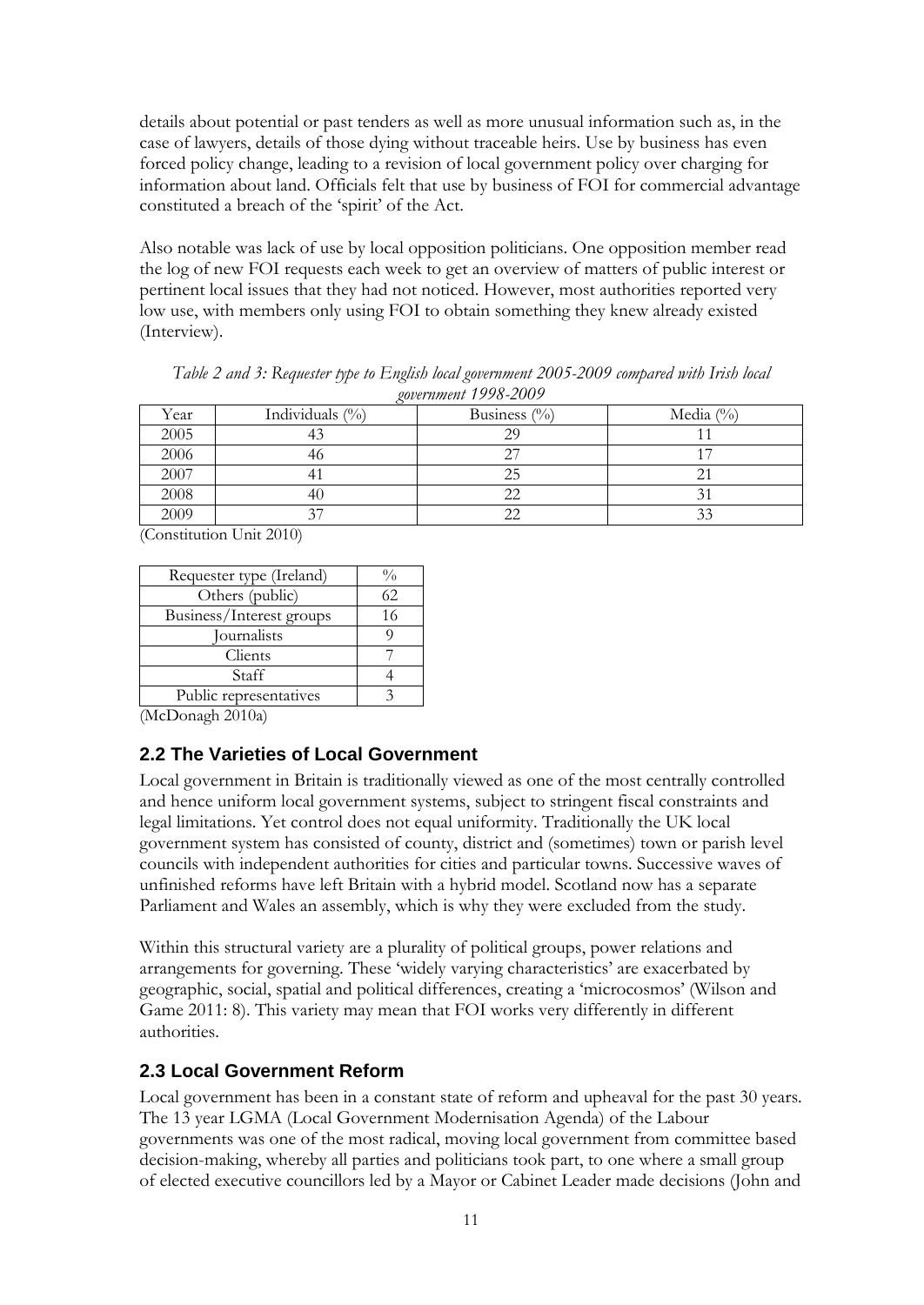Gains 2010: 457). However, the new coalition government has pledged to allow authorities to choose to return to the old system if they wish (Wilson and Game 2011: 112).

The coalition government has also promised 'radical devolution' and financial autonomy' for local government (Wilson and Game 2011: 395). Proposed reforms include increased autonomy, more elected mayors in selected cities and new powers for local community involvement in decision-making (DCLG 2011: 17). This has coincided with a shift towards governance and partnership, away from the previous model of local government providing services directly.

Unlike central government in the UK, local government has also been subject to statutory access legislation since the 1960s (Chapman 2010: 15). A succession of Local Government Acts, particularly in 1972 and 1985, granted successively greater degrees of access to meetings and associated background papers and agendas. Successive audit regulations have allowed access to accounts and background data. This also includes the European Environmental Information Regulations which we counted with FOI.

#### **Legislation Enabling Access to Local Government Information**

Before FOI a whole range of legislation enabled access to local government whether through documents, attendance at meetings or through specific areas and records. These include:

- Local Government Act 1960, 1972 and 2000.
- Local Government (Access to Information) Act 1985.
- Access to Personal Files Act 1987 and Data Protection Acts 1984 and 1998.
- Environment and Safety Information Act 1988, Environmental Information Regulations 1992, Audit commission regulations.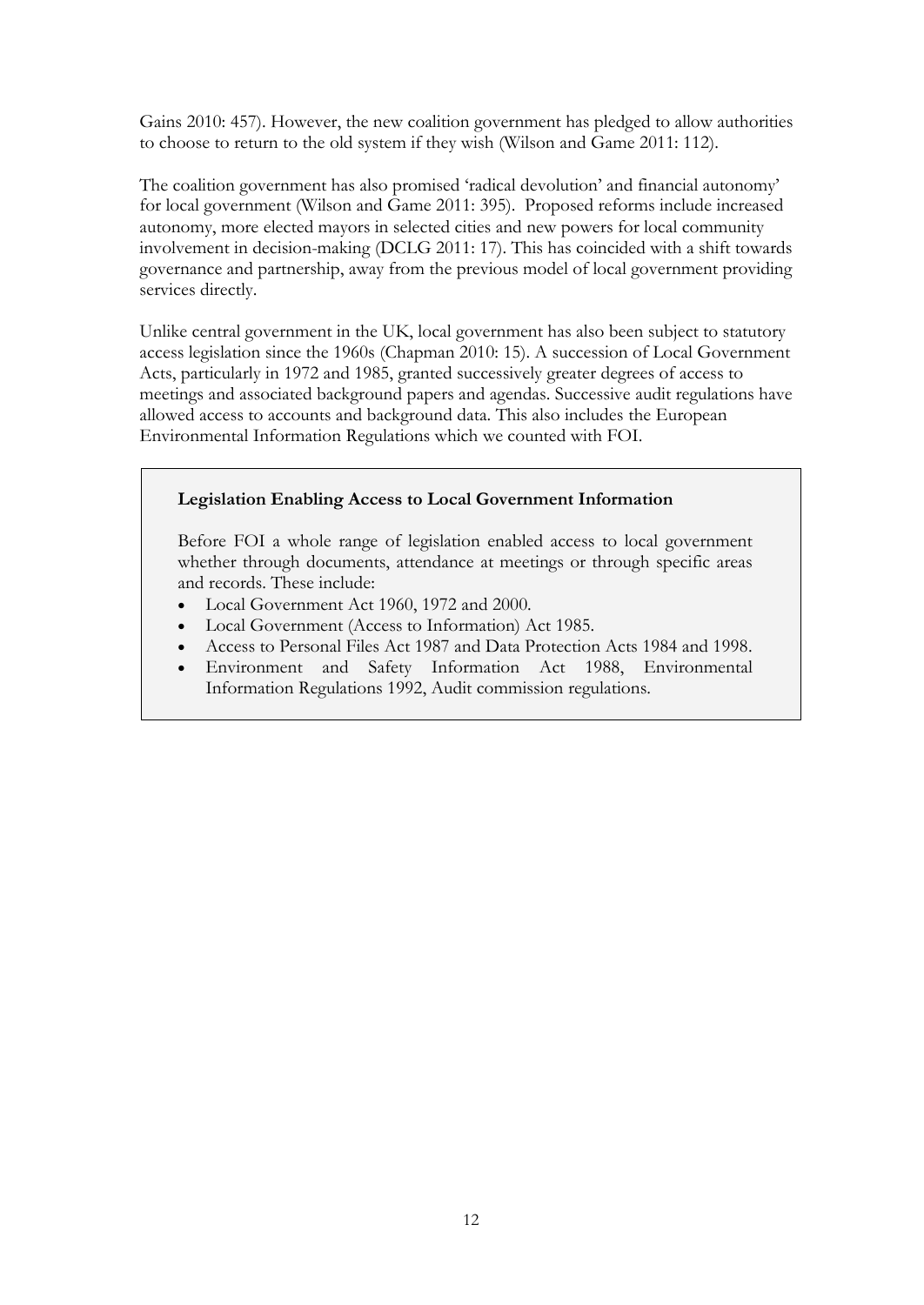# <span id="page-13-0"></span>**3. FOI and Local Government: the Objectives**

# <span id="page-13-1"></span>**3.1 Has FOI Increased Transparency?**

The first two objectives, transparency and accountability, are the core objectives of FOI. FOI has met the objective of increasing the transparency of central government. FOI has 'led to more pro-active disclosure of information across a range of issues' and government is now culturally more 'open'. Yet it is also 'uneven [with] different departments transparent to different degrees' and exists 'in a mutually reinforcing relationship with the information revolution' (Worthy 2010: 548).

At local level, authorities felt that they were very open before FOI and the legislation only had a slight impact. One senior politician explained that FOI had 'a marginal impact' and receipt of an FOI was viewed as 'a failure' of the authority's proactive policy (Interview). FOI was frequently viewed as part of a wider process of increasing transparency:

*We have gone from an authority where a small number of people took decisions in a not terribly open way, to one where it was felt decision-making should be made in public. The culture of openness was changing anyway.* (Interview)

Other officials felt that openness was still not fully accepted. One spoke of how there was 'a culture of caution' especially after the local press had caused 'discomfort over salaries' through FOI. The difficulties may have been more acute in a small rural area where officials and others could be easily identified (Interview).

There were divergent views as to whether FOI had promoted proactive disclosure. Local officials cited a range of information disclosed including contract details, salaries and planning information, though not all systematically did so with many simply placing information on the website on an ad hoc basis (Interview). As with central government, most officers felt that the publication scheme was, as one put it, 'a waste of time' because it was 'too unwieldy' (Interview). More importantly a number pointed out that the scheme had been superseded by the website search engine.

In contrast to officials, as with central government, requesters on our survey felt strongly that FOI had increased local authority transparency. Seventy per cent of requesters who filled out our survey felt FOI had made authorities more transparent. One NGO spoke of how 'the vast majority of councils are really good at FOI' and only a couple of 'persistent' offenders are not transparent and are 'obstructionist'. Others spoke of the variety, observing there was 'no consistent approach' to FOI with 'different bodies having very different attitudes' dependent upon leadership and another requester spoke of how 'the quality of service between different local authorities varies dramatically' (Interview). Those making requests also spoke of resistance. All the journalists in our small survey had encountered resistance in roughly a quarter of cases, citing delay. Others experienced 'deliberate obfuscation' and 'a reluctance to be open'.

# <span id="page-13-2"></span>**The New Transparency Agenda**

The project coincided with new reforms by the coalition government that asked every local authority to publish all spending over  $\dot{\gamma}$  500 on their website by January 2011. It hoped this would prompt an 'army of armchair auditors' to hold local authorities to account (Cameron 2010, DCLG 2011). To date the impact has been variable with some authorities finding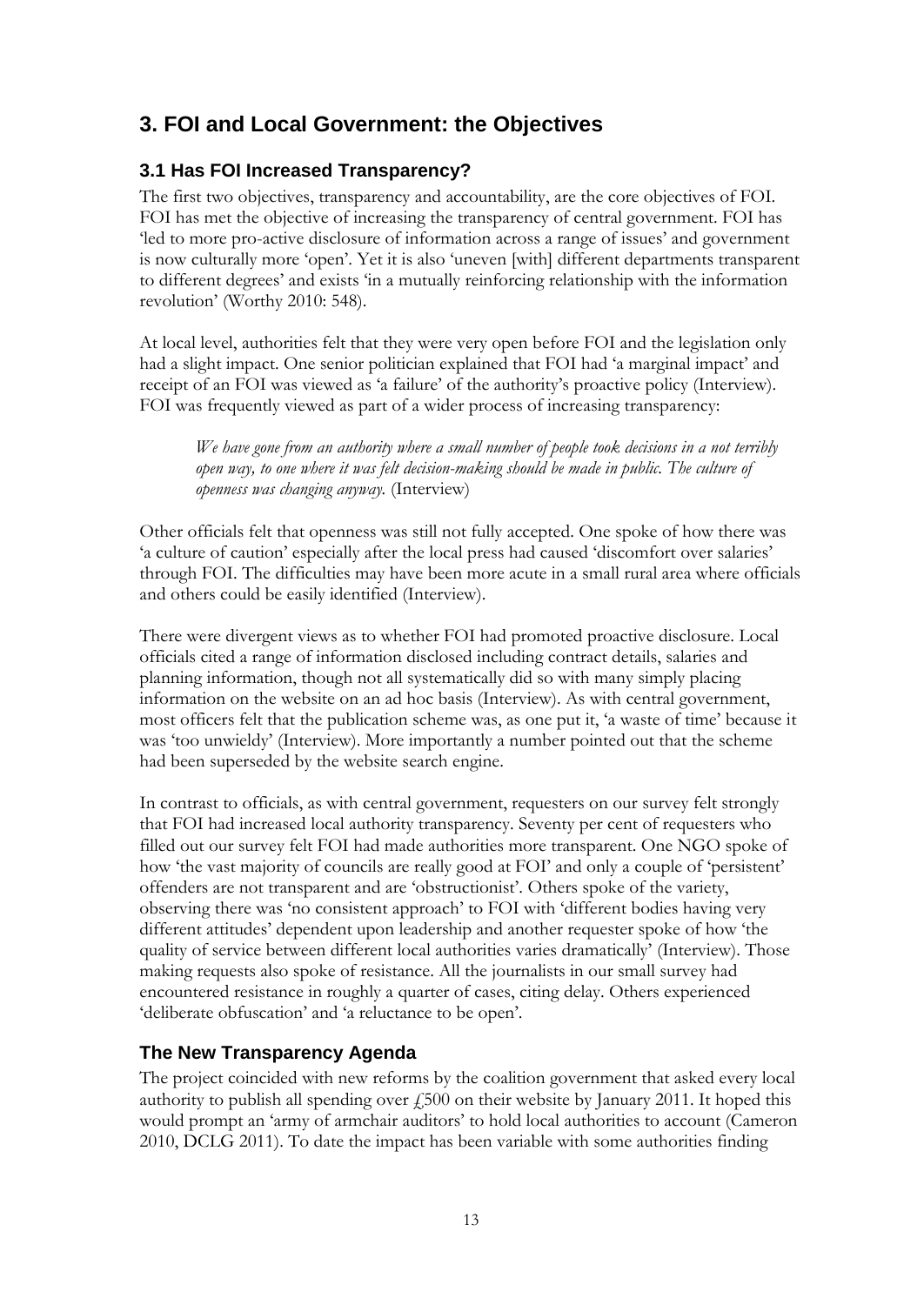little public interest in the data and some more so. There is no sign of an army of auditors but the data has launched several interesting third party innovations.

Halonen (2011) surveyed 168 local authorities in the summer of 2011. Seventeen per cent felt the online publication had been 'very successful', 13 per cent felt it had been 'somewhat' successful, 17 per cent 'good in theory but not in practice' and 23 per cent did not know. Thirty-eight per cent felt it had increased transparency, 25 per cent accountability and 13 per cent trust (6). Although many did not know what proportion of the public had viewed or downloaded the information, 15 per cent felt use had been in line with predictions and around a quarter felt use and interest had been less than expected (10).

The policy was rolled out as the study was conducted. Authorities have had mixed experiences to date. One authority claimed to have had 'very little use of the  $\ddot{F}500$ ', recording '180 visits and one [related] FOI request' in 3 months (Interview). A second authority had some initial local media interest in 'electricity and phone bills' but this had now 'settled down' (Interview). Few authorities found it had led to more FOI requests, with a selection reporting one, two and four FOI requests specifically following up a piece of spending data in the several months after the policy was implemented (Interview).

Others found higher levels of interest in the data, particularly from the local press and some 'small use by trade unions' as well as from a few interested members of the public. Local and regional newspapers, for example, focused on particularly extravagant spending, such as re-branding or consultations, or interesting or controversial uses of money (see below).

One officer spoke of how the main benefit had been internal: 'Around a third to 50 per cent of entries on the budget used to mean nothing to anyone but accountants but now authorities are forced to look into it, which is especially useful for members' (Interview). Some had followed up from local press over particular spending, such as local taxi use and 'odd effects' with a local business investing in a vehicle the Chief Executive could not obtain locally (Interview).

# **A Sample of Stories Based on the £500 Publication**

- 'Council bosses in Brighton and Hove spend £300k to save money' (The Argus 16 August 2010).
- 'Funerals and Body Armour Revealed in Council Spending Breakdown' (Oxford Mail 22 November 2010).
- 'Oldham council's £100,000 frozen food bill' and 'Bolton council spent more than  $\ell$ 850 on beer for one of its bars – in just one month' (Manchester Evening News 1 February 2011).
- 'Burnley One of Top for Credit Card Spending' (Lancashire Telegraph 24 August 2011).

Although there is some evidence of the new data being used by 'traditional' accountability mechanisms, such as the media, there has been little sign of a new army of armchair auditors. In June 2011 the local government Minister praised a group of bloggers who had held a flagship Conservative authority to account over its contractual procedures (Guardian 8 July 2011). Other sites have emerged with names such as 'armchair auditor' and 'reluctant armchair auditor' but the latter auditor felt the data was 'not yet' of good enough quality or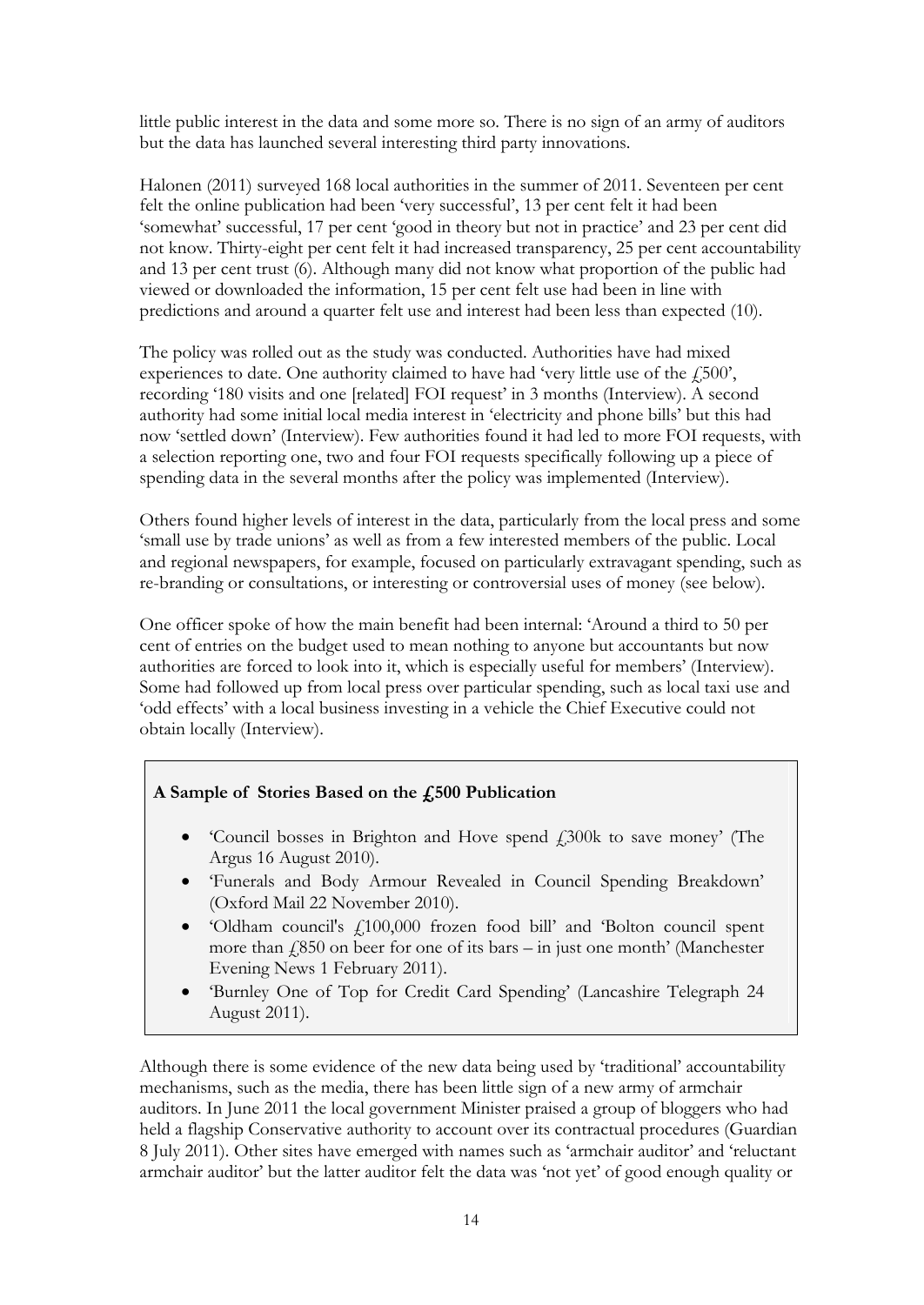accompanied by sufficient context to be useful (Guardian 24 November 2011). The UK government has also described adoption by different authorities as 'inconsistent' and 'haphazard' (Cabinet Office 2011a: 14). Nor is it clear what mechanisms auditors should use, whether to pass information to the media or the authority itself (E-democracy 24 November 2010). Such 'crowd sourcing' is unlikely to replace established mechanisms. It often magnifies biases, as most analysis is done by 'a tiny subset of the crowd' and work is often 'inconsistent' and fragile (Clark and Logan 2011: 31, 26). It is more likely to complement than replace existing accountability mechanisms.

The moves towards Open Data are supported by new sites that enable analysis of the spending data, such as 'Spotlight on Spend', 'Where Does My Money Go?' and 'Openly Local' that scrapes local authority sites for 'democratic data'. The future course of transparency points to an interaction between FOI, online publication and new 'spin off' sites, all of which are useful for 'micro-political' data. For example Openly Local now links spending data to requesting website WhatDoTheyKnow so users can create a request at the push of a button. As with FOI, authorities' attitudes to these new sites are very different: 'Some don't like it, some really like it, some tolerate it and some make it quite difficult with, for example, one council putting up all the information in PDFs' (Interview).

It is too early to conclude on the impact. Officials were concerned that the public were not keen on raw data and that the level of  $f_{\text{0.500}}$  was too low and fed existing prejudices that local government is 'wasteful'. However, both Open Data advocates and officers felt publication and new sites will serve to mutually reinforce one another as 'methods of analysing are developed' (Interview). As one innovator pointed out 'when ten or 20 councils have spending published that is quite interesting' but when linked data can show payments by 200 authorities to particular companies 'that is something else' (Interview).

# <span id="page-15-0"></span>**3.2 Has FOI Increased Local Accountability?**

As with transparency, most officials felt that FOI had only increased accountability slightly, if at all, because of the multitude of pre-existing accountability mechanisms at local level. The evidence points towards FOI working with other mechanisms such as the media.

#### **Existing Accountability Mechanisms**

Local government has been subject to increased accountability through a range of central reporting mechanisms and inspections, known as Best Value and then CPA (Wilson and Game 2011: 375). Recent reforms created a new scrutiny function for non-executive councillors, though it is not clear how well this has worked (Stoker et al 2007: 12).

Yet there may be a counter tendency at work. Local government 'has been bypassed by quangos, single-purpose, ad hoc boards or nominated boards' and 'when local authorities operate within a confusing network of appointed and nominated boards problems of accountability arise' (Jones 2008: 4-5).

Our previous work on FOI and central government found FOI increased accountability when used alongside a range of other tools, though often on a small scale. FOI works 'when circumstances, information and opportunity converge' and when it 'feeds into existing accountability mechanisms, often Parliament and the media' (Worthy 2010: 570).

When asked about accountability most local authority members felt that accountability has been increased by a whole range of factors: 'Accountability has increased significantly, driven by increased public demand and creation of inspection, assessment and targets'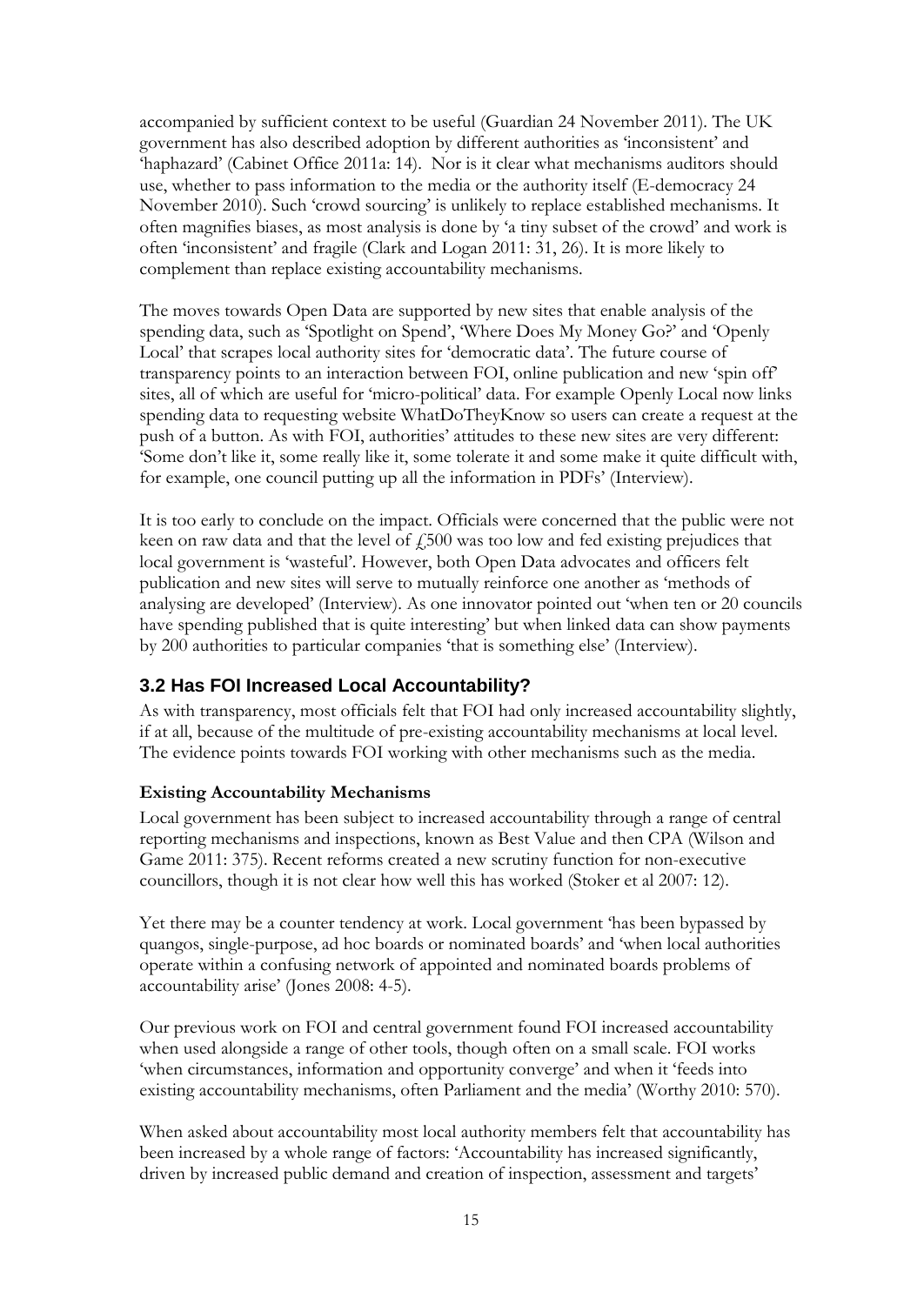(Interview). It is now embedded in organisational practices: 'We never do anything that we wouldn't be comfortable with on the front page of the local paper' (Interview).

#### **Unpredictability**

However, FOI did introduce unpredictability as 'you end up being accountable for funny things such as away days or visits. It is little things that give you the hassles' (Interview). FOI appears to work on a small scale, on particular focussed issues, especially when working with the local media. A number of officials mentioned small scale accountability over staff training days, expenses or a particular policy such as car parking fines. FOI also works indirectly when others 'pick up' information. Information was used by the local media in 30 per cent of cases, councillors and national media in 16 per cent and local groups in 13 per cent of cases.

FOI had increased authorities' accountability for requesters with 70 per cent feeling it had increased accountability and only 15 per cent feeling it had not. Media analysis showed that across a diverse range of subjects, from spending on taxis to traffic wardens and tree policy, FOI had been used to obtain an explanation.

#### **Birmingham Post: 'Birmingham City Council pays union officials £1m a year'**

'Trade union officials at Birmingham City Council are costing taxpayers more than  $f<sub>1</sub>1$  million a year in wages. The bill, amounting to  $f<sub>1</sub>1.4$  million, is met by council taxpayers. But with hidden costs added, including the value of office accommodation, phone calls and stationery, the total is likely to be far higher.

The cost was described as "alarming" by city councillor Martin Mullaney, who uncovered the figures through a Freedom of Information Act request. Councillor Mullaney (Moseley & Kings Heath, Lib Dem), wants a scrutiny committee to quiz union representatives to see whether they give value for money' (Birmingham Post 6 October 2008).

In Ireland FOI at local level has increased accountability in a very high profile way, leading to a councillor being imprisoned for obtaining money by false pretences and to the exposure of corruption regarding avoidance of wheel clamping fines by an entire authority (McDonagh 2010a: 86-87). However, these examples (or the MPs' expenses scandal in the UK) may be misleading. Accountability is more about FOI working with other instruments, such as the media, to obtain a piece of information to build a picture, in a way that officials and politicians may not see.

# <span id="page-16-0"></span>**3.3 Has FOI Improved Local Decision-making?**

Local decision-making has been the focus of recent reforms, which have improved the speed at which a decision is made (Stoker et al 2007: 8-12). At central government there was little interest in decision-making processes and little use by FOI requesters. Similarly few at local level felt FOI had any bearing on decision-making. Neither requesters nor the public were interested in decision-making processes except in particular controversial instances or in specific cases, as shown below (Interview). Nor had the changes to the governance arrangements had an impact on FOI or vice versa, not least because meetings are public and many documents available; most felt the change from committee to cabinet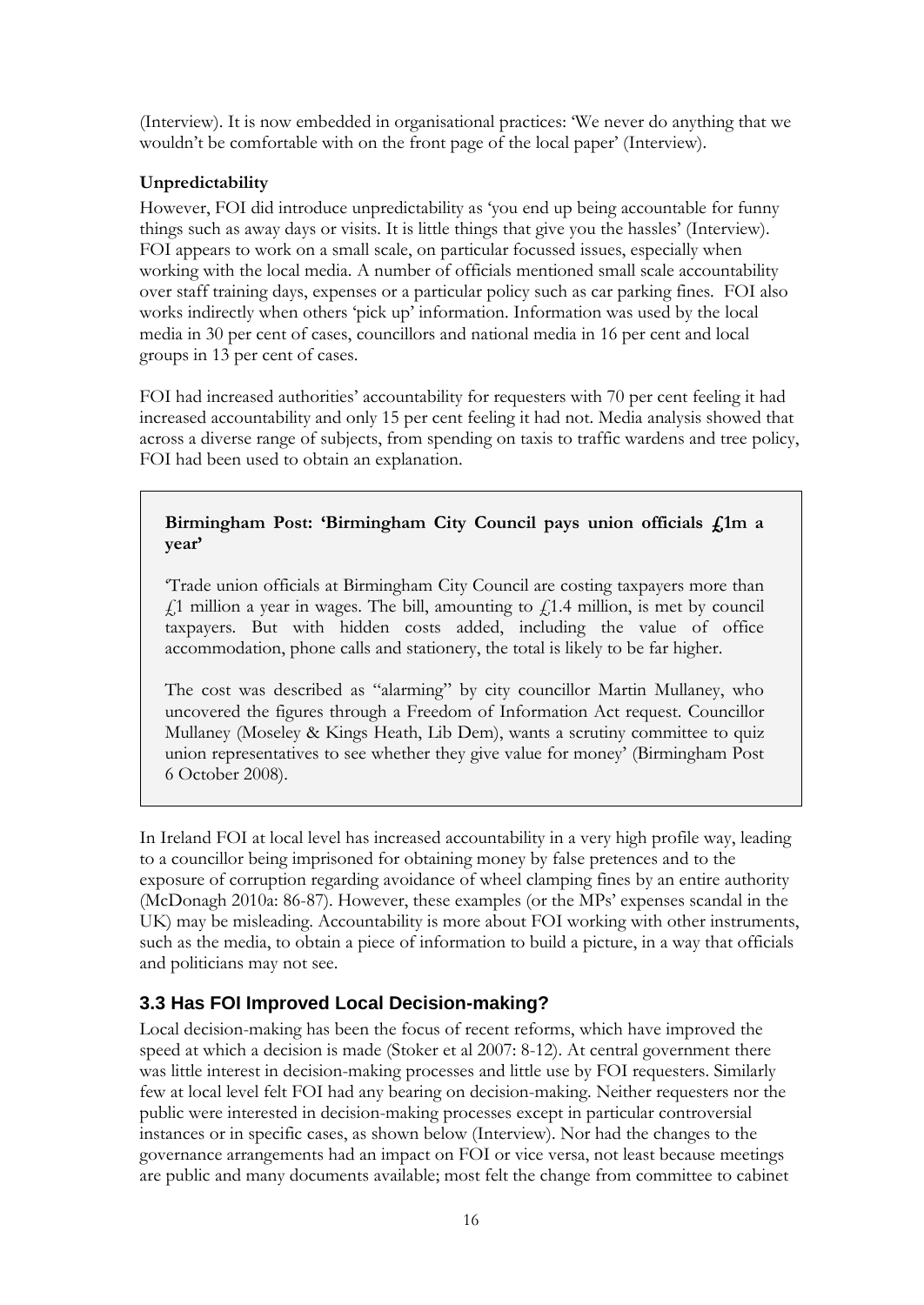had streamlined an unwieldy system but at the expense of democracy and discussion (Interview). Some officials felt that FOI had no impact because the business of politics would always take place in a particular way: 'there is a lot done behind closed doors and always will be' (Interview).

#### **Does FOI Have a Chilling Effect?**

One possible unintended consequence of openness is to create a 'chilling effect', where FOI means moving 'real' decisions to unrecorded oral briefings, or sanitised records (Hood 2007: 207). Local government is not new to this discussion, as access to document laws led to councils being 'accused of evading the law by forming informal working parties and secret panels' driving 'informal discussions ... deeper underground' (Stewart 2000: 84).

Given the difficulty of proving a negative action or something not happening, interviewees' reluctance to give concrete examples and, most importantly, the multitude of other factors that affect record keeping 'it is difficult, if not impossible, to make simple cause-effect statements when dealing with such a complex issue' (Badgley et al 2003: 17). Numerous studies have looked into this (Hazell 1989: 204, AIRTF 2001). A study of local government record keeping concluded that it was very difficult to find clear evidence (Shepherd et al 2009).

However, the former head of the Swedish National Audit Office, Inga Britt Ahlenius, identified what is known as the 'empty archives' phenomena in Sweden, home to the world's oldest openness legislation, whereby 'most of what is of the greatest interest is not written down' and 'important issues are discussed orally, by telephone or in some other way' (in Erikkson and Ostberg 2009: 118-119). Tony Blair also claimed FOI had led to more caution over decision-making and records (Guardian 1 September 2010).

The central government study concluded that 'changes in recording were due to other factors, notably the use of electronic communications, fewer resources to keep "full" records, and the changed pace of decision-making'. A number of interviewees 'pointed out that the dangers of not having a decision outweighed the dangers of having one and it being released' (Worthy 2010: 571)

#### **No Impact?**

Similarly, many local officials were more concerned by the consequences of not having a record. A further group felt FOI had a 'positive' impact on recordings by 'cleaning up' communications. No councillor asked felt that any decision-making had been pushed into party caucus.

Others pointed to the many other factors that influence how a record was kept. Anything kept on paper marked confidential was, one official said, 'inevitably leaked' (Interview). Moreover, FOI had little to do with what was written down or not as the 'politics' of a decision 'has never been recorded' and is 'always off paper' (Interview).

# **A Clear Chill?**

There was one very clear example of a chilling effect due to FOI. Following exposure of a draft report by FOI, members decided to no longer comment on drafts. Before this event minutes, notes and details of possible alterations were kept. Interestingly, this authority had a very delicate balance of power with many members on single figure majorities.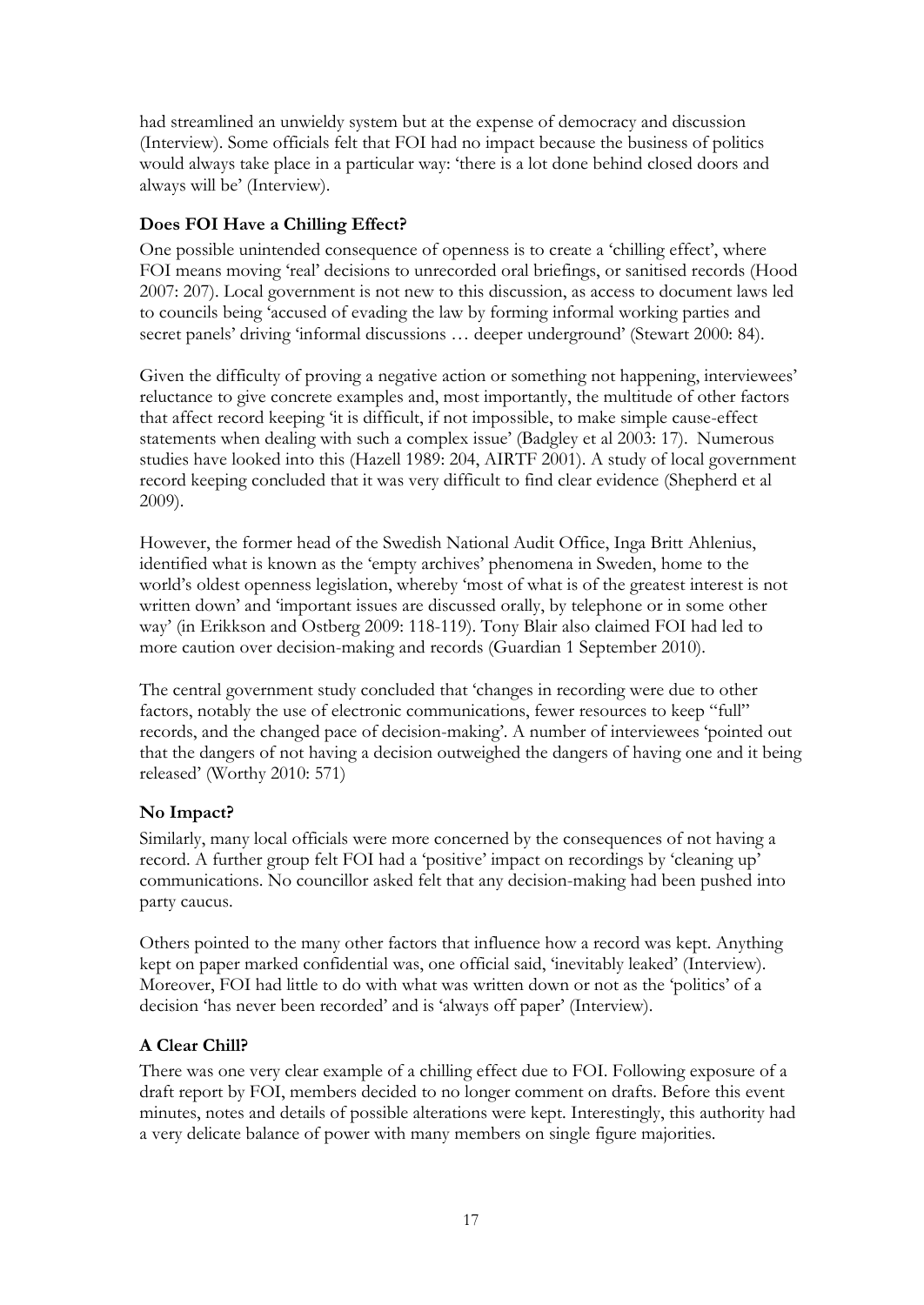Other officers in other authorities were less specific but pointed to particular situations whereby people were more careful, such as in controversial decisions or negotiations. One authority spoke of how negotiations relating to a large private project were recorded 'carefully' (Interview). Most were keen to point out this was not a general tendency.

It is difficult to draw a firm conclusion. The Irish study by McDonagh showed 30 per cent of local authority respondents claiming an effect and just under 50 per cent denying it (2010: 11). There appears to be no systematic or general attempt to alter records. Changes in records are due to a wide variety of factors. FOI can also cause a 'positive' effect with an increasing professionalisation of records.

However, FOI can and has caused a 'negative' chilling effect in specific instances. The examples above offered clear proof that it can happen, particularly with difficult or controversial topics and in problematic political situations.

# <span id="page-18-0"></span>**3.4 Has FOI Increased Public Understanding of Decision-making?**

FOI has had 'little effect' on public understanding of decision-making at central level. FOI is rarely used in this way and it rarely makes the newspaper stories (Worthy 2010: 571). At local level it is used to access some decision-making at a very low level and, as with accountability, frequently forms part of a wider examination.

Promoting access to decision-making has been an aim of local government for the past 30 years. Although 49 per cent of officials in the survey felt FOI had increased public understanding many officials felt that despite constant attempts to promote interest, the local electorate are either uninterested or perplexed by local government: 'people on the whole are bored by local government' (Interview) and 'most people find the operation of local government bewildering' were two typical comments (Interview).

There is little public involvement in decisions, as generally the public 'aren't interested unless the council removes a valued service, charges more for it or does something controversial or radical' (Interview). DCLG surveys show declining interest in being involved in local decision-making (DCLG 2010a).

Those that felt FOI did have an influence on decision-making pointed to very low level decisions over the granting of a licence to a particular shop or payments to specific community groups (Interview). Around 10 per cent of stories in the local press concerned why a decision was made, over a range of issues from car-parking to costs of a concert and CCTV. The decision-making process often concerned how authorities spend money.

Officials claimed that requesters themselves were rarely interested in decision-making and often were interested in facts as requesters 'want information rather than an outcome' (Interview). The 'small group who asks the questions' were frequently challenging a decision rather than finding out about it (Interview).

When asked if FOI had aided understanding generally of council decision-making, only a fifth of requesters who filled out our survey felt their understanding had increased, a third felt it had no impact and a fifth again felt it was not applicable. This supports the idea that FOI is not used to examine wider processes.

However, when asked if FOI had helped their understanding of a particular issue, more than half felt it did. This again points to FOI being a 'forensic' tool useful for particular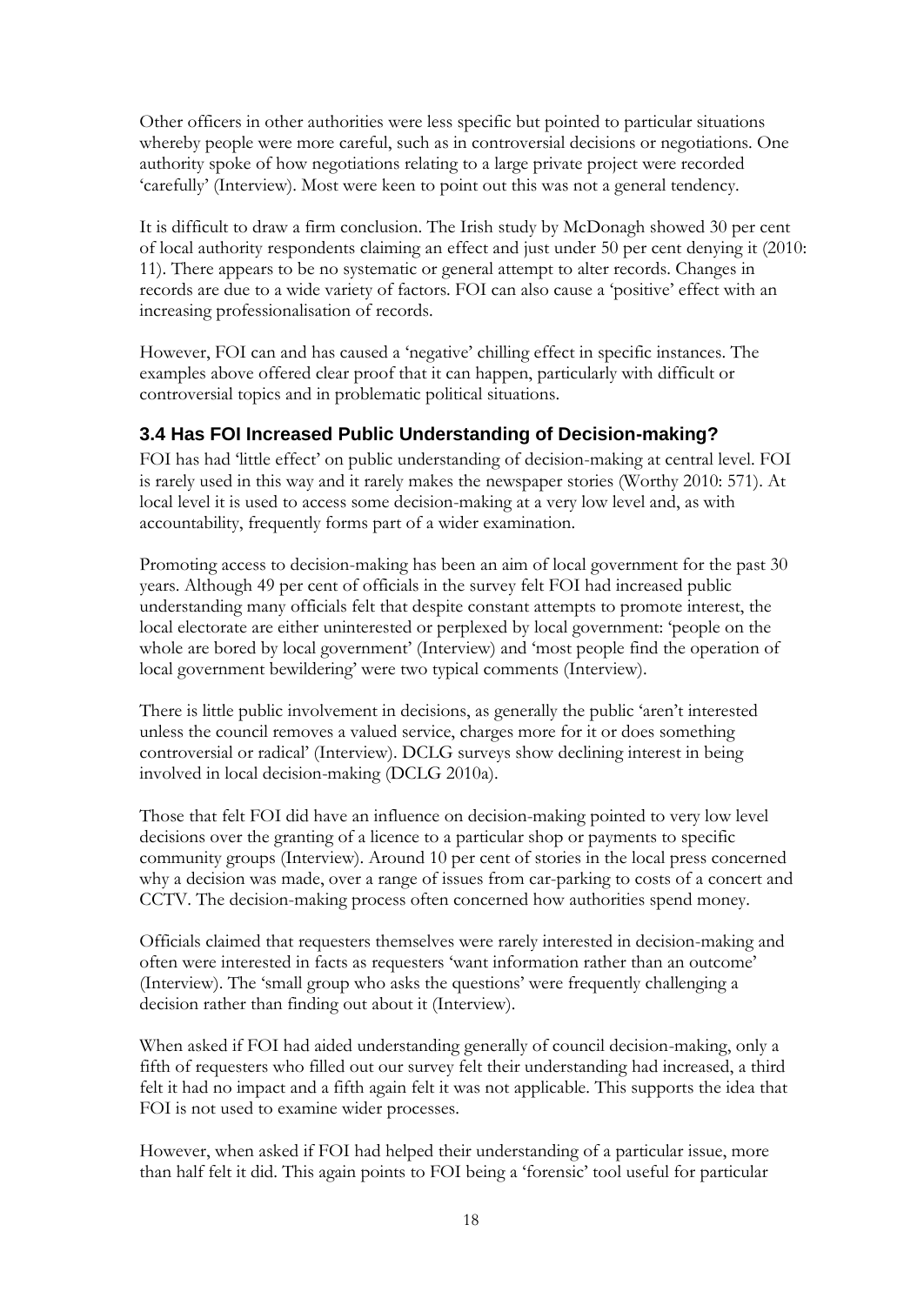information, sometimes relating to a decision, but not used in ways that would come to the notice of officials.

# <span id="page-19-0"></span>**3.5 Does FOI Increase Public Participation in Local Government?**

FOI has not had a dramatic impact on local participation though it has enabled those already involved, often in a wider campaign, a new tool to use. More needs to be done to understand requesters and who they are.

Local government has the distinct advantage over other bodies of their proximity to the electorate. Consequently local government is 'littered with experiments in public participation and consultation' (Stoker 2004: 109). A wide range of new participatory measures are now in the pipeline (DGLG 2011).

The difficulty, as with central government, concerns the 'usual suspects' problem, where a 'few committed individuals' and 'natural joiners' dominate FOI use and participation generally (Lowndes et al 2001: 212, Lowndes et al 2001a: 447-448). DCLG surveys found recent levels of participation lower than in any previous years of the survey at between 38 per cent and 39 per cent (DCLG 2009: 2)

Most officials told of how it is 'very hard to engage people and FOI has not contributed' (Interview). Many officials claimed that requesters were frequently the 'usual suspects', a 'closed shop' or a 'small group of residents using it very often' (Interview). It was, as one put it, 'difficult to open a request without hearing the sound of an axe being ground' (Interview). Some challenged the implicit connection between FOI and participation and felt any impact would be lost amid the range of other initiatives (Interview).

The one group that did seem to be using it were national NGOs, from motorists groups to the Ramblers' Association and anti-surveillance group Big Brother Watch. In some areas local groups were also heavy FOI users. One authority found that while local groups used it 'as a lobbying tool', a few sought to hinder the functioning of the council by 'bombarding areas with requests and clogging up the system' to stop planning decisions (Interview).

# **Use of FOI by NGOs: 'Campaign group's FOI findings on threatened Leeds libraries'**

'The number of people using some of the 20 Leeds libraries facing potential closure in the New Year has increased in the past year, a Freedom of Information request by a campaign group has revealed.

In October, Leeds council said it intended to embark on a review of the city's library services, and has suggested 20 of the city's poorly-used smaller libraries could close. It also suggests that the city's remaining libraries open longer to compensate for any loss in service and that the city's mobile library network be extended.

However, through the analysis of information provided following a Freedom of Information request, campaign group Voices for the Library has discovered that 22 of Leeds' 53 libraries recorded an increase in library visits on the previous year. Of these 22 libraries, 10 of these are libraries that the authority plans to close' (Guardian 25 November 2011).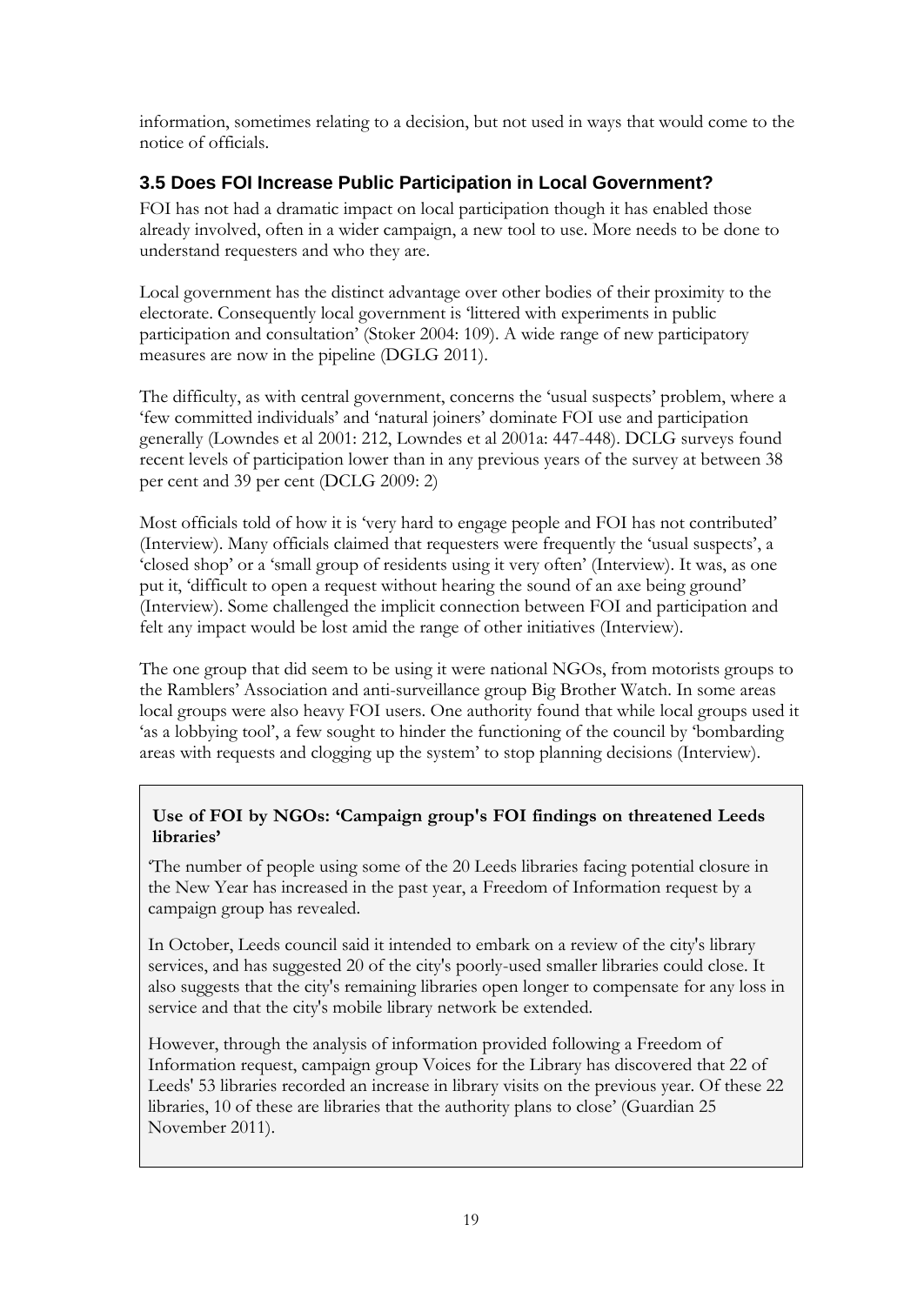FOI does not appear to have had much of an effect in levels of participation, except via proxy of NGOs or when used in a small scale way. There is further evidence for FOI as a 'jigsaw' tool (see example above) as both journalists and a third of requesters spoke of how they used other tools to access information as well as FOI, such as attending council meetings or reading minutes online. It is likely these users are the 'usual suspects' already involved in local politics.

# <span id="page-20-0"></span>**3.6 Has FOI Increased Trust in Local Government?**

FOI has had a varied impact on trust in local government: it is dependent on how or if the local media use it and how trusted, visible or well performing the authority is .The impact of FOI upon trust is complex and cannot be viewed in isolation (Grimmelikijsen 2009, 2010, 2011, Worthy forthcoming).

The debate about how best to increase trust in public institutions is connected to the perception that trust has declined across the developed world, though not all academics wholly agree (Van de Walle 2008). Our central government study found similarly to Roberts (2005a) that FOI had not increased trust because public perceptions are influenced by the minority of FOI stories that achieve prominence and by pre-existing low levels of trust. FOI was thus 'subsumed within the wider conflict between government and parts of the media' (Worthy 2010: 576).

Historically, trust in local politicians has been higher in local rather than in central government (Denters 2002: 793). Studies by Dahl and Tufte (1973) and Denters (2002) appear to support the idea that 'trust in local office holders was typically (often considerably) higher than trust in national office holders' with Denters adding that smaller municipalities were most trusted (Denters 2002: 808). This may be because they are seen as 'more accessible, more subject to control, more manageable' (Dahl and Tufte 1973: 57). Research by DCLG found the percentage of people who trust local council 'a lot' or a 'fair amount' has risen from 52 per cent in 2001 to 61 per cent in 2009 (DCLG 2010a: 39).

Trust divided the officials and politicians we interviewed; some felt it had decreased, others it had increased and a third group felt FOI had little to do with it. Among those who felt trust had decreased, a majority of officials mentioned the role of national events and negative media reporting, claiming that the 'tidal wave' of the MPs' expenses scandal combined with high profile stories about local government 'wasting money' and senior salaries had overwhelmed any benefits (Interview).

# **The Impact of the National Press**

The issue of media reporting was complex and variable. National newspapers rarely cover local government and mostly used 'Round Robins' generated by themselves or others. Of those that did, it was calculated that 75 per cent would be likely to decrease readers' trust with 25 per cent having no effect. They generally focussed on a narrow range of stories about local government wasting public money (46 per cent), behaving unethically (25 per cent) or performing poorly (25 per cent).

Stories frequently concerned 'non-jobs', training and 'away days' or senior salaries but there was some move to novel areas such as payments to celebrities for switching on Christmas lights, and the banning of particular Latin words in authority documents.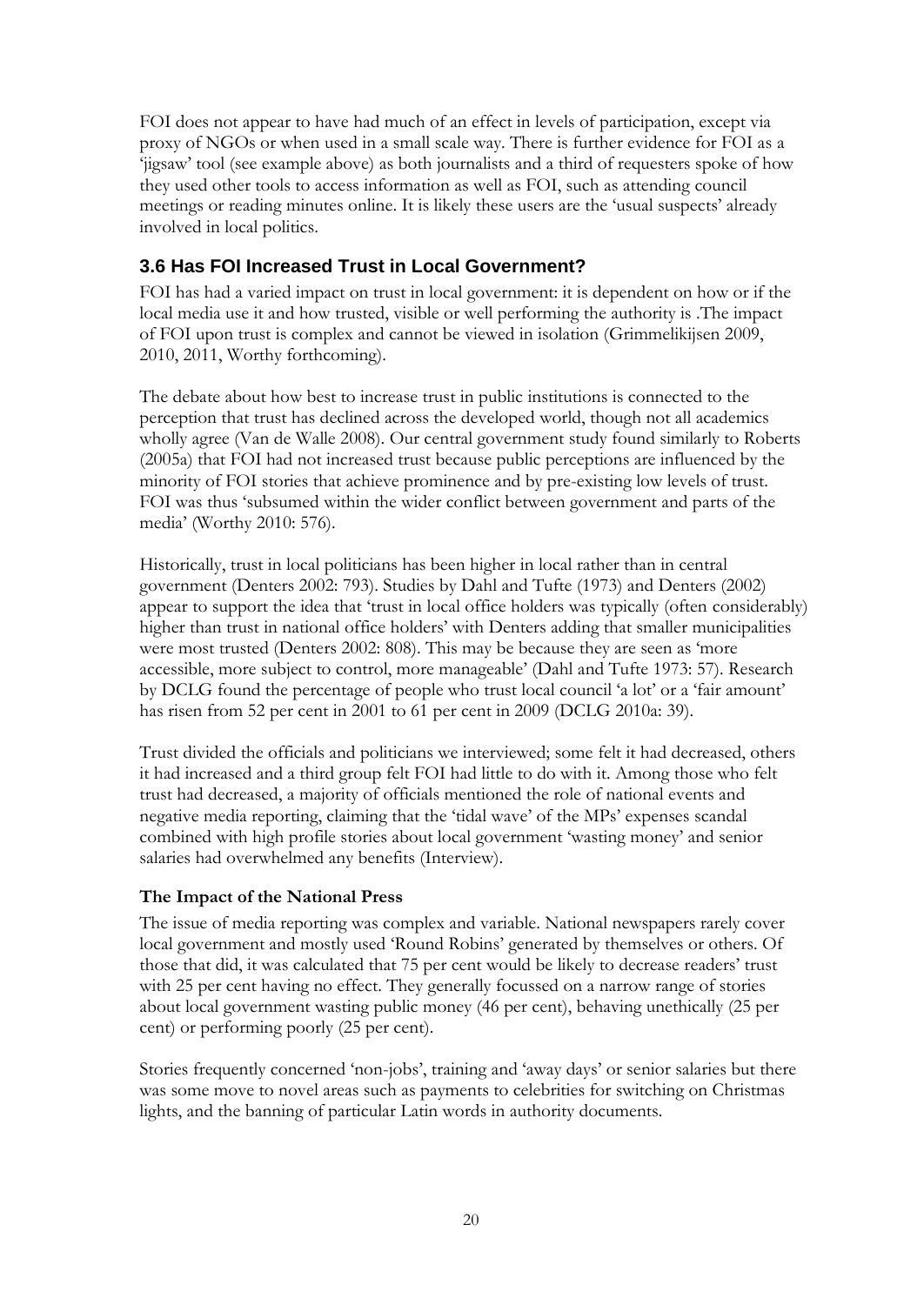#### **Use of FOI by the National Press: 'What Councils Pay For Star Guests'**

'Councils have splashed out at least  $f<sub>i</sub>$ 1.3 million on celebs in the past four years to promote campaigns or to appear at events, many of which were not even open to the public. The shocking figures were revealed after a Freedom of Information Act request by the Sunday Telegraph.

Here's a few of the famous faces employed by our town halls - and the money they were paid...

- Ex-Commons speaker BETTY BOOTHROYD got  $\ell$ 10,000 to plug conferences in Harrogate.
- Olympic gold medal-winning decathlete DALEY THOMPSON earned  $f10,000$  for opening a leisure centre in Enfield.
- Television presenter JOHN CRAVEN got  $f10,000$  for supporting the Recycle for Cumbria campaign.
- Ex-Paralympian DAME TANNI GREY-THOMPSON received  $f$ 8,225 for speaking at a Birmingham awards ceremony.' (The Mirror 16 August 2010)

#### **'Bona fide phrases are banned by councils'**

'LATIN PHRASES that are repeated *ad nauseam* and treated as *bona fide* English words have been banned by many local councils, which claim that the *status quo* is elitist and discriminatory.

Employees have been ordered to stop using the words and phrases on documents and when communicating with the public and to use wordier alternatives.

Bournemouth council (which boasts the Latin motto *Pulchritudo et Salubritas*, meaning beauty and health) has listed 19 terms it considers unacceptable. These include *bona fide, eg (exempli gratia), prima facie, ad lib or ad libitum, etc or et cetera, ie or id est, inter alia,* NB or *nota bene, per, per se, pro rata, quid pro quo, vice versa* and even *via*. Salisbury council has asked staff to avoid *ad hoc, ergo* and *QED (quod erat demonstrandum*), while Fife has banned *ad hoc* and *ex officio.* The details of the ban have emerged in documents obtained by The Sunday Telegraph under The Freedom of Information Act'. (Sunday Telegraph 2 November 2008)

#### **The Impact of the Regional and Local Press**

The analysis of regional and local press offered more ambiguous findings. Here 51 per cent of stories decreased trust, 36 per cent had no effect and 13 per cent increased trust. FOI use by the local media depended on individual relations, as some authorities with robust relations or, conversely, a weak local media received no FOI requests. Also more 'community orientated papers' were less predisposed to produce controversial stories.

#### **Other Views of Trust**

Some officials within this group took a more fatalistic view of trust, feeling that it was negative but will always be low. As one official put it 'we have a culture where politicians and politics are distrusted and FOI requests are made that support this idea and so it goes on' (Interview). This was rooted in public perceptions of local authorities as 'faceless bodies' and paradoxical views whereby the public supported those who worked for the council, such as 'teachers, and carers', but had a very negative view about 'the council' as an institution (Interview).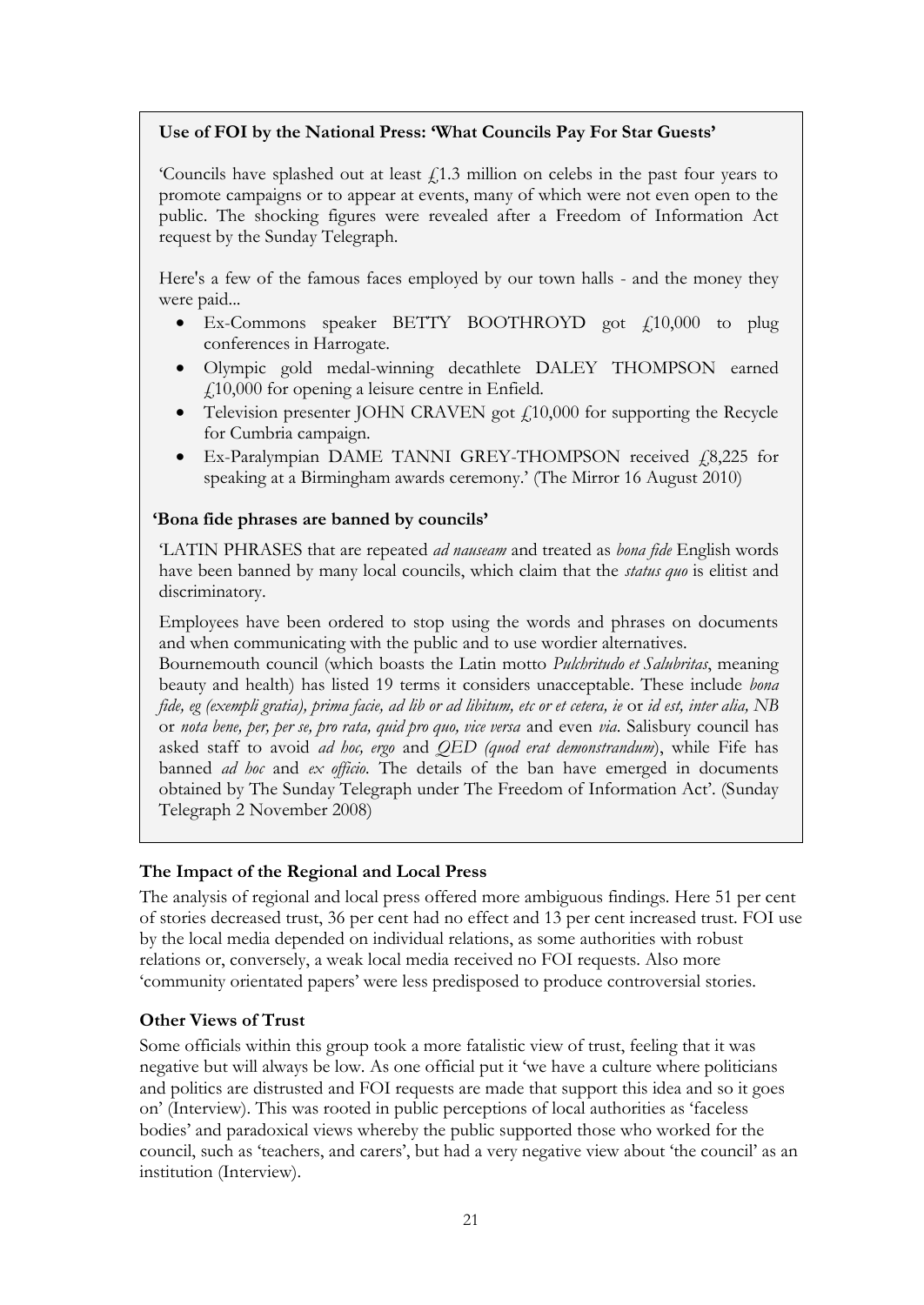A second set of officials balanced the short term problems with the long term possibility of improvement. Some officials felt that the proof of councils' responses and proactive publication would build greater confidence. One official cited how they had been praised for publishing detailed information concerning library closures (Interview).

The final group actually felt openness had little impact on trust, being built instead by council performance and visibility. One official spoke of how better performance and a series of public events and meetings had made a real difference to levels of trust (Interview). A journalist agreed 'it depends on how well their bins were last emptied; what the roads were like or how they dealt with a planning application'. This aspect may be where local government can make a difference in a way national government cannot: on the electorate's doorstep.

Requesters revealed a similar level of uncertainty. While 15 per cent felt FOI increased trust, just fewer than 30 per cent felt it had no effect and over 30 per cent felt use of FOI decreased it. A full fifth felt the question was not applicable. Local journalists showed a similar variety of views regarding what influenced trust and FOI's role.

# **Local Journalists' Thoughts on FOI and Trust**

- Some felt it could be **damaging:** 'FOI could ultimately damage trust in local government. The requests are subjective and often intended to expose failings'.
- Others felt it would **improve over time:** 'FOI is broadly a good thing, as it helps journalists keep public bodies in check. The scattergun 'bad FOIs' can erode some trust in public bodies. It probably erodes trust initially, but as people get used to it the public will actually trust local government more'.
- Another pointed to performance **varying the effect:** 'It makes the public more aware of how their money is being spent but this could go either way i.e. make them trust local government less if it spends money badly or more if it spends it well' (Interview).

FOI has had no general impact on trust. In those areas with poor local media relations, or badly performing authorities, FOI can exacerbate poor relations and negative FOI stories can decrease trust. By contrast, well performing authorities with visible leaders and good media relations will find FOI has little to no impact.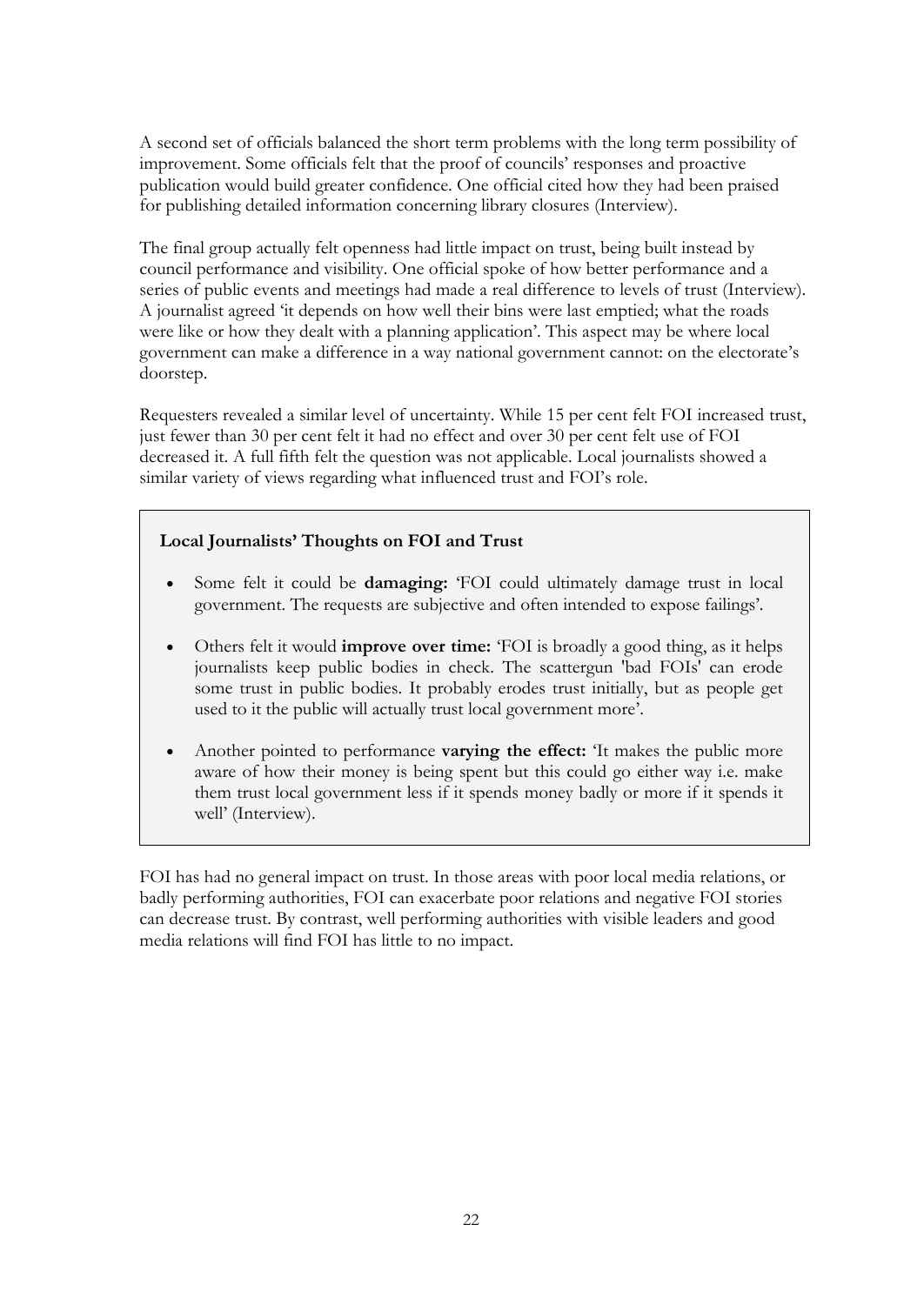# <span id="page-23-0"></span>**4. The impact on Local Government**

As well as the objectives, the study examined how FOI may impact upon local government works, looking at three key functions of the shifting local 'governance' model, highlighted by successive governments as central to the future of local governance: local leadership, service delivery (by the authority or others) and partnership work (see Stoker 2007, Jones 2008).

# <span id="page-23-1"></span>**4.1 Leadership**

FOI has not impacted on local leadership simply because 'a leader that changed ideas as a result of FOI would not be much of a leader' (Interview). This is despite the fact that senior officials' pay has dominated national media coverage and, following numerous annual 'rich lists' assembled by The Taxpayers' Alliance, led to proposals for a new power giving councillors the right to veto pay above  $f100,000$  (Guardian 16 February 2010). Other requests from the local press also focused on leadership, particularly uses of allowances or trips abroad, with one newspaper using FOI to uncover apparent high level political interference in FOI responses (Huddersfield Examiner 28 March 2011). This is not to say leaders have not noticed FOI. Most leaders are copied into particular requests, though for information only. Their views may be shaped by this small portion of potentially controversial or 'politically difficult' requests they see. This helps to explain the sometimes conflicting views between senior officials and politicians at the top of an organisation and FOI officers.

At a broader level leadership is crucial to making (or breaking) FOI and openness. Support for FOI by leaders sends out a strong signal to the organisation to take FOI seriously, provides support to FOI officers and eases co-operation while mitigating resistance. Hostility from the leadership can also percolate an organisation and embolden resistance and create nervousness. One FOI officer spoke of the tremendous difference the arrival of a new pro-FOI Cabinet member had made, both in terms of signals but on a practical level, as the member was prepared to chase up uncooperative officers.

# **A Voice from the Top: Ken Thornber Leader of Hampshire County Council on FOI**

'When is a [Freedom of Information](http://www.guardian.co.uk/politics/freedomofinformation) (FOI) inquiry a legitimate question and when is an inquiry an outright waste of public money – as well as a trying test of the patience of those of us working in the public sector?

When the Freedom of Information Act was passed five years ago, the council embraced the new legislation and learned a lot about the sorts of things the public want to know – much of which we now routinely make available.

But I boil over with rage when my staff are tasked with identifying the number and cost of Fairtrade teabags that have been immersed in hot water on council premises in the previous financial year (0.2p per council taxpayer per annum), and the number of biscuits (plain and chocolate) that were supplied at council meetings.

There have been many other ridiculous requests. In addition to teabags and biscuits, my list of the most pointless ones so far includes what we spent on fireworks, alcohol, Christmas decorations (do people really expect us not to put them in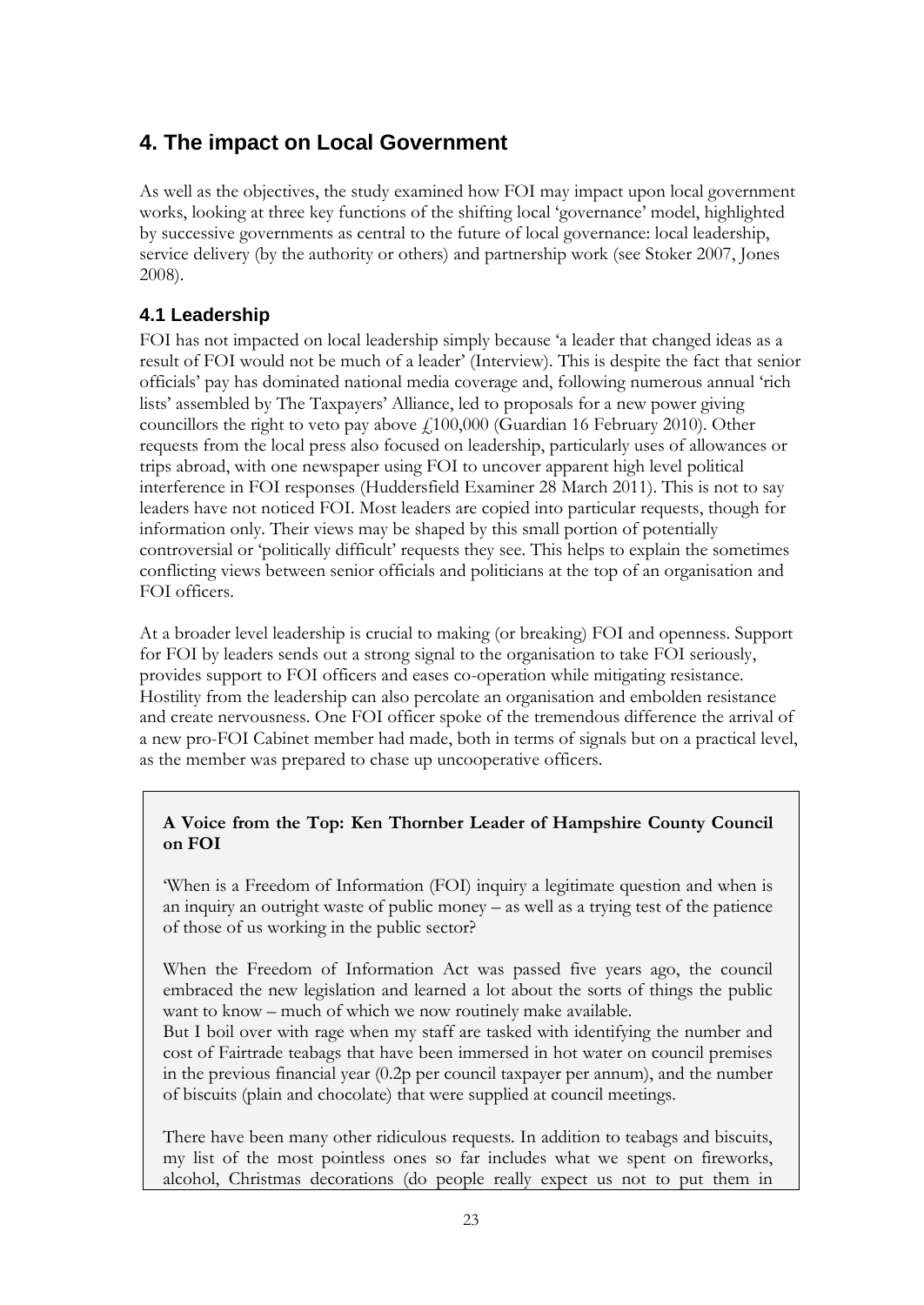residential care homes or children's homes?); how many premises across the county are licensed to sell puppies and kittens; the number of mortuaries set aside for swine flu deaths; and a list of every piece of art we have commissioned in the last five years, including from schools.

I no longer believe that my staff should be spending their precious time on such spurious requests. I believe we should explain to the inquirer at the outset the lengths to which we will have to go to get the information and, if they persist, we should have the courage of our convictions and refuse to answer the inquiry. It should be left to the information commissioner to adjudicate as to whether the inquiry is a legitimate cost on the public purse and in the public interest' (Guardian (blog) 20 January 2010).

# <span id="page-24-0"></span>**4.2 Service Delivery**

Similarly, very few officials felt service delivery was effected by FOI except on the few occasions where it may have produced feedback or some review or reconsideration, such as after a long running campaign over parking or when there had been a review of a service or controversy (see below). This was because FOI was used to obtain facts or information more generally or for a matter of private interest, rather than drilling down into a service area. On the whole there were relatively few requests for information about partner bodies or attempts by requesters to find out information to close the 'accountability gap' described above.

#### **Librarygate: 'Lambeth Council Opened "Ghost Libraries" to Fool Government Inspectors'**

'Scheming Lambeth Council conned Government inspectors to protect its position as London's most improved council, then tried to cover it up. The council opened up three "ghost libraries" a week before a vital inspection into the quality of the council's cultural services so officers could boost failing performance figures.

It had panicked about what a poor inspection could mean for its overall rating. When the Streatham Guardian contacted the council about the scandal - dubbed Librarygate in October, the local authority strongly denied it.

But a Freedom Of Information (FOI) request to obtain all council documents surrounding the mysterious opening of the three book-lending, "cultural information hubs", has uncovered the council's plot' (Guardian 7 December 2008).

# <span id="page-24-1"></span>**4.3 Two Areas of Tension: Private Companies and the Media**

Officials and politicians at different levels held rather different views on the key difficulties FOI faces. FOI officials and others involved with FOI at service level were particularly concerned with private companies, both their use of FOI but also authorities ability to access information held by them. Senior officials and politicians were more concerned with media use.

#### **Private Companies**

One area of tension highlighted by FOI officers was around partnership, particularly the transparency of private companies working on behalf of the authority. Requesters sought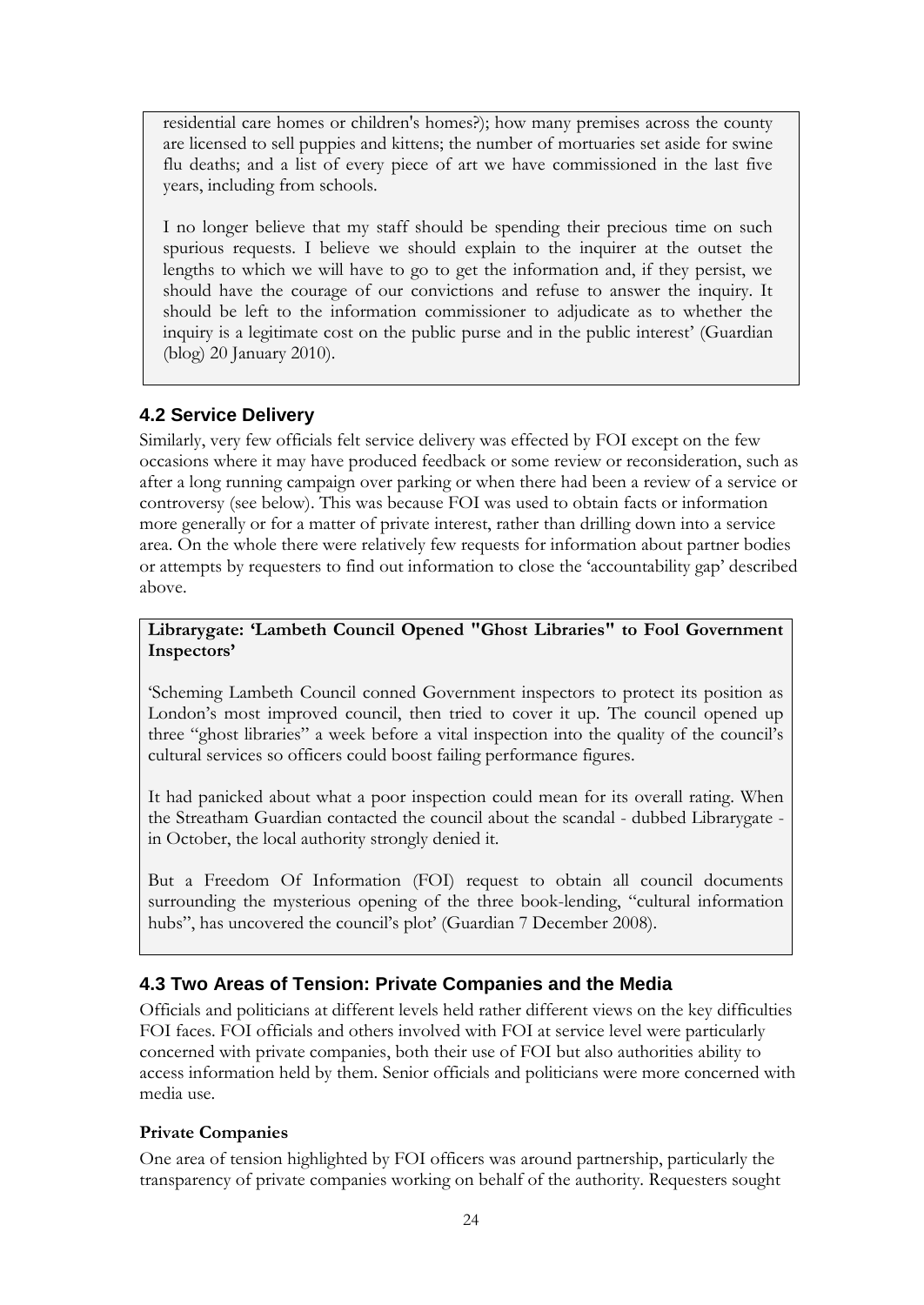information from companies that covered a particular service but also from the authority about monitoring and enforcing contractual agreements. One authority spoke of how private companies' attitudes varied. Newer partners were less likely to be 'nervous' than more established partners and more public facing and experienced companies were more cooperative (Interview). Some nervous businesses instinctively asked for non-release on the grounds of commercial confidence and, in one case, threatened to sue (Interview). The issue will continue to cause concern as local authorities increasingly contract out or share services with other bodies (DCLG 2010).

Despite this resistance, online innovations look set to drive greater transparency in this area. For example, the 'Scores on the Doors' website rates restaurant ratings based on FOI requests for hygiene inspection reports from local authorities. The website Openly Local also allows viewers to examine company and charity suppliers across councils.

#### **Private Companies and FOI**

'Computacenter has prevented Bristol City Council from publishing details of a consulting project that has been overshadowed by allegations of anti-open source bias. Bristol refused to release advice received from Computacenter concerning the choice of infrastructure to support the council's 7,000 PCs and the allocation of more than  $\zeta$ 8m of public money. Computer Weekly requested details about the pilot project under the Freedom of Information (FOI) Act after MPs investigating the relationship between government and IT suppliers were told by a key expert witness that Computacenter had skewed its parameters to favour Microsoft, thereby undermining Bristol's seven-year campaign to replace proprietary computing platforms with open source software.

But Stephen McNamara, head of legal services at Bristol City Council, said "Disclosure of these documents constitutes a breach of confidence actionable by Computacenter," "Disclosure could only be given by their consent. They do not consent to these documents being disclosed at this time." (Computer Weekly 'Computacenter gags Bristol City Council over anti-open source 'bias', 10 August 2011).

#### **The Media**

The second area of tension often highlighted by politicians and senior officials was the media. The national media's focus on local government 'wasting money' and salaries caused concern that FOI was being used to create negative stories. Although the local and regional media covered a far wider range than the national press, and in some areas there was little to no use of FOI, a number of authorities expressed concern about regional and local journalists' use of FOI. However, not all authorities experienced the same level of FOI requests from the media. Some authorities with good relations with the media or with a non-existent local press experienced very few requests. Others with a more aggressive press had many more.

Local press stories covered the council itself (costs of staff sick days, the cost of phone bills) as well as local planning or development controversies, school and library closures and, a very common issue, parking fines. FOI was also used to cover a whole range of local bodies, not only schools but also theatres and football stadiums. The interaction between local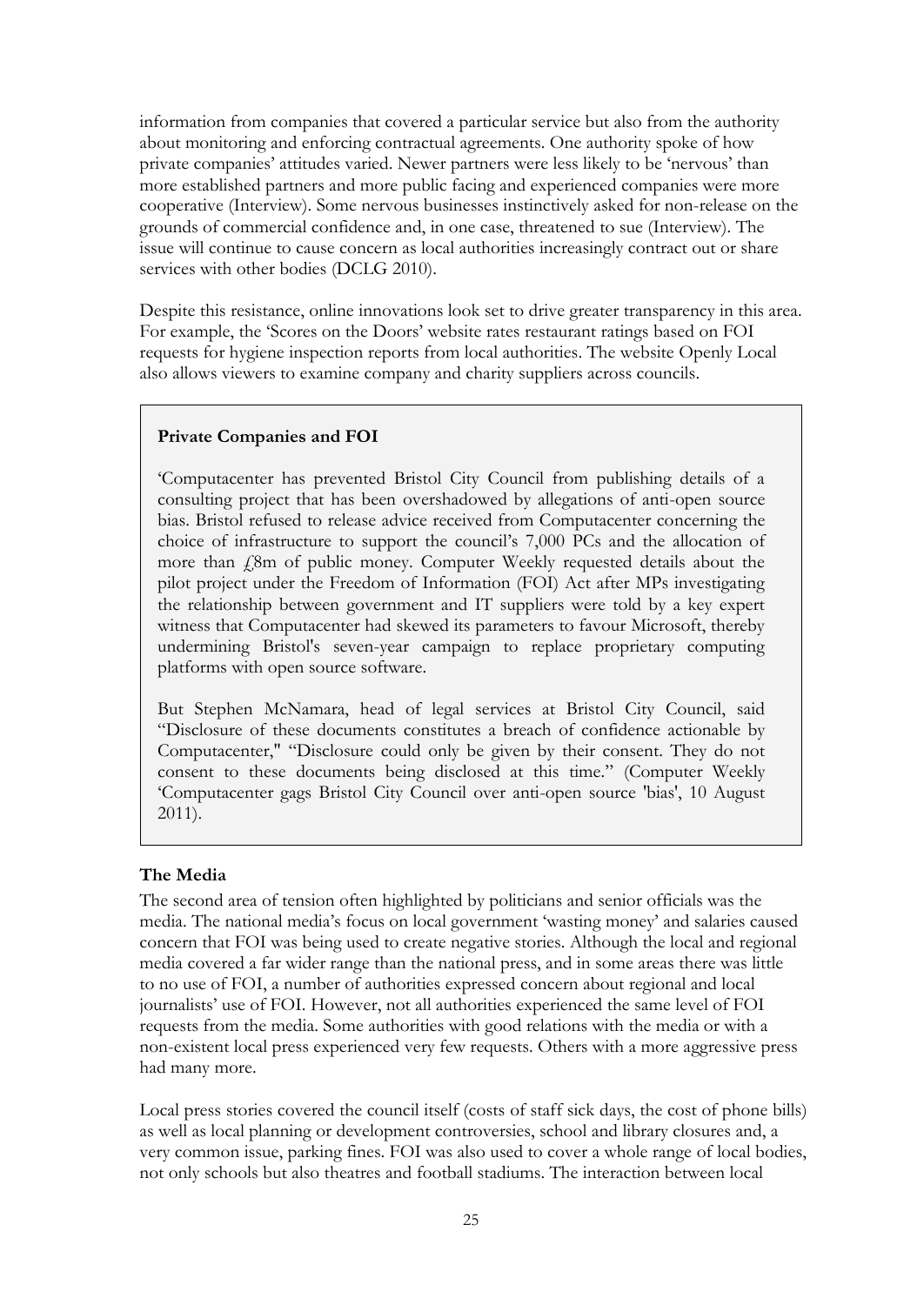providers and local government has also been a source of media interest, with articles using FOI to find out information held by authorities about bus and mobile phone companies.

# **Tony Blair on FOI and the Media**

Tony Blair's journey from transparency evangelist to cynic concluded with his 2010 memoirs highlighting the 'abuse' of FOI by journalists:

The truth is that the FOI Act isn't used, for the most part, by 'the people'. It's used by journalists. For political leaders, it's like saying to someone who is hitting you over the head with a stick, 'Hey, try this instead', and handing them a mallet (Blair 2010: 517)

But is this the case? The evidence points to the largest group of FOI users being members of the public. Only a small group of journalists use FOI and an even smaller group of politicians. FOI is used by journalists to expose and they can focus on the seemingly trivial and will decontextualize information. But FOI is also used to expose corruption or actual wrong doing, from extraordinary rendition in the UK to the dodging of fines in Ireland. At central government level stories revealed by FOI are often negative but at local level it is more variable. The exact impact is uncertain, not least because trust is a mysterious area and measuring how, why or if the public trust politicians is fraught with difficulties and paradoxes. For example, the 2009 MPs' expenses scandal in the UK appeared to be a classic distrustful 'revelation', yet latter research indicated it was for many less a revelation and more a confirmation of preexisting public perceptions of politicians.

# <span id="page-26-0"></span>**4.4 The Requester (see also Appendix 1)**

- **Rising request levels** are driven by increased awareness of FOI (especially post MPs' expenses) but also local stories. Requests can also come in waves around a particular issue (e.g. RIPA).
- **The public use FOI** because they are already politically engaged or are using it for a issue of personal interest, though the two are not wholly distinct .Our survey revealed a wide variety of motivations from 'politics' to 'curiosity' and 'search for a new home'.
- The majority of requests from the public focus on **local or 'micro-political' issues** such the as location of speed bumps, allotments and 'street level' matters. Alongside this are common areas e.g. parking fines. The 'private' nature of many requests makes it very difficult to predict**.** They are often niche and of private interest to the person (see below).
- When used on political issues, high profile cases aside**, FOI rarely obtains a 'smoking gun'**. Instead, it is often used to find a 'jigsaw piece' in wider information puzzle or as a lever to obtain influence in a campaign.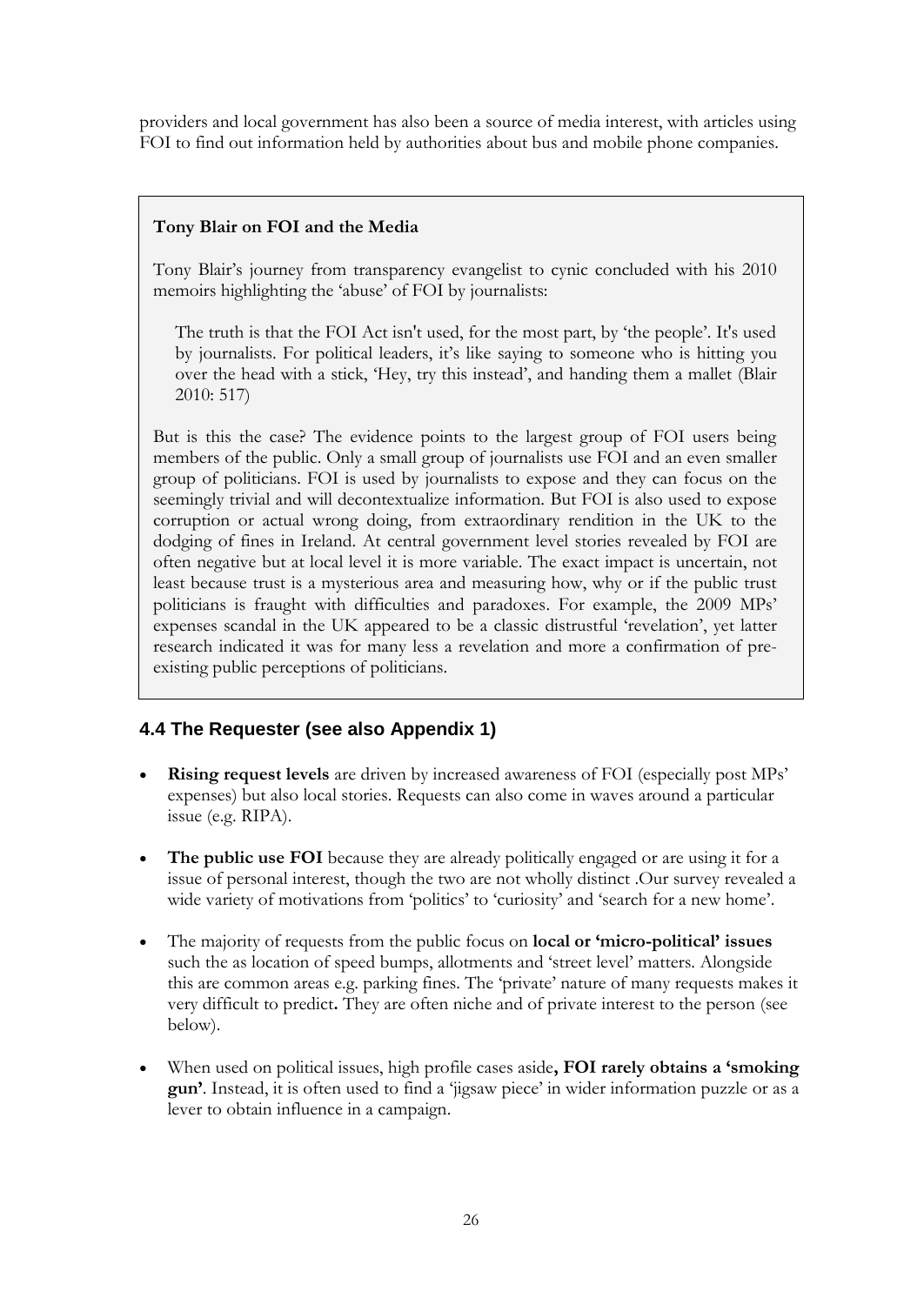#### **A Sample of FOI Requests From Kent County Council Disclosure Log**

- 'The number of clocks that the Council has responsibility for and maintains and the annual cost of maintaining them.
- Provide a copy of any opening notices (street works) KCC may have received in respect of any utility at the Capstone Road, Medway, Kent ME5 7NJ at any time between January 2003 and April 2009
- Public Health Funerals where the estate has been referred to the Treasury Solicitors in the last 6 weeks
- Provide copies of any correspondence between Jim Woolridge and Jonathon Collins after 12/11/10.
- Do Jacobs have a licence to transport Japanese Knotweed?'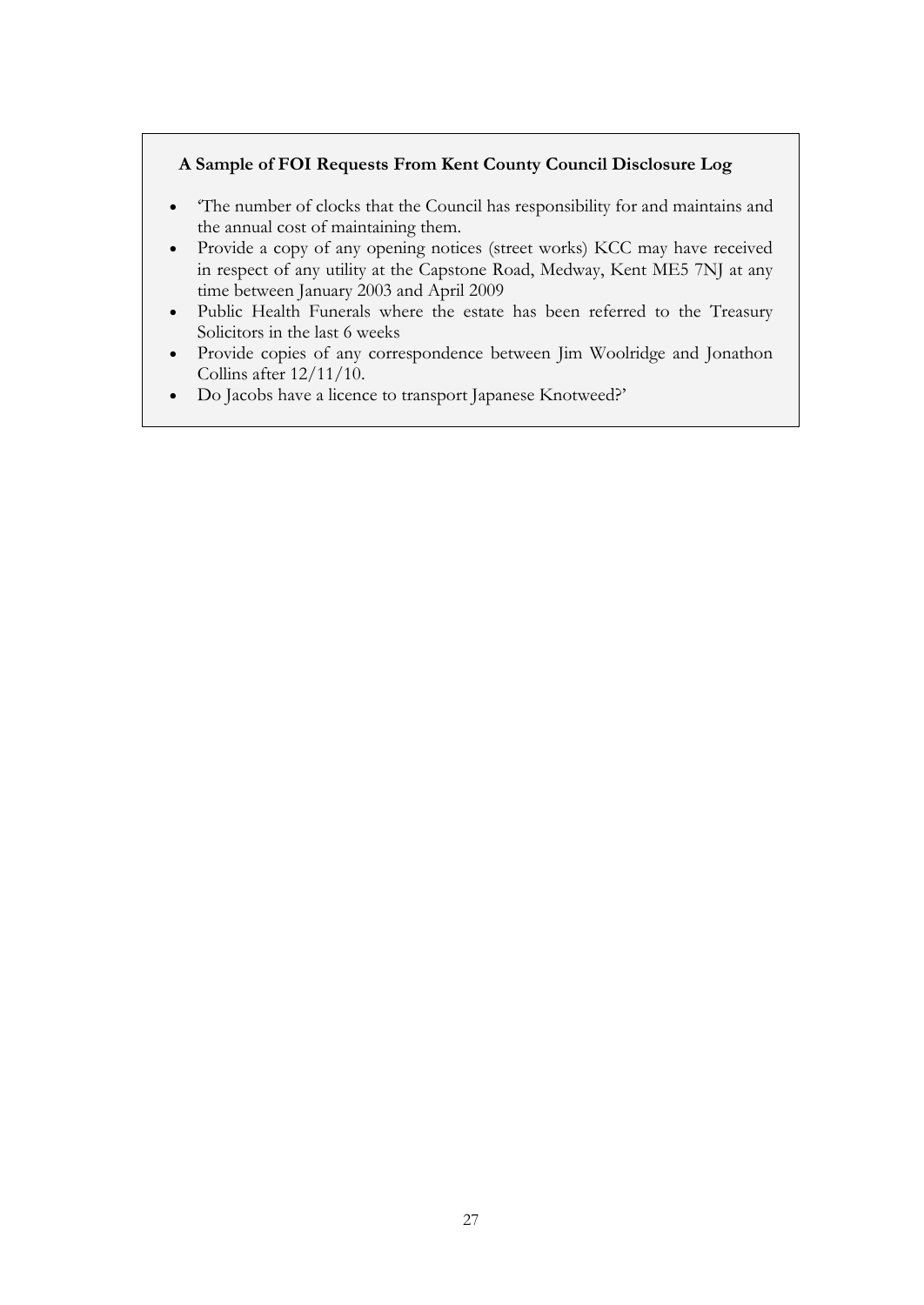# <span id="page-28-0"></span>**5. Conclusion: The Future**

The FOI Act has made councils more open and transparent. Each year more and more questions have been asked. Underneath the media headlines about senior officials' salaries and junkets, FOI is being used more quietly, day-to-day, by the public to find out about things that matter to them; allotments, parking, speed bumps etc. Businesses are using it to keep one step ahead of the competition and national and local pressure groups are making FOI requests on all sorts of topics from zoo licences to libraries.

Some councils are more open and more at ease with FOI than others. A few have resisted and played games. Many are concerned it is being 'abused' by business and journalists. Most of all officials are worried about how they will cope with rising request numbers with fewer resources.

Since January 2011 councils have published all their spending over  $\ell$ , 500 on their websites. The government hopes this will motivate 'armchair auditors' to check where and how councils are spending and misspending our money. The response has been mixed. Some councils have had no interest, some areas local newspapers have exposed controversial spending on string quartets or crematorium costs. One official said it has allowed councillors to understand their own budgets. It is also working more and more closely with new online innovations that allow data to be 'mashed' and shifted, and hyper local sites that serve as a platform for residents to talk about local issues.

Three intertwined issues are likely to shape the future of FOI and local government; political reform, technological change and financial limitations.

# <span id="page-28-1"></span>**5.1 Political Reform**

The coalition government has promised new powers for local government and more participatory mechanisms for the public (DCLG 2011, Wilson and Game 2011: 395). The 'Big Society' agenda aims to enable civic groups, NGOs and others to take control of local services, raising questions about public accountability (Jones et al 2010, 16). Transparency and accountability remain at the heart of all these reforms. Local Government Minister Eric Pickles highlighted his lack of concern for how authorities governed 'I don't mind as long as it's accountable, transparent and open. That's all I need to know' (Wilson and Game 2011: 112).

# <span id="page-28-2"></span>**5.2 Open Data and Technology**

Open Data and technology is a key component of the reform process: 'it is only by publishing data on how public services do their jobs that we can wrest power out of the hands of highly paid officials and give it back to the people' (Cabinet Office 2011: 5). This change will help power increased transparency and encourage innovative sites. As with FOI, it may be at the level of 'micro-politics' where it has the most telling impact. Yet the reforms will require political will and resources and depends, again as with FOI, very much on what use is made of it.

# <span id="page-28-3"></span>**5.3 Financial Restrictions**

These two factors lie under the shadow of a third. Local government faces cuts that would 'almost certainly destroy' less efficient bodies (Jones et al 2010: 20, 8). Councils are considering a number of 'familiar methods' including reducing backroom staff, eliminating bureaucracy, increasing efficiency, introducing fees and charges and sharing staff and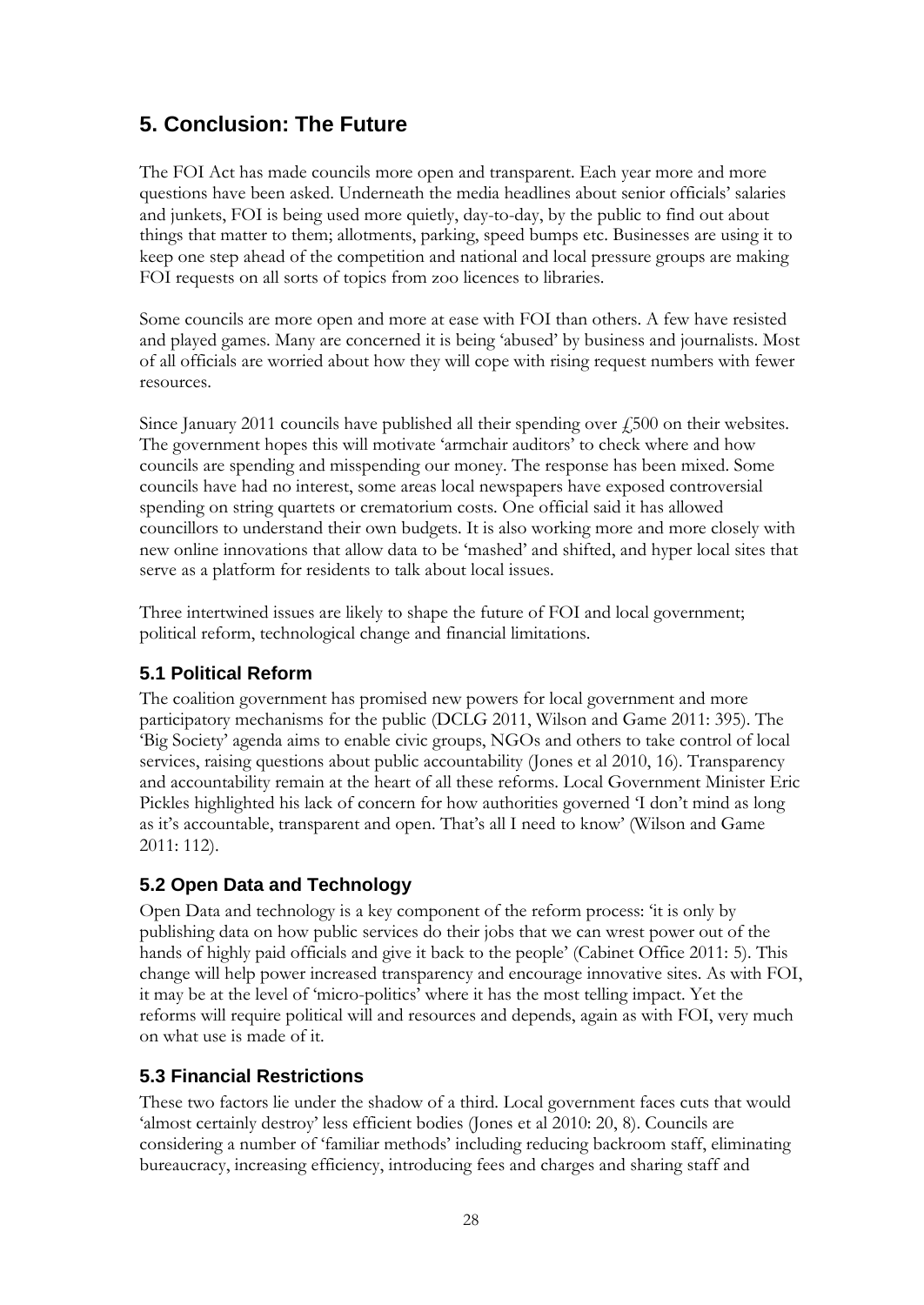service delivery through other organisations (13-15). Such methods are almost certain to involve reductions in information management capacity.

# <span id="page-29-0"></span>**5.4 The Impact of the Changes**

The danger is that power is given but resources are taken away. The political changes may mean an increase in the use of FOI. More powerful councils, with more avenues of involvement or higher visibility politicians, are likely to attract more requests. The Open Data push is also likely to drive increased transparency and provide support and impetus for FOI officers and transparency advocates within organisations.

However, FOI is not yet seen as a 'frontline' service and is likely to suffer in favour of 'vital' council services, all the more so in councils where support for FOI is 'lukewarm'. The contracting out of service delivery may also further widen the accountability gap (Interview). FOI is already facing growing numbers with officers feeling they are at, if not over, capacity. A lack of resources may lead to a slowing down or, in the worst case scenario, a 'stagnation' of FOI operations.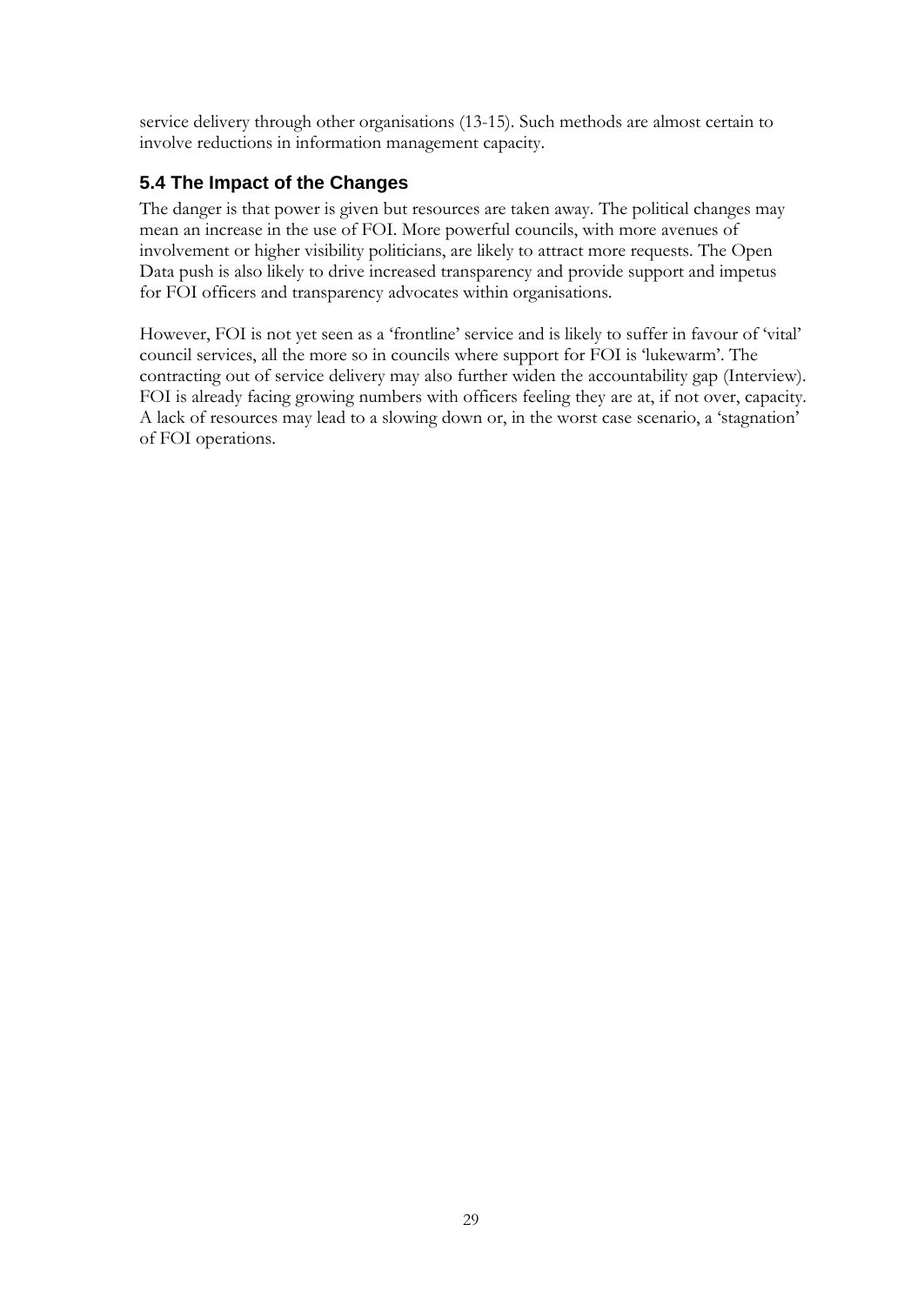# <span id="page-30-0"></span>**Appendix 1: Requesters and Requests to Local Government**

Very little is known about one of the key groups involved in FOI: the requester. Yet many of the aims of FOI are dependent on the action of this one group. The information below highlights what the project has discovered. It is based on our survey of requesters, our annual survey of FOI officers and our analysis of three disclosure logs. The findings need to be read with the limitations of each of these methods in mind.

The annex intends to point towards some possible answers to some of the key questions

- Who is the requester?
- What topics are they interested in?
- What are there motivations?
- What do they do with the information?
- How can we define their requests?

#### **Who is the Requester?**

One of the problems that hinders analysis of openness is the lack of knowledge about requesters and their motivations (Hazell, Worthy and Glover 2010: 275). Table 1.1 compares local government requester groups with those at central government and EU level.

|                         | Local Government | Central Government | The EU |
|-------------------------|------------------|--------------------|--------|
| Member of<br>the Public | $37\%$           | 39%                | $32\%$ |
| Journalist              | 33%              | $8\%$              | $3\%$  |
| <b>Business</b>         | $22\%$           | $8\%$              | $8\%$  |
| Academic                | $1 - 2\%$        | 13%                | 23%    |

*Table A1.1: Who is the Requester? Comparing English local government, UK central government and the EU*

Looking specifically at local government level, each year our survey has asked for an estimate of the percentage of requests from particular groups. Officials' answers indicate a general shift with a small drop in business and public use and a trebling of use by journalists. This probably means a minority of journalists are using it more, as the general tendency with journalists is for a small group to use it heavily.

| Year | Private individuals | <b>Business</b> | Media  |
|------|---------------------|-----------------|--------|
| 2005 | 43%                 | 29%             | $11\%$ |
| 2006 | 46%                 | 27%             | $17\%$ |
| 2007 | 41%                 | 25%             | 21%    |
| 2008 | 40%                 | $22\%$          | 31%    |
| 2009 | 37%                 | $22\%$          | 33%    |

*Table A1.2: Requesters to English local government from 2005-2009*

However, our analysis of a sample of requests from three local authority disclosure logs that recorded requesters (based on the name where given and the nature of the request) offers a rather different breakdown, with the public very much the majority.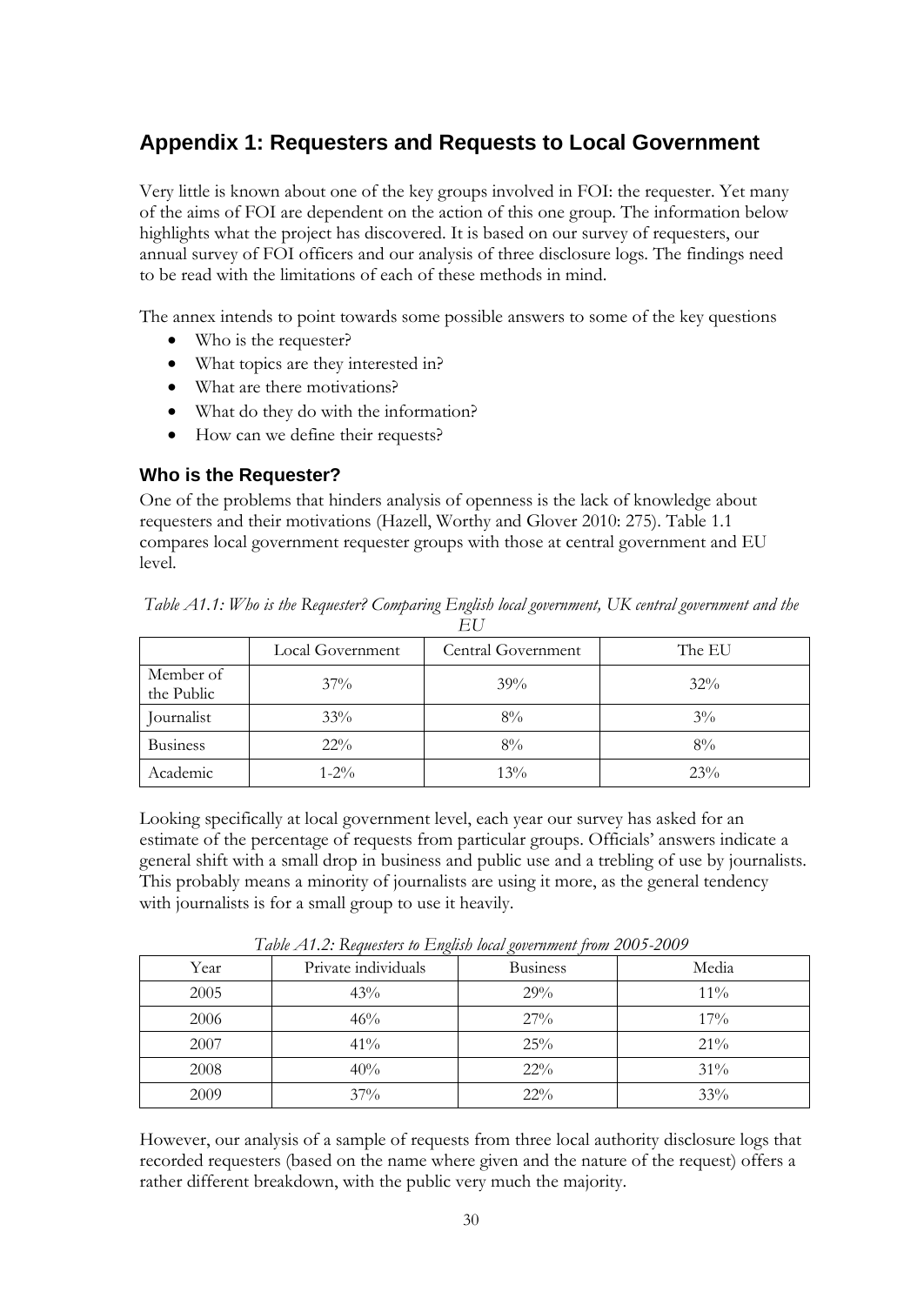| Twore 2 <b>11151 Inequester</b> expositions a sample of estivation by advocating toget |               |        |
|----------------------------------------------------------------------------------------|---------------|--------|
| Requester Group                                                                        | $\frac{0}{0}$ | Number |
| Private individual                                                                     | .57           | 172    |
| <b>Business</b>                                                                        | 20            | 59     |
| Journalist                                                                             | 18            | 53     |
| Political organisation-local                                                           |               | 10     |
| Community                                                                              |               |        |
| Politician-local                                                                       |               |        |

*Table A1.3: Requester types from a sample of three authority disclosure logs*

# **What Information Do They Want?**

Officials described how requests rise and fall over particular issues and come in 'waves' around salient issues in the media. Analysis of officials' categorisation of requests over time shows both constants and fluctuations. Finance and planning have remained constant (if not rising) areas of interest. Personal information, possibly as a result of increased interest in 'allowances' after the 2009 MPs' expenses, have risen sharply. Both 'local issues' and contracts have fallen.

| Year | Finance,<br>costs and<br>expenses | Local<br><i>ssues</i> | Contracts<br>and<br>business | Planning,<br>policy<br>decisions,<br>minutes | Environ-<br>mental.<br>Information | Public<br>services | Personal<br>info of<br>staff |
|------|-----------------------------------|-----------------------|------------------------------|----------------------------------------------|------------------------------------|--------------------|------------------------------|
| 2005 | $24\%$                            | 21%                   | 20%                          | $16\%$                                       | Not listed                         | $5\%$              | $5\%$                        |
| 2006 | 19%                               | 15%                   | 18%                          | $11\%$                                       | 14%                                | $11\%$             | $6\%$                        |
| 2007 | 31%                               | $2\%$                 | $7\%$                        | 29%                                          | $3\%$                              | 10%                | $7\%$                        |
| 2008 | 26%                               | $1\%$                 | $11\%$                       | 17%                                          | 10%                                | 25%                | 8%                           |
| 2009 | 31%                               | $3\%$                 | $9\%$                        | $11\%$                                       | $11\%$                             | $11\%$             | $22\%$                       |

*Table A1.4: What information are requesters interested in?*

# **What Are Their Motivations?**

Requests are shaped by motivations and our analysis points towards a wide variety of motives. We asked requesters in our survey to explain why they were using FOI. Requesters who were asked gave a huge variety of reasons for using FOI, from private or personal 'concern about wasted money' to 'curiosity', 'general interest' and personal campaigns against 'corrupt' local government. There were also some non-political uses 'to gather information to inform my decision about buying a property'.

Motivation Number of respondents  $\frac{1}{2}$  Number of respondents  $\frac{1}{2}$  % Council problems they want to identify or solve 18 18 29 Grievance (some aspect of it being personal) 17 17 27 Professional/for their job 12 12 15 General interest or curiosity 19 19 Personal but not necessarily a 'grievance' and the state and the state of the state of the state of the state of the state of the state of the state of the state of the state of the state of the state of the state of the s

Other 1 2 Total  $\begin{array}{|c|c|c|c|c|c|c|c|c|} \hline \end{array}$  (2  $\begin{array}{|c|c|c|c|c|c|c|c|} \hline \end{array}$  100

*Table A1.5: Is it 'Public' or 'Private'? Requesters' Motivations*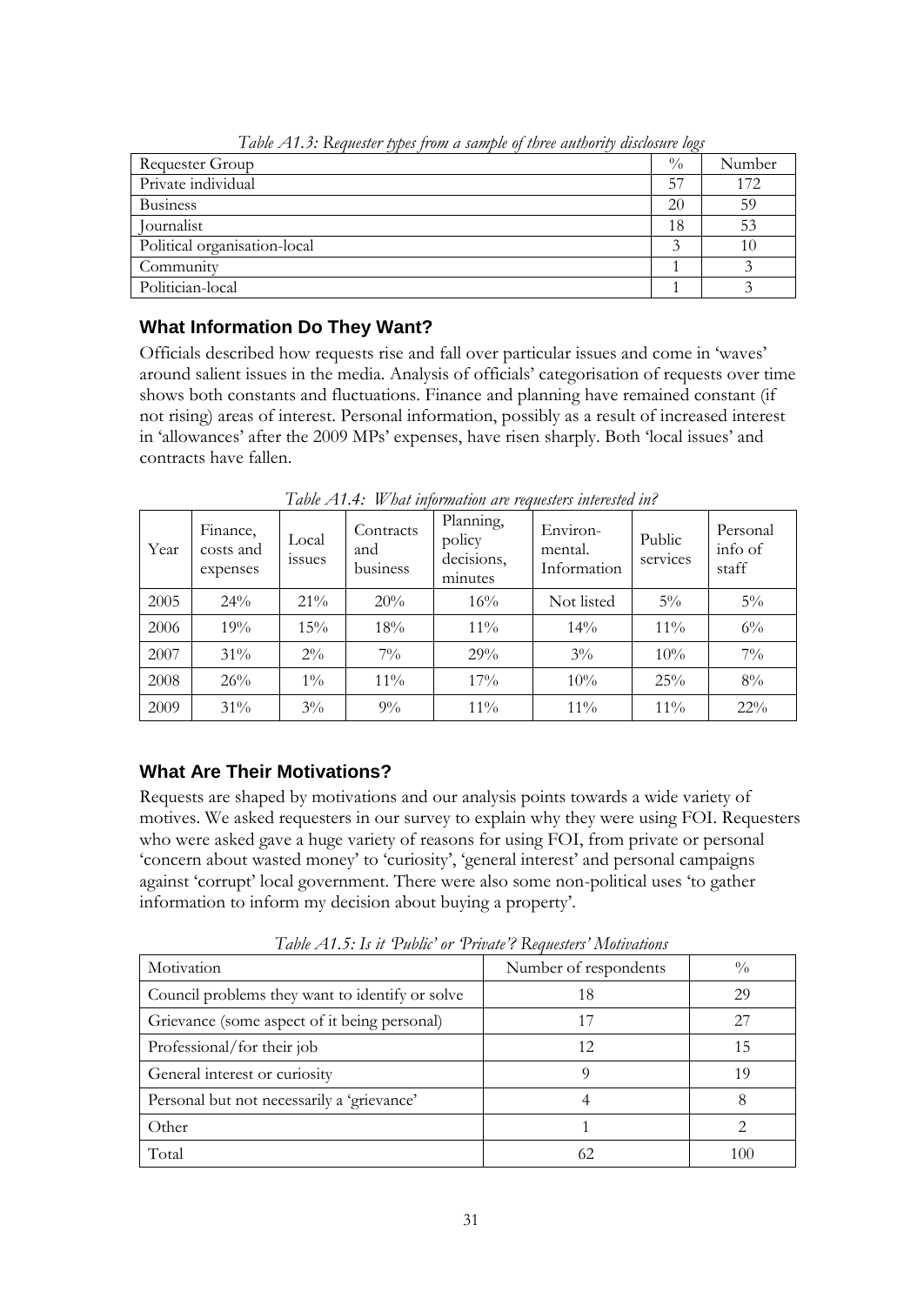# **What was the Information Used for Once Received?**

Another area that we know very little about is what requesters do with the information. Although a few requests find their way into campaigns or newspapers, the vast majority are very difficult to trace. Requesters gave us some indication, with the top five motivations being:

- 1. Research
- 2. 'Other'
- 3. Voice disagreement with a local government policy or decision
- 4. Took no further action
- 5. Submitted another FOI request

The subject of 'research' stretched over a very broad area, from 'political' topics to 'private' or both:

- 'The information will be used in a national report of allotment waiting lists
- Asbestos in schools campaign
- Collated information into wider enquiry about significant local planning application
- To help in my submission against the license application for a music festival'.

# **Problems with FOI**

Although the problems as perceived by officials and politicians are reasonably well known, requesters' difficulties are hidden. Our central government study found that officials and requesters shared a similar view of FOI: both supported it in principle but found it difficult to use. Requesters' top 4 difficulties were:

- 1. **Resistance** e.g. the use of delaying tactics or evasiveness
- 2. **Practicalities** e.g. Such as dealing with large amounts of information, time consuming nature, lack of resources etc
- 3. **Incompetence** of those processing requests
- 4. **Lack of awareness** e.g. what appeared to requesters to be staff's lack of awareness of FOI legislation

# **Benefits**

We asked requesters what the single biggest benefit of using FOI was. Requesters even from our small sample did not have a wholly negative view. They frequently commented on the benefits of the legislation, even when their experience was not a positive one. The top four benefits were:

- 1. Accountability of local authorities
- 2. Enabling access to information
- 3. Discouraging poor behaviour/making local government better
- 4. Responsiveness of the local authorities

We also asked to what extent requesters felt FOI had met some of the objectives in the last request they had made. Ability to participate appeared to be the most strengthened objective with trust the least.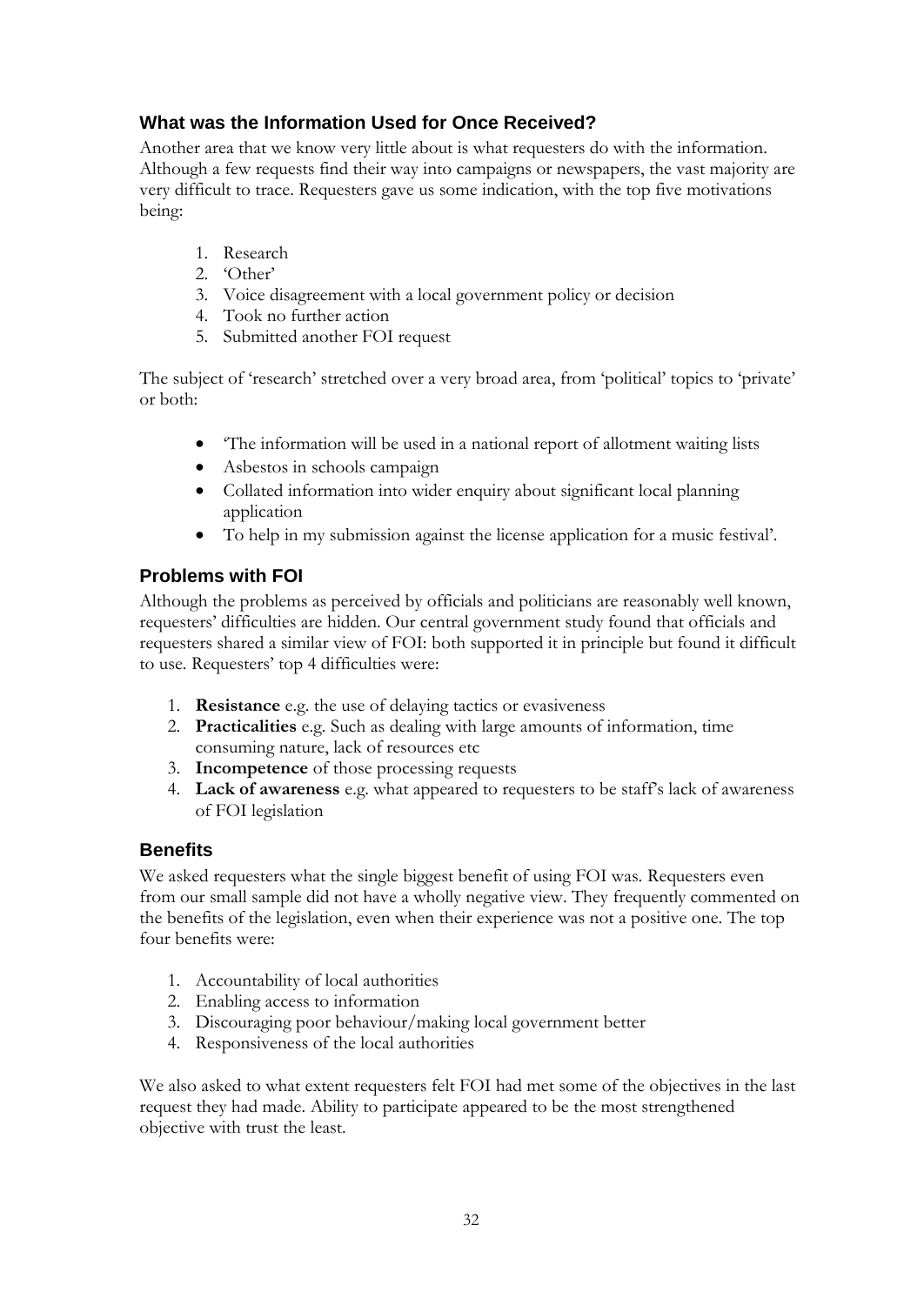<span id="page-33-0"></span>

| As a result of the<br>response my  | Understanding | Trust (in Local<br>Authority) | Participation | Accountability<br>(of Local<br>Authority) |
|------------------------------------|---------------|-------------------------------|---------------|-------------------------------------------|
| Neither increased<br>nor decreased | 35%           | 23%                           | 23%           | 30%                                       |
| Increased                          | 31%           | $13\%$                        | 48%           | 27%                                       |
| Decreased                          | 15%           | 47%                           | $6\%$         | $22\%$                                    |
| No opinion                         | 19%           | $17\%$                        | 23%           | $21\%$                                    |
| Total                              | $100\%$       | $100\%$                       | $100\%$       | $100\%$                                   |

*Table A1.6: Have the objectives of FOI been achieved based on the most recent response you received?*

# **Categorising Requests and Requesters**

The variable impact of FOI is also down to the variability of requester motivations. The public consists of a small group of politically engaged or a large group pursuing issues of 'micro-politics' of private importance.

A working hypothesis was to divide FOI requests into the 'public' (i.e. wide) and 'private' (i.e. personal) interest. There was a clear rise and fall of public interest topics with the news agenda and 'perennial topics such as the number of taxi licenses' (Interview). However, 'private' interest requests or issues of 'micro-politics' far outweighed them (see table 4). Many requests were 'quite niche' or 'specialised', which disclosure log analysis below supports (Interview). To most officers the 'public/private' distinction was meaningless as issues, for example, over planning or parking fines would be both personal and of wider public importance. Similarly in Ireland 'many non-personal requests can disguise the true nature of requests' (McDonagh 2010a: 82).

<span id="page-33-1"></span>

| Level of specificity of request                                               | $\frac{0}{0}$ |
|-------------------------------------------------------------------------------|---------------|
| Very general (very broad overview)                                            | っ             |
| General (covers a broad/overarching issue, event or group)                    | 13            |
| If contains multiple questions, a mixture of both broad and specific          | 10            |
| Specific (broader question but with a focus on a single issue/event/location) | 55            |
| Very specific (a particular incident/place)                                   | 20            |
| Total                                                                         | 100           |

*Table A1.7: Sample of FOI Requests Analysed by Level of Specificity*

# **Portrait of a Requester**

One officer spoke of how FOI was a 'thoroughly middle class activity' but little is known about the profile of the requester. Of the respondents, 27 per cent were female and 73 per cent male. Women were more likely to make FOI requests as part of their job, compared to men who were more likely to act as private individuals.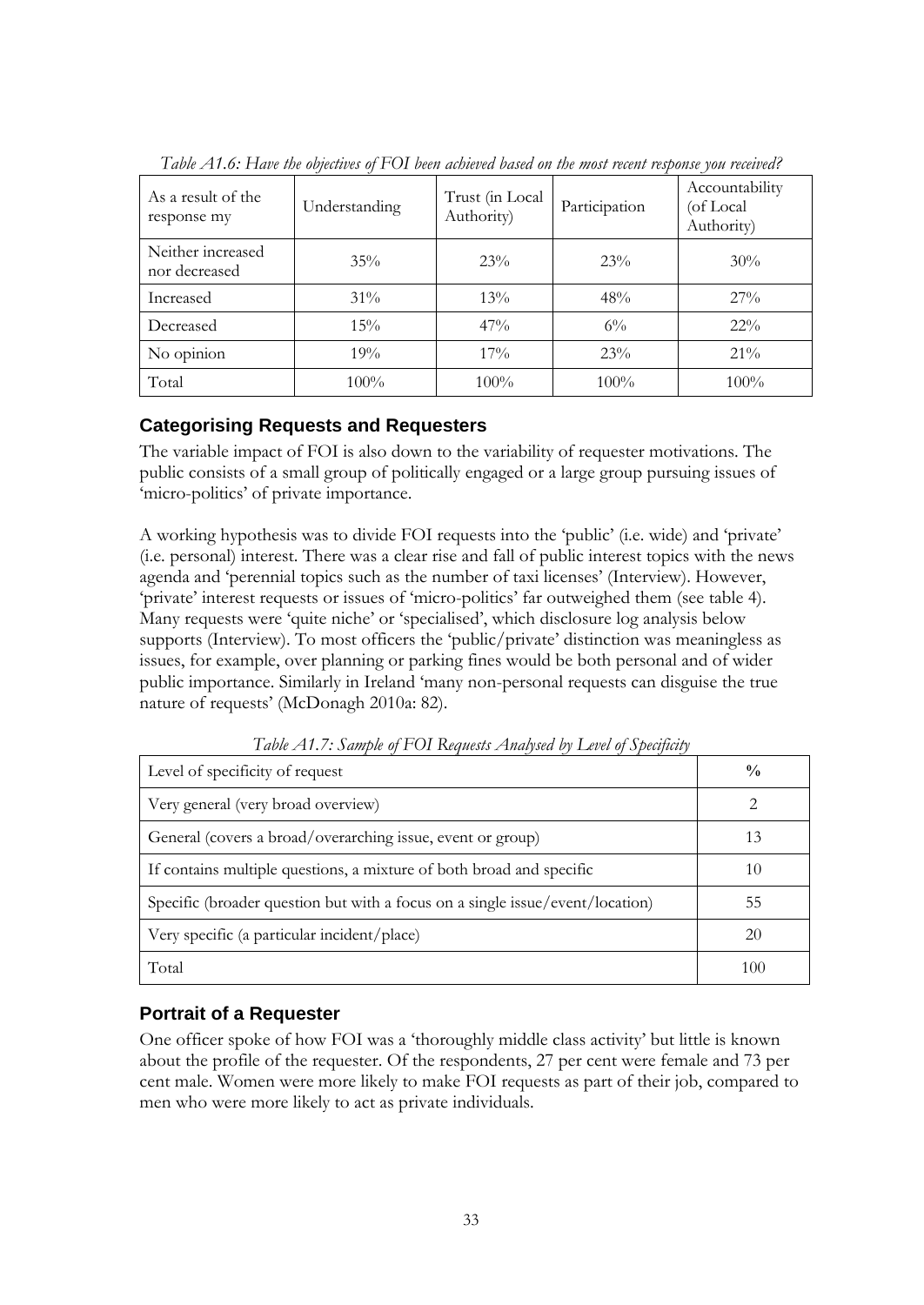With regard to education, 68 per cent of requesters had either a degree, degree-level vocational qualification or Post-graduate degree, compared to 32 per cent who had GCSE/CSEs (or equivalent) or A-Levels. This is a significant difference.

Therefore, based on the findings of the survey, the 'average' FOI requester:

- acts as a private individual
- is male
- is over 50 years of age
- has a degree or higher qualification (A-levels)

# **Key Findings**

- The biggest group of requesters appears to be the public. Particularly interesting is heavy use by a **wide range of business** at local level.
- **Rising request levels** are driven by **increased awareness** of FOI and media stories in the national press (especially MPs' expenses) but also local stories. Requests can also come in waves around a particular issue (e.g. RIPA).
- However, **motivations vary** between the 'political' and 'private' (though the two overlap).
- Requests are **often niche and of private interest to the person focusing on** 'micropolitics'.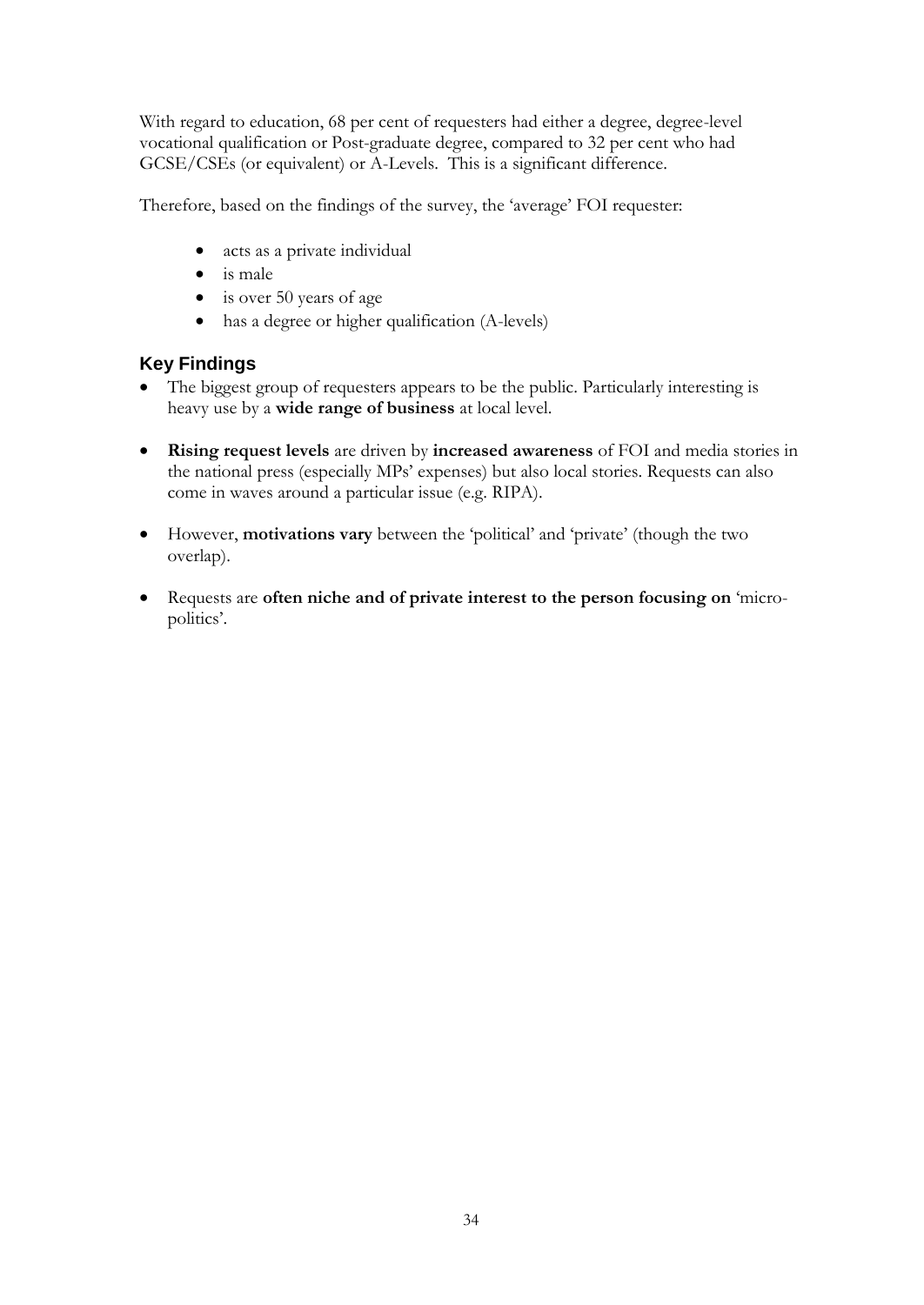# <span id="page-35-0"></span>**Appendix 2: What Does FOI Cost?**

Any attempt to measure the cost of FOI is fraught with difficulties. Below is a brief summary of what different studies have concluded based upon a longer report available [here](http://www.ucl.ac.uk/constitution-unit/research/foi/countries/cost-of-foi.pdf)<sup>1</sup>. However, two points need to be borne in mind:

- **The costs of FOI are very difficult to measure** and calculate. Different studies have used different methods and, unsurprisingly, have come to very different results. While you can simply multiply hours by time taken this may fail to catch, for example, the 'opportunity costs' of involving other staff or time spent in discussions.
- **The cost of FOI is a political issue**. From the view point of politicians and officials FOI introduces 'concentrated costs and dispersed benefits' (Fung et al 2007: 117). It is easy to see the resource and, for politicians, the political costs but much more difficult to quantify or see the benefits flowing from FOI, such as transparency. This means there is a hidden bias in any discussion of FOI which tilts discussion in a negative direction.

# **What Does FOI Cost?**

Before FOI came into force, it was estimated it would cost an average  $\ell$ 350 cost per request with a forecast of 190,000 annual requests, and a  $f$ 10 flat rate fee for all requests that would cost less than  $f_{15}$  to respond to.

In 2006 a Frontier Economics report commissioned by the Blair government suggested that the average FOI request cost  $f(293)$  and advised introducing charges to reduce the 'expensive' burden that requests had begun to impose. It was, however, heavily criticised.

The table below summarises a range of FOI costs produced by different countries. One very interesting variable is how long the average request takes, stretching from seven hours in Scotland to 56.2 hours in Australia. To further complicate matters, many of the studies used different methods to calculate the time taken and costs.

<span id="page-35-1"></span>

| Country   | Year             | Total Number<br>of Requests per<br>vear | Total Cost of FOI<br>per year | Average time taken<br>to complete<br>request | Average Cost<br>per FOI<br>request |
|-----------|------------------|-----------------------------------------|-------------------------------|----------------------------------------------|------------------------------------|
| UK        | 2005             | 121,000                                 | $\sqrt{35.5}$ million         | 7.5 hours                                    | $\sqrt{293}$                       |
| Scotland  | 2009             |                                         |                               | 7 hours 22 minutes                           | f189                               |
| Ireland   | 2009             | 14,290                                  | 6.9 million euros             |                                              | € 425                              |
| Canada    | $2000-$<br>2001  | 20,789                                  | \$28.8 million<br>(*In1999*)  | 38 hours                                     | \$1,035                            |
| Australia | $2008 -$<br>2009 | 27,561                                  | \$30,358,484                  | 56.2 hours                                   | \$1,208                            |
| US        | 2009             | 557,825                                 | \$382,244,225                 |                                              | \$685                              |

*Table A2.1: Costs of processing FOI requests around the world*

Just to put this into perspective, and illustrate the varying nature of the figures, here are all the costs per request converted into sterling.

 1 <http://www.ucl.ac.uk/constitution-unit/research/foi/countries/cost-of-foi.pdf>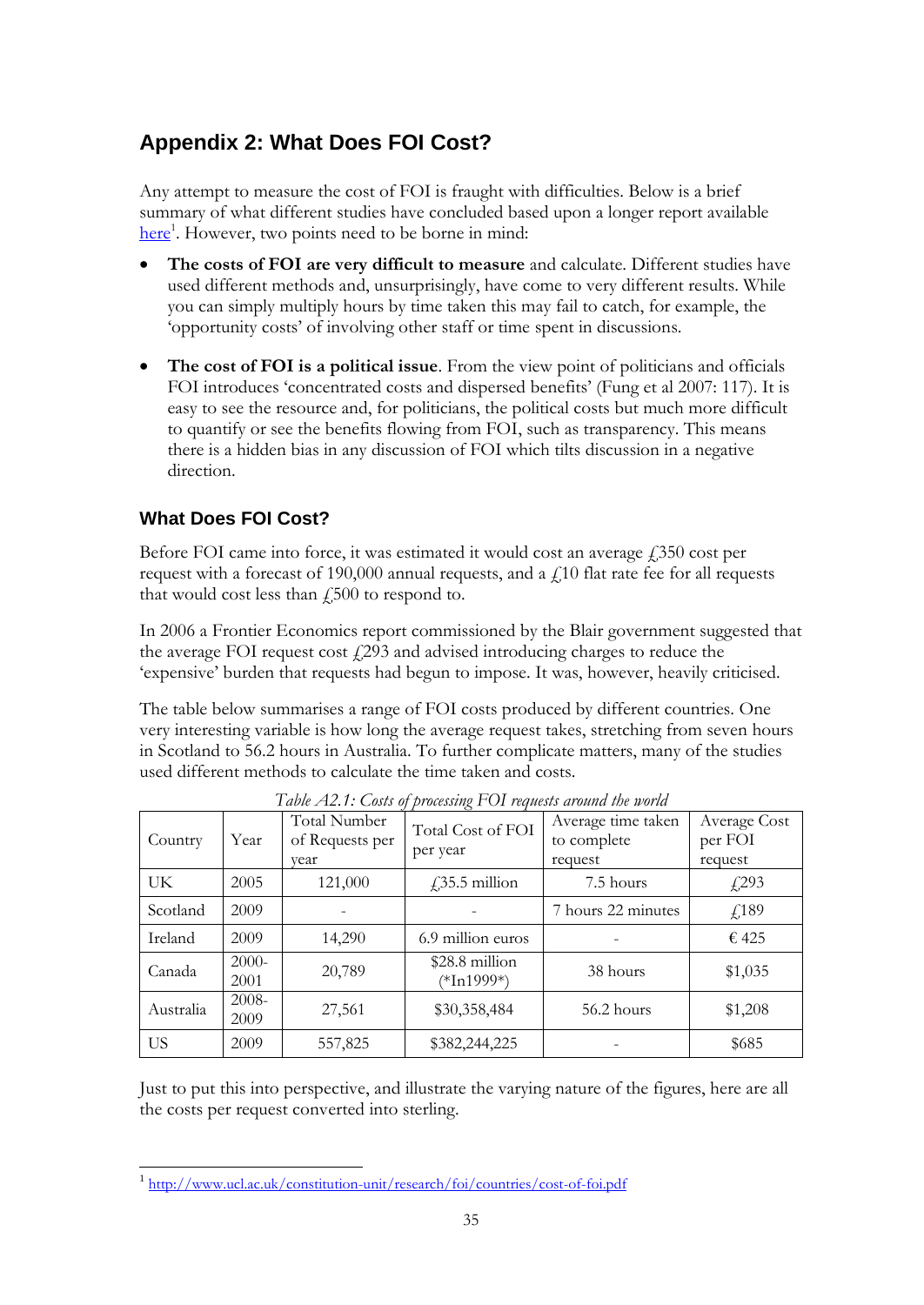|           | Cost in $f_{\rm s}$ GBP |
|-----------|-------------------------|
| England   | 293                     |
| Scotland  | 189                     |
| Ireland   | 364                     |
| Canada    | 637                     |
| Australia | 748                     |
| US        | 428                     |

<span id="page-36-0"></span>*Table A2.2: Cost per FOI request in British Pounds*

#### **Cost of FOI: Local Government Estimates**

Different local authorities have also tried to quantify the cost of FOI. Below are two attempts.

#### **Cornwall Council**

Cornwall Council has spent more than £300,000 answering Freedom of Information (FOI) requests. Since the Unitary Authority was set up in April 2009, it has had to deal with more than 2,000 questions.

An investigation by BBC Radio Cornwall has revealed the cost of following up the FOI requests has been  $\dot{\gamma}$  340,000. Questions have been raised on topics including hauntings, exorcisms and séances. Of the 2,264 FOI requests, less than 10%have been from the media. The average cost of responding to a FOI request is **£150** (BBC 6 April 2011).

# **Bexley Council**

Bexley council estimated the cost of FOI requests over a limited time period. They found that it cost around  $f(7,000)$  and calculated the average cost to be **around**  $f(36)$  with most requests costing **around £19** (See Bexley MBC Overview and Scrutiny Minutes April 2007, section 12).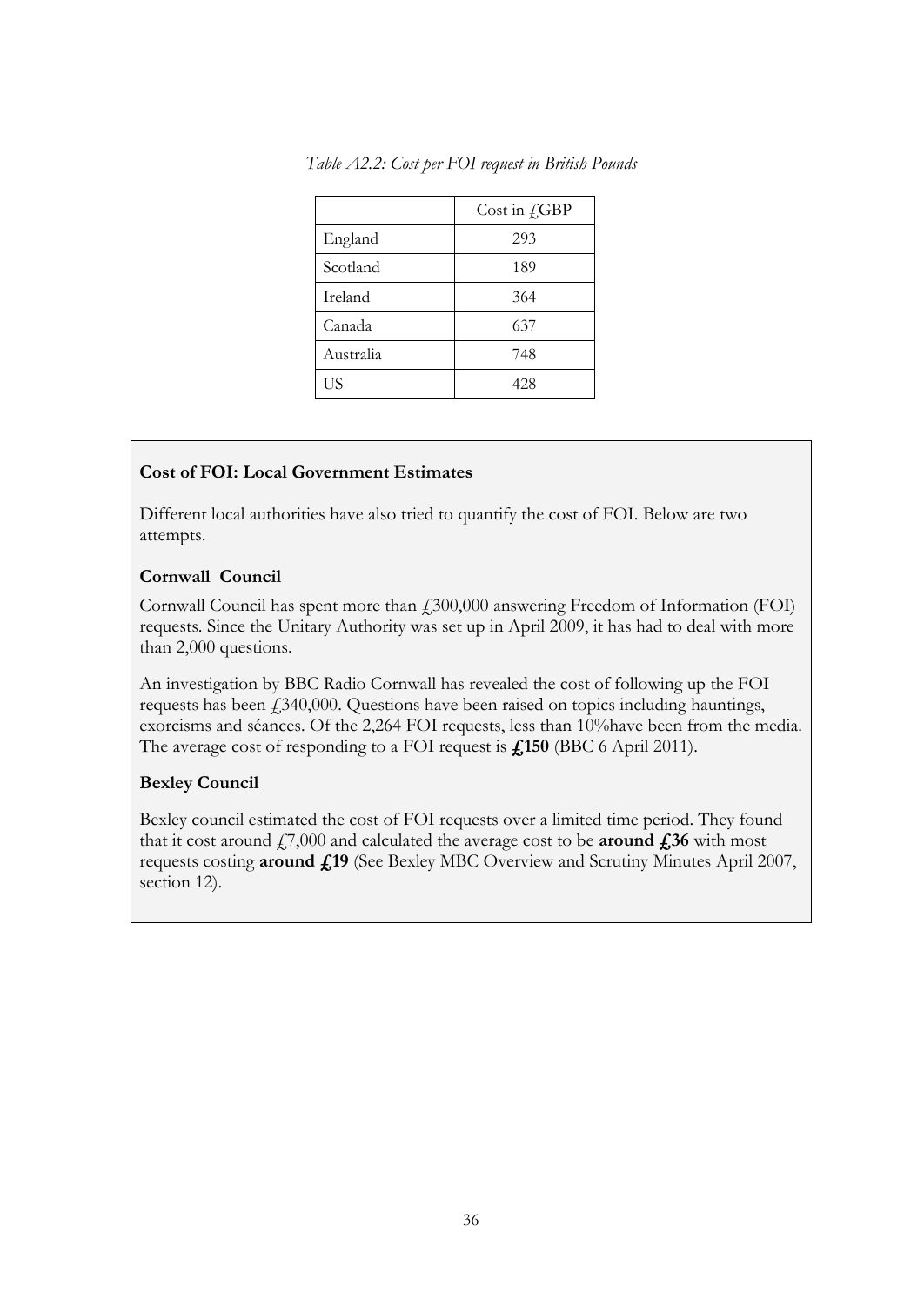# <span id="page-37-0"></span>**Appendix 3: FOI in Irish Local Government**

Professor Maeve McDonagh, University College Cork

This is a summary of research undertaken in late 2009 into the attitudes of Irish local government FOI decision makers towards the operation of access to information legislation, in particular the Freedom of Information  $Act.^2$  It built on work previously undertaken by the author with FOI Officers of local authorities.<sup>3</sup>

<span id="page-37-1"></span>

| Table AT.T. Level of LOI requests made to Irish lotal anthorities |      |      |      |      |      |         |             |       |                                  |      |      |
|-------------------------------------------------------------------|------|------|------|------|------|---------|-------------|-------|----------------------------------|------|------|
| Year                                                              | 1999 | 2001 | 2002 | 2003 | 2004 | $-2005$ | $\mid$ 2006 | 12007 | 2008                             | 2009 | 2010 |
| Requests                                                          | 1870 | 2398 | 2809 | 2861 | 2668 |         |             |       | 1481   1311   1371   1300   1657 |      | 1510 |

*Table A3.1: Level of FOI requests made to Irish local authorities*

Table 28 above shows that the number of FOI requests submitted to Irish local authorities rose from an initial level of 1,870 in the first full year of operation of the Act (1999) to a peak of over 2,800 per annum in 2001 and 2002, before declining to a low of approximately 1,300 per annum between 2005 and 2008. An increase in requests occurred in 2009 but the numbers declined again somewhat in 2010.

The steep decline in local authority FOI requests after 2002 mirrored a similar decline in FOI requests generally<sup>4</sup> and coincided with the introduction of the FOI (Amendment) Act 2003 which amongst other things introduced a  $E15$  FOI request application fee.

# **Benefits and Challenges**

The research was based on a survey of local government FOI decisions makers, who along with their normal work load, are responsible for making decisions on FOI requests.

The aim of the research was to identify the benefits and challenges of FOI from the perspective of the officials concerned. All 324 local authority FOI Decision Makers in the country (as identified by the FOI Officers of each local authority) were invited to participate in the survey, of whom 184 submitted responses constituting a response rate of 57 per cent.

Two types of question were posed: those with a range of suggested answers; and openended questions.

In terms of the benefits that arise from FOI, those identified by respondents from a list of potential benefits set out in the survey, in order of the proportion of respondents identifying them as such, were:

-<sup>2</sup> M. McDonagh (2010), 'Access to local government information in Ireland: Attitudes of decision makers', *Open Government: A Journal on Freedom of Information,* 6(1), 1–20.

<sup>4</sup> The number of FOI requests made to all public bodies declined by 42% between 2003 and 2007: Office of the Information Commissioner (2004) *Review of the Operation of the Freedom of Information (Amendment) Act 2003*.

<sup>&</sup>lt;sup>3</sup> See M. McDonagh (2010), 'The Impact of Freedom of Information on Irish Local Government' in R. Chapman and M. Hunt eds., *Freedom of Information: Local Government and Accountability,* (London: Ashgate), 73.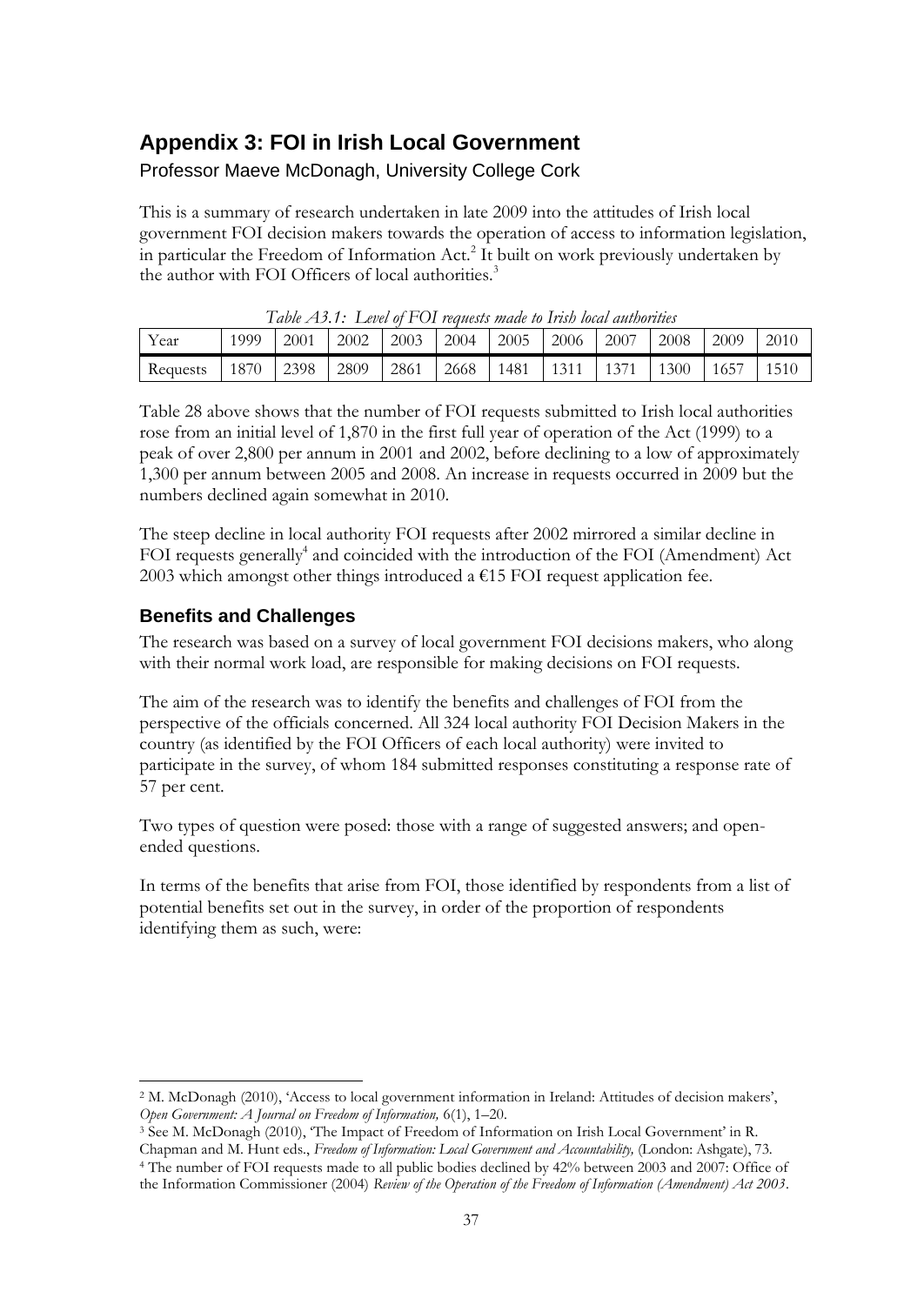<span id="page-38-0"></span>

| Twore $\pm 1$ , $\pm 1$ , $\pm 1$ , $\pm 1$ , $\pm 1$ , $\pm 1$ , $\pm 1$ , $\pm 1$ , $\pm 1$ , $\pm 1$ , $\pm 1$ , $\pm 1$ , $\pm 1$ , $\pm 1$ , $\pm 1$ , $\pm 1$ , $\pm 1$ , $\pm 1$ , $\pm 1$ , $\pm 1$ , $\pm 1$ , $\pm 1$ , $\pm 1$ , $\pm 1$ , $\pm 1$ , $\pm 1$ , $\pm 1$ , |        |  |  |  |
|-------------------------------------------------------------------------------------------------------------------------------------------------------------------------------------------------------------------------------------------------------------------------------------|--------|--|--|--|
| Greater openness in dealings with the public                                                                                                                                                                                                                                        | 85%    |  |  |  |
| Greater accountability to the public                                                                                                                                                                                                                                                | 79%    |  |  |  |
| The provision of a framework for making decisions on access                                                                                                                                                                                                                         | 76%    |  |  |  |
| Improvements in record keeping                                                                                                                                                                                                                                                      | 65%    |  |  |  |
| Engendering a change in local government culture                                                                                                                                                                                                                                    | $64\%$ |  |  |  |
| Better communications with community and customers                                                                                                                                                                                                                                  | 49%    |  |  |  |

*Table A3.2: Benefits of FOI for Irish local government (suggested answers)*

- Respondents were neutral with regard to improvements in internal communications
- In response to the open ended question asking them to identify the greatest benefit brought by FOI, the following were selected by respondents:

<span id="page-38-1"></span>

| Tword TD. The Denopole of $\pm$ 0.1 for them follow government (open entirely answers) |        |  |  |  |
|----------------------------------------------------------------------------------------|--------|--|--|--|
| Openness & transparency                                                                | 53%    |  |  |  |
| Improved accountability                                                                | $13\%$ |  |  |  |
| Better record keeping                                                                  | $9\%$  |  |  |  |
| Provides a framework for access decisions                                              | $6\%$  |  |  |  |
| Improved decision-making                                                               | $5\%$  |  |  |  |

*Table A3.4: Benefits of FOI for Irish local government (open-ended answers)*

The challenges associated with FOI identified by respondents from a list of potential challenges set out in the survey were, in order of the proportion of respondents identifying them as such:

<span id="page-38-2"></span>

| Table AD.): Challenges of FOI for Irish local government (suggested answers) |        |  |  |
|------------------------------------------------------------------------------|--------|--|--|
| Frustration with the approach to FOI of some requesters                      | $84\%$ |  |  |
| The administrative burden imposed on Council staff                           | 83%    |  |  |
| Confusion re interaction of various access regimes                           | $80\%$ |  |  |

*Table A3.5: Challenges of FOI for Irish local government (suggested answers)*

- Respondents were largely neutral with respect to the effect of inadequacies in training: roughly similar proportion agreed as disagreed that this hampered the realisation of the benefits of FOI and resource inadequacies: again roughly similar proportion agreed as disagreed that this hampered the realisation of the benefits of FOI
- In response to the open ended question asking them to identify the greatest benefit brought by FOI the following were selected by respondents:

*Table A3.6: Challenges of FOI for Irish local government (open-ended answers)*

<span id="page-38-3"></span>

| Lack of resources                    | 520          |
|--------------------------------------|--------------|
| Inadequacy of record keeping systems | 220<br>44 70 |

Less than one per cent saw as the greatest challenge that FOI takes staff away from core duties; inadequacies in training; and the difficulty of dealing with awkward requesters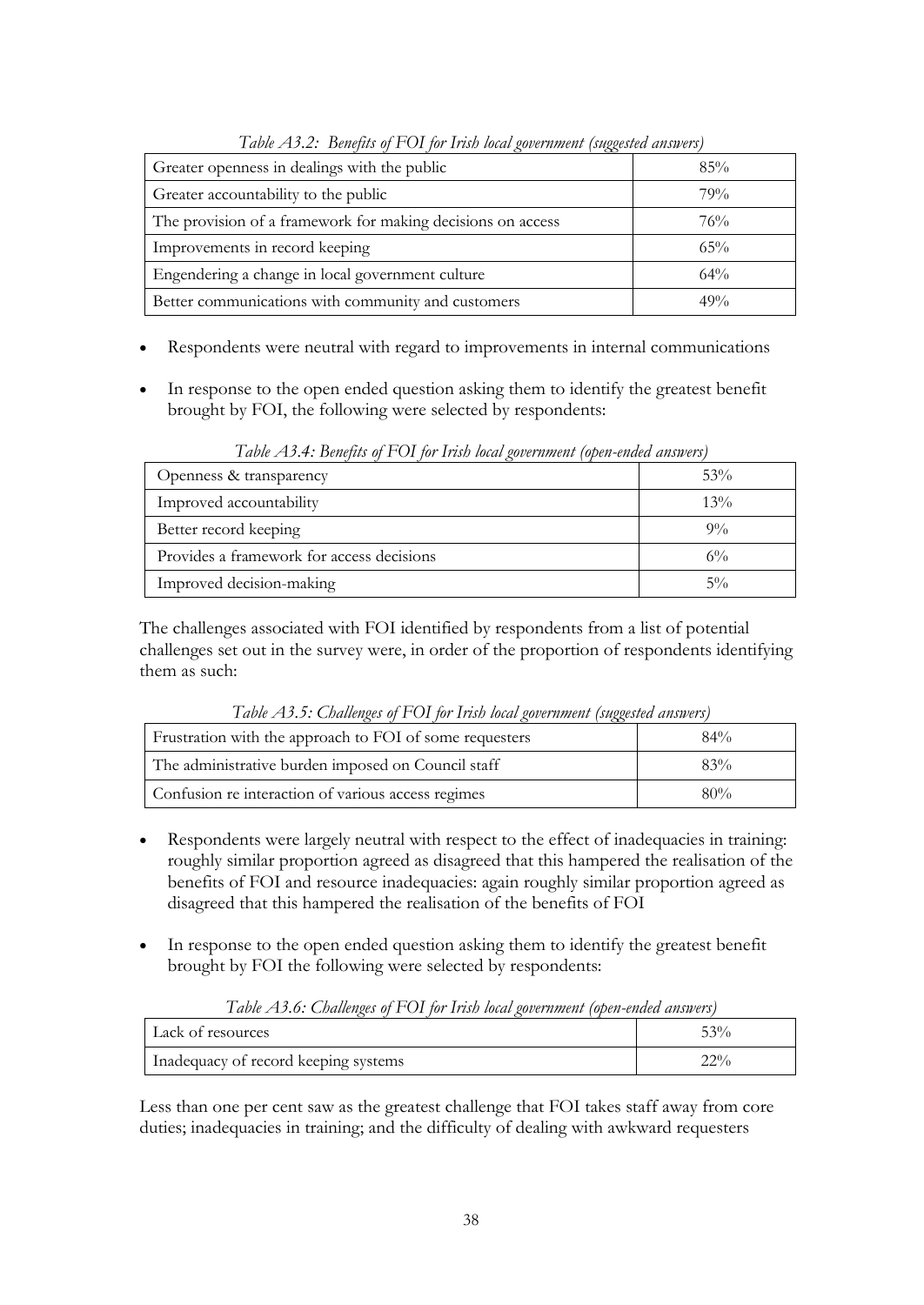# **The 'Chilling Effect'**

Respondents were asked whether FOI had resulted in the non-recording of information by staff within their organisations and they responded as follows in Table 43:

<span id="page-39-0"></span>

| Agree              | 29%    |
|--------------------|--------|
| <b>Disagree</b>    | 49%    |
| Neutral/Don't know | $19\%$ |

*Table A3.7: Has FOI led to non-recording of information?*

Sample comments made by respondents to this question included: "people will record information, but are less willing to give views, opinions or interpretations which might be subject to challenge" and "the main type if information which is no longer recorded is of a type which should not have been recorded or considered in any decision-making process – mostly inappropriate personal details"

# **FOI and Access to Politicians**

A key part of Irish politics involves the role of politicians (both local and national) as conduits for constituents. Another question explored was whether FOI had led to people seeking access to information for themselves rather than relying on Councillors to act as gobetween in terms of the transmission of information. Table 44 shows the responses:

<span id="page-39-1"></span>

| $1$ avec 2 19:0. I las $1 \cup 1$ for people to seek throundarion for themselves. |        |  |
|-----------------------------------------------------------------------------------|--------|--|
| Agree                                                                             | $45\%$ |  |
| Disagree                                                                          | $33\%$ |  |
| Neutral/Don't know                                                                | 18%    |  |

*Table A3.8: Has FOI led people to seek information for themselves?*

Sample comments included the following: "Parish pump politics is alive and well with the use of elected Councillors, Dail deputies [MPs] and even Ministers enquiring about the most trivial of issues" and "Councillors are still not only used to press for information, but also to obtain a particular service"

# **Overall Impact of FOI**

Finally respondents were asked to say whether the overall impact of FOI on their organisations was positive or negative and Table 45 shows they responded as follows:

<span id="page-39-2"></span>

| $1$ ave $\triangle 1$ , $\triangle 1$ , $\triangle 1$ as $1$ $\triangle 1$ may a positive effect on your organisation:<br>Positive | 76%    |
|------------------------------------------------------------------------------------------------------------------------------------|--------|
| Negative                                                                                                                           | $11\%$ |
| No Impact                                                                                                                          | $8\%$  |

*Table A3.9: Has FOI had a positive effect on your organisation?*

Sample comments included: "There is definitely a downside - more administrative work, more cautious approach to situations. However the relationship between the public and the individuals in a local authority has improved greatly since I started working in the late seventies, and I think that openness, resulting in part from FOI, has probably contributed to this"; and "The potential for your actions to be laid bare to those directly affected must inspire a greater effort."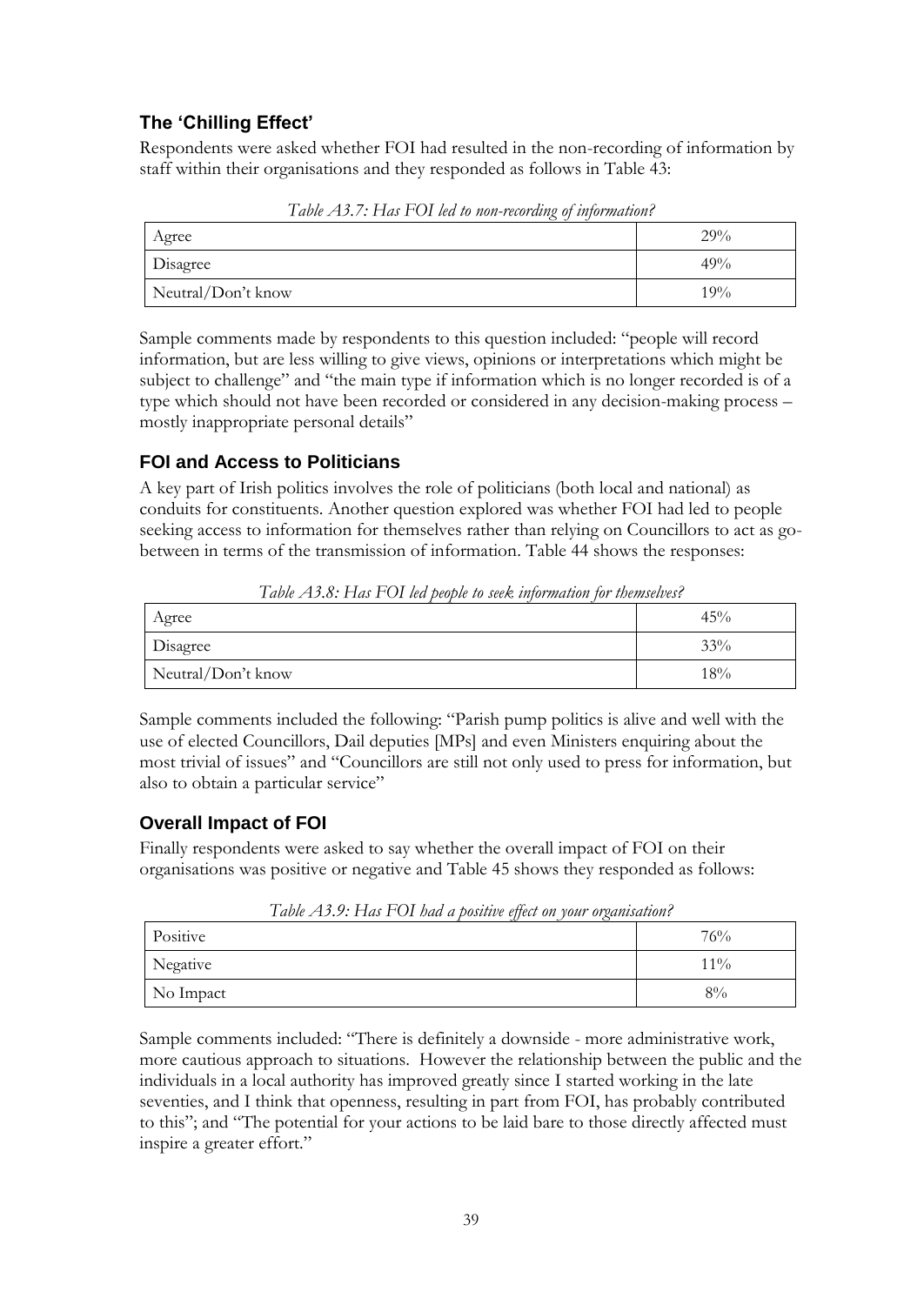In conclusion, the survey showed that FOI was viewed as overwhelmingly positive not only in terms of impact on the public but also on the organisation in terms of improving record keeping and the provision of a framework for access decisions with some limited evidence of improvements in decision-making. The main problems were identified as being related to resource problems and deficiencies in record management systems. The survey showed that some of the expected consequences of FOI, both positive and negative, had failed to materialise.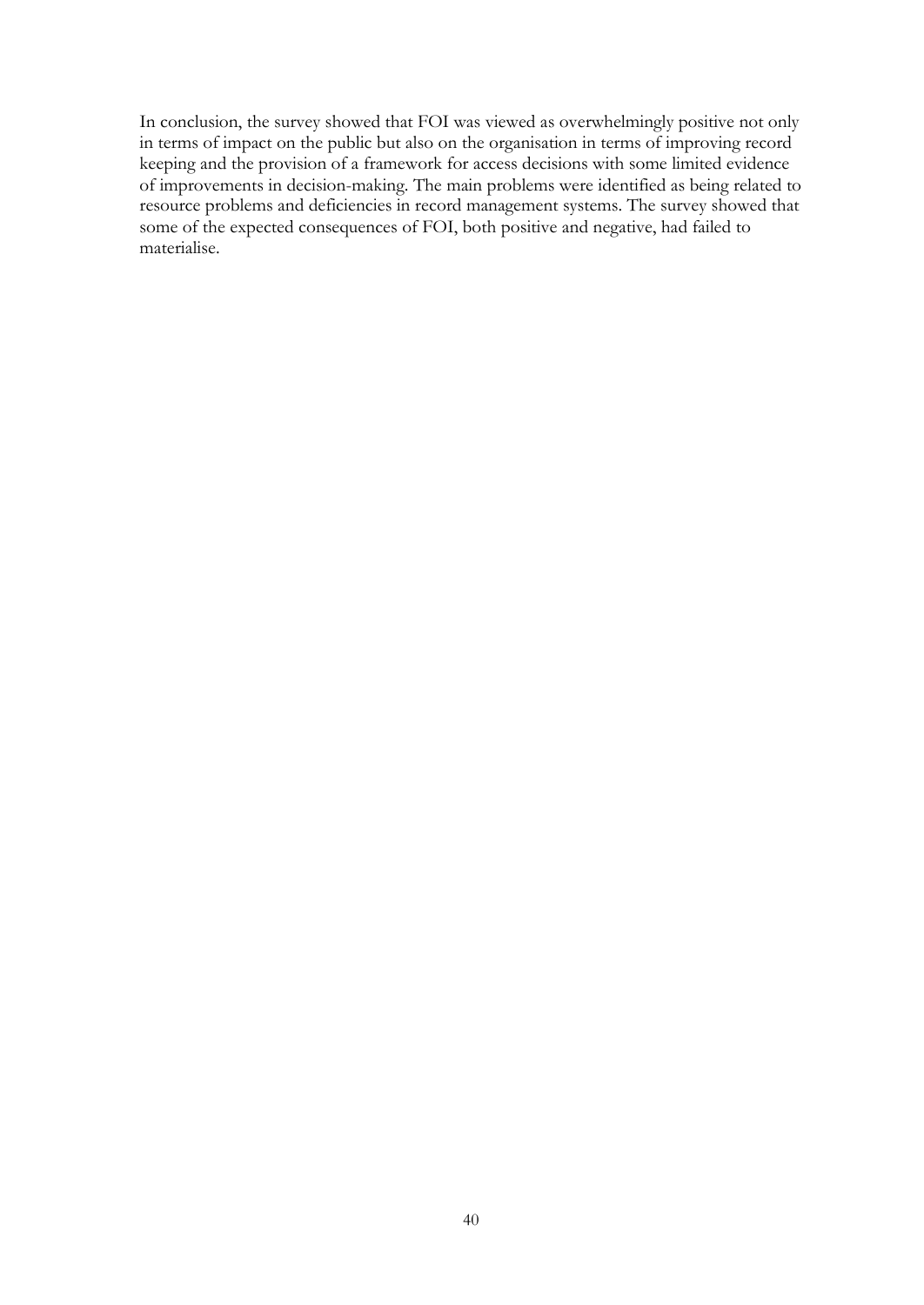# <span id="page-41-0"></span>**Bibliography**

Access to Information Review Task Force. (2001), *Report 9: The Access to Information Act and Records-Keeping in the Federal Government.* <http://www.atirtf-geai.gc.ca/paper-records1-e.html> (June 2009).

Badgley, K., Dixon, M. and Dozois, P. (2003), 'In Search of the Chill: Access to Information and Record-keeping in the Government of Canada', *Archivaria*, 55, 1-19. <http://journals.sfu.ca/archivar/index.php/archivaria/issue/view/414>

Cabinet Office. 2011. Open Public Services White Paper (Cm 8145) Stationary Office, London.

Cabinet Office. 2011a. Making Open Data Real: A Public Consultation. Stationary Office, London.

Cameron, D. (2010), 'PM's Podcast on Transparency'. [http://www.number10.gov.uk/news/speeches-and-transcripts/2010/05/pms-podcast-on](http://www.number10.gov.uk/news/speeches-and-transcripts/2010/05/pms-podcast-on-transparency-51171)[transparency-51171](http://www.number10.gov.uk/news/speeches-and-transcripts/2010/05/pms-podcast-on-transparency-51171)

Chapman, R. A. (2010), 'Freedom of Information and Local Government: concepts and issues'. in R. Chapman and M. Hunt, eds., *Freedom of Information: Local Government and Accountability.* (London: Ashgate), 15-27.

Constitution Unit. (2010), FOI and Local Government: surveys by the Constitution Unit covering the five years from 2005 to 2009. [http://www.ucl.ac.uk/constitution-unit/research/foi/foi-and-local-government/foi](http://www.ucl.ac.uk/constitution-unit/research/foi/foi-and-local-government/foi-localgovt-5-year-summary.pdf)[localgovt-5-year-summary.pdf](http://www.ucl.ac.uk/constitution-unit/research/foi/foi-and-local-government/foi-localgovt-5-year-summary.pdf)

Clark, B. Y. and Logan, J. (2011), 'A Government of the People: How Crowdsourcing Can Transform Government'. <http://ssrn.com/abstract=1868283>

Colquhoun, A. (2010), *The Cost of Freedom of Information*. (Constitution Unit: London).

'Councillors to Get Veto on Town Hall Salaries Over £100,000', *Guardian*, 15 February 2011.

[http://www.guardian.co.uk/society/2011/feb/16/councillors-get-veto-town-hall-salaries-](http://www.guardian.co.uk/society/2011/feb/16/councillors-get-veto-town-hall-salaries-100000)[100000](http://www.guardian.co.uk/society/2011/feb/16/councillors-get-veto-town-hall-salaries-100000)

Dahl, R. A. and Tufte E. R. (1973), *Size and Democracy*, (California: Stanford University Press).

Department For Communities and Local Government (DGLG). (2011), *Consultation on Code of Recommended Practice for Local Authorities on Data Transparency*. (London: DCLG).

DCLG. (2010), *A Plain English Guide to the Localism Bill*. (London: DCLG).

DCLG. (2010a, 2008-2009), *Citizenship Report: Empowering Communities Topic Report*. (London: DCLG)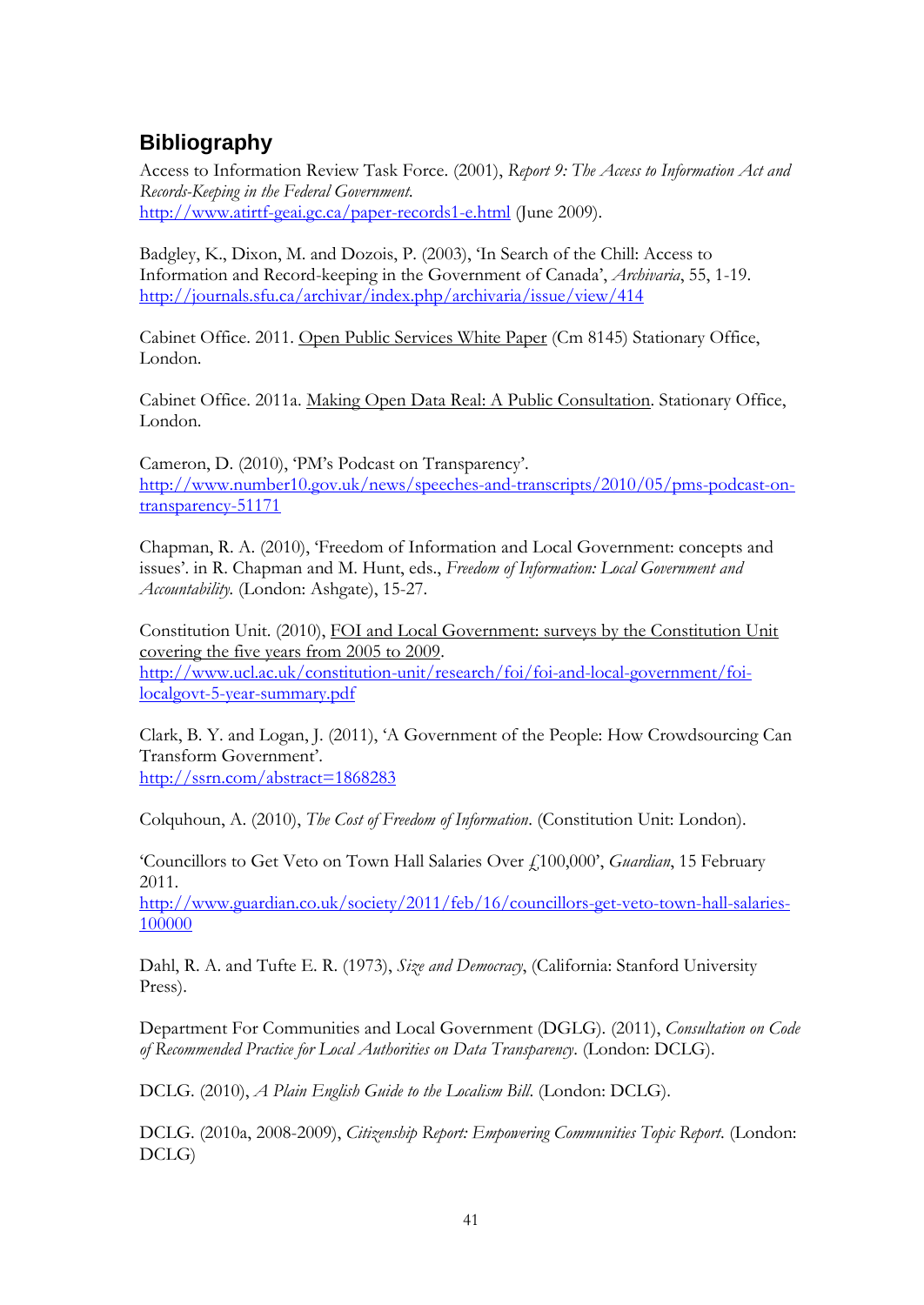Denters, B. (2002), 'Size and political trust: evidence from Denmark, the Netherlands, Norway, and the United Kingdom', *Environment and Planning C: Government and Policy,* 20, 793- 812.

Dunion, K. (2010), 'Freedom of information in Scotland and the UK: time to notice the difference'. in R. Chapman and M. Hunt eds., *Freedom of Information: Local Government and Accountability.* (London: Ashgate), 57-73.

E-democracy 'Accountability: the Problem with Armchair Auditors', 24 November 2010 [http://www.edemocracyblog.com/political-blog/accountability-the-problems-with](http://www.edemocracyblog.com/political-blog/accountability-the-problems-with-armchair-auditors/)[armchair-auditors/](http://www.edemocracyblog.com/political-blog/accountability-the-problems-with-armchair-auditors/)

Forsyth, I. (2003), 'Access Law and Lost Records: A Commentary on "In Search of the Chill", *Archavia*, 55, 21-26. <http://journals.sfu.ca/archivar/index.php/archivaria/issue/view/414>

'Freedom of Information? Not likely', *Huddersfield Examiner*, 28 March 2011.

Frontier Economics. (2006), *Independent Review of the Impact of the Freedom of Information Act*. (Frontier Economics: London).

Gilbert, J. (2000), 'Access Denied: The Access to Information Act and its Effect on Public Records Creators', *Archvaia*, 49, 84-123. <http://journals.sfu.ca/archivar/index.php/archivaria/issue/view/426>

Grimmelikhuijsen, S. (2011).'The Shady Side of Sunlight'. Paper for the annual conference of the European Group of Public Administration, Bucharest, Romania, September 8-10, 2011.

Grimmelikhuijsen, S. (2010), 'Transparency of Public Decision-making: towards trust in local government?', *Policy and Internet*, 2(1), 5-35.

Grimmelikhuijsen, S. (2009), 'Do Transparent Government Agencies Strengthen Trust?', *Information Polity*, 14, 173–186.

Guardian, 'Mrs Angry: How to Be An Armchairs Auditor', 8 July 2011

Guardian, 'Armchair Audit: Sense and Nonsense', 24 November 2010

Hazell, R., Worthy, B., and Glover, M. (2010), *The Impact of Freedom of Information on British Central Government: Does FOI Work?* (London: Palgrave Macmillan).

Hood, C. (2010), 'Accountability and Transparency: Siamese Twins, Matching Parts, Awkward Couple?', *West European Politics*, 33, 989-1009.

Hood, C. (2007), 'What Happens When Transparency Meets Blame Avoidance?', *Public Management Review*, 9(2), 191–210.

Hunt, M. (2010), 'Local Government, Freedom of Information and Participation'. in R. Chapman and M. Hunt eds., *Freedom of Information: Local Government and Accountability*. (London: Ashgate), 43-57.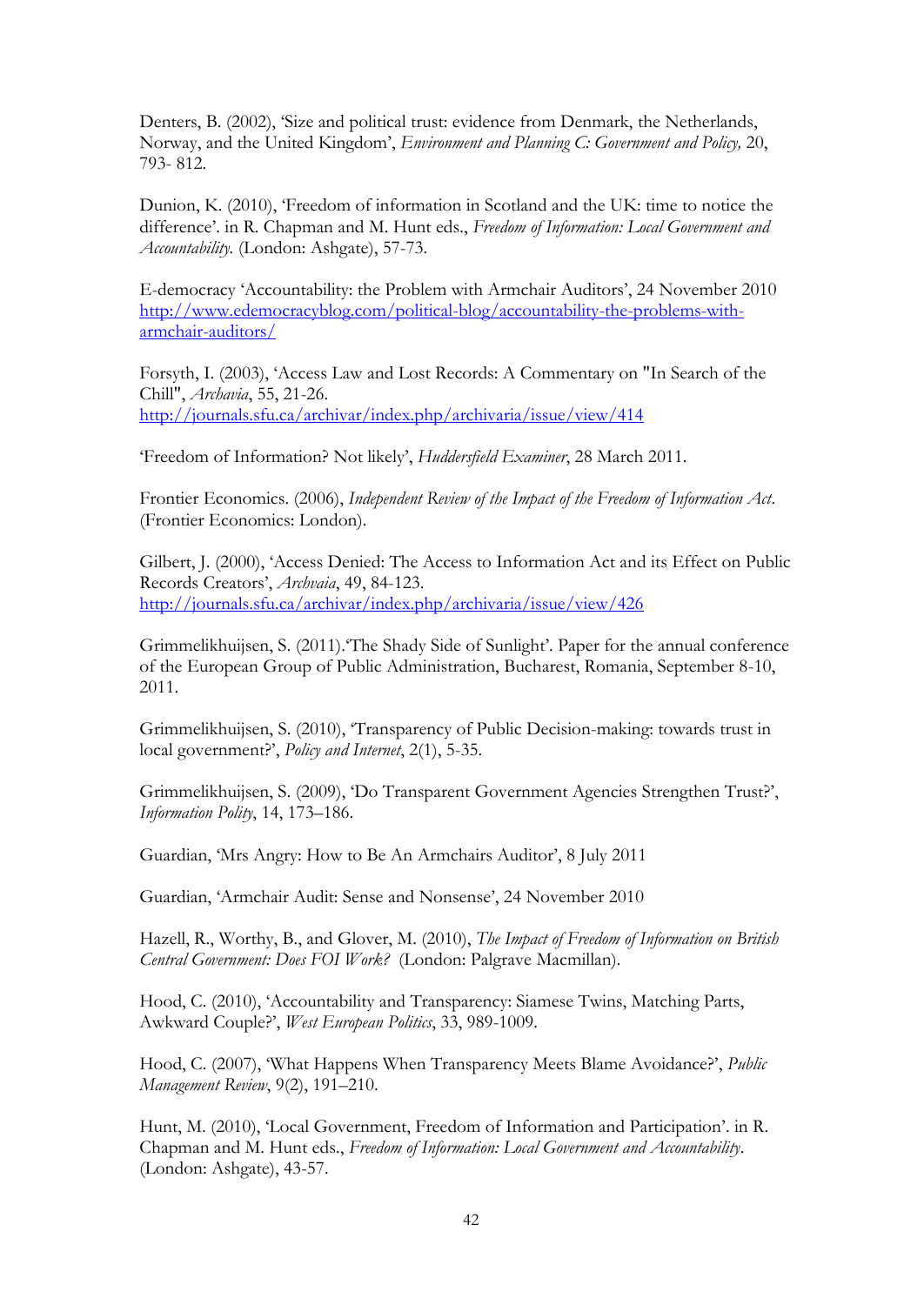Jones, G., Stewart, J. and Travers, T. (2011), 'Genuine localism—the way out of the impasse'. in C. M. Oyarce, ed., *Redefining Local Government*. (London: CIPFA/Public Management and Policy Association), 7-23.

Jones, G. (2008), *The Future of Local Government: has it one?* (London: Public Management and Policy Association).

Lowndes, V., Pratchett, L. and Stoker, G. (2001), 'Trends in Public Participation: part 1 – local government perspectives', *Public Administration*, 79(1), 205-222.

Lowndes, V., Pratchett, L. and Stoker, G. (2001a), 'Trends in Public Participation: part 1 – Citizens' perspectives', *Public Administration,* 79(2), 445-455.

McDonagh, M. (2010), 'Access to Local Government information in Ireland: attitudes of decision makers', *Open Government Journal*, 6(1), 1-20. <http://www.opengovjournal.org/article/view/5617>

McDonagh, M. (2010a), 'The Impact of Freedom of Information on Irish Local Government'. in R. Chapman and M. Hunt eds., *Freedom of Information: Local Government and Accountability*. (London: Ashgate), 73-91.

Ministry of Justice. (2010), *Freedom of Information: statistics on implementation in central government 2007.* (London: MOJ).

Ministry of Justice. (2008), *Freedom of Information: statistics on implementation in central government 2007.* (London: MOJ).

Ostberg, K. and Erikkson, F. (2009), 'The Problematic Freedom of Information Principle: the Swedish experience'. in A. Flinn and H. Jones eds., *Freedom of Information: Open Access, Empty Archives?* (London: Routledge), 113-125.

Piotrowksi, S. J. (2010), 'The Operationalization of Municipal Transparency: Primary Administrative Functions and Intervening Factors' (forthcoming).

Piotrowski, S. J. and Van Ryzin, G. G. (2007). 'Citizen Attitudes Towards Transparency in Local Government', T*he American Review of Public Administration*, 37(3), 306-323.

Roberts, A. (2005a), 'Free to Distrust', *Prospect*, February, 107.

Scottish Government. (2010), Scottish Government Freedom of Information Costing Exercise 2009-2010 (November 2010). <http://www.scotland.gov.uk/Resource/Doc/933/0107309.pdf>

Shepherd, E., Stevenson, A. and Flinn, A. **(**2010), *'*Information Governance, Records Management, and Freedom of Information: A study of local government authorities in England', *Government Information Quarterly*, 27(4), 337-345.

Spence, K. (2010), Volunteering Information? The Use of Freedom of Information Laws by the Third Sector in Scotland—Survey Findings. (Glasgow: University of Strathcylde).

Stewart, J. (2000), *The Nature of British Local Government*, (Basingstoke: Macmillan).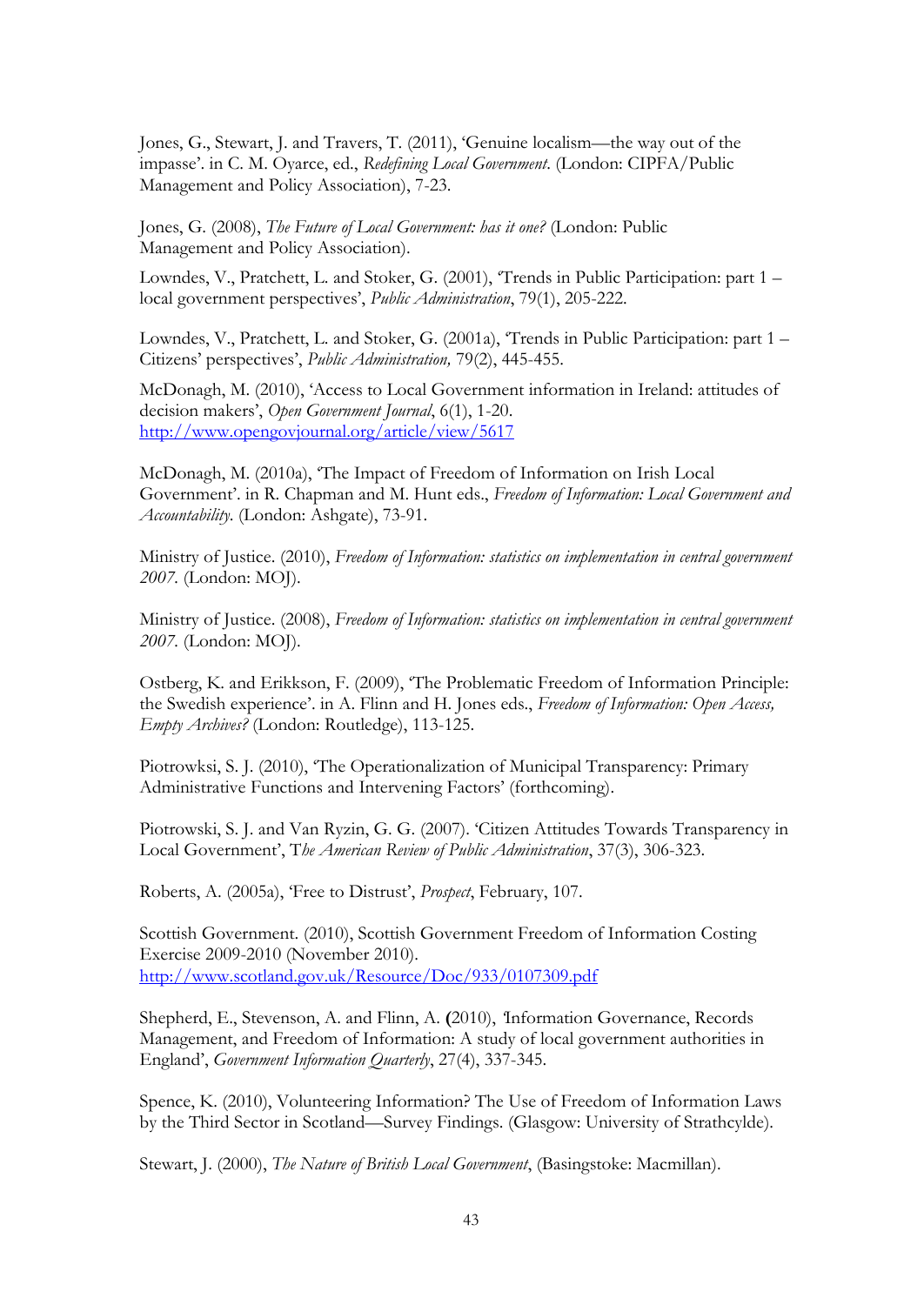Stoker, G., Gains, F., Greasley, S., John, P. and Rao, N., (2007), *The Outcomes and Impacts of the New Council Constitutions.* (London: DCLG).

Van De Walle, S., Van Roosbroek, S. and Bouckaert, G., (2008). 'Trust in the Public Sector: Is There Any Evidence for a Long-Term Decline?', *International Review of Administrative Sciences*, 74(1), 47–64.

Wilson, D. and Game, C., (2011). *Local Government in the United Kingdom*, (Basingstoke: Macmillan).

Worthy, B. (2010). 'More Open But Not More Trusted? The Impact of FOI on British Central Government', *Governance*, 23(4), 561-582.

Worthy, B. (forthcoming). 'The Impact of Open Data Projects: Cautionary Lessons from Other Transparency Experiments'.